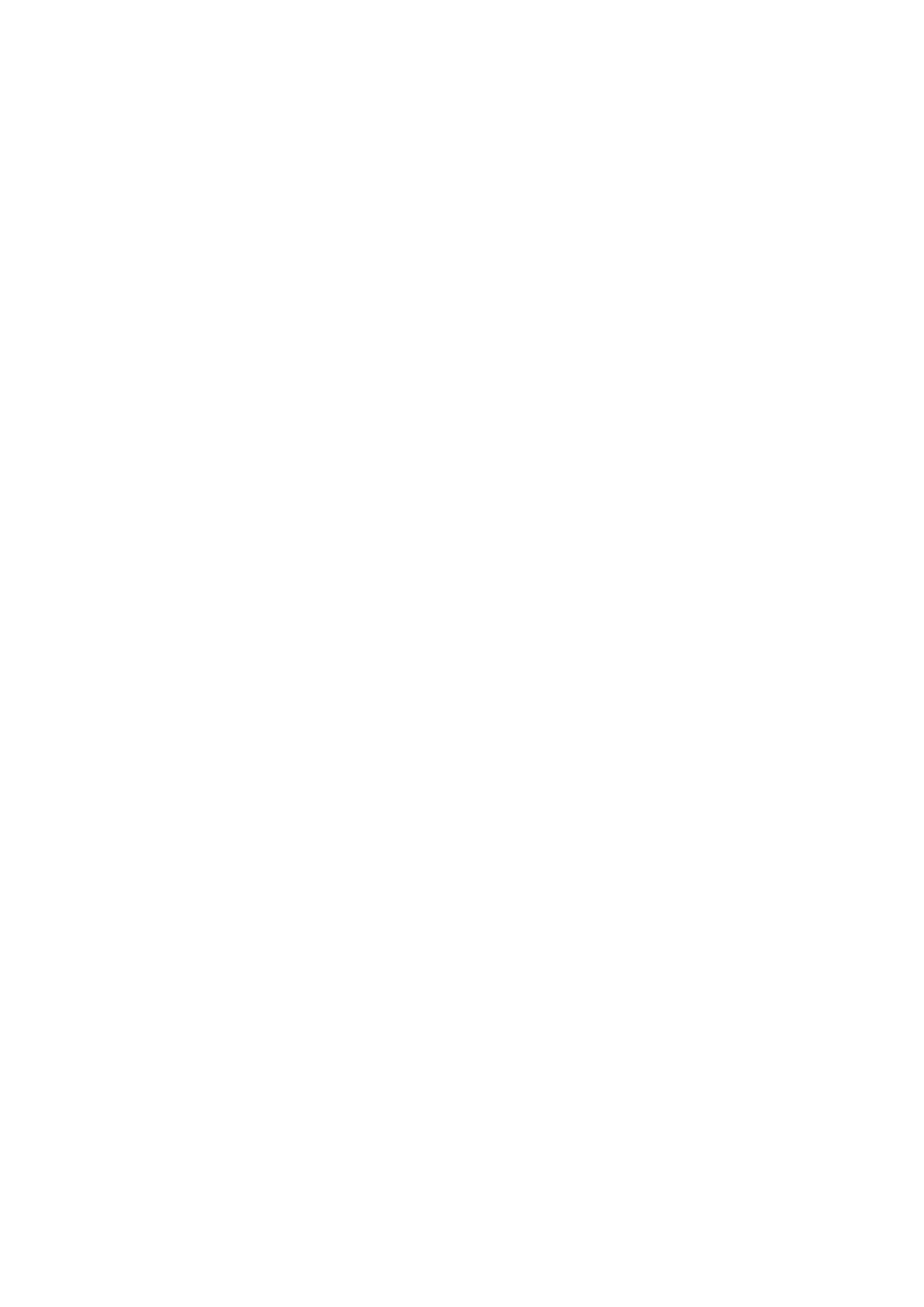# Accuracy of Annual Report 2013 and regularity of transactions of the state

## **Summary of audit results**

| What did we audit?                     | Every year the National Audit Office audits the state's annual accounts as<br>well as the annual accounts of ministries, the Government Office and<br>constitutional institutions. In addition to this the National Audit Office<br>checks whether state agencies have performed their economic<br>transactions in compliance with the most important legislation: the State<br>Budget Acts, the State Assets Act and the Public Procurement Act. The<br>National Audit Office also expresses an opinion as to whether the budget<br>acts have been adhered to in the performance of economic transactions.<br>The most significant observations about omissions found in transactions<br>with state assets and public procurements are highlighted in the audit<br>reports.                                                          |  |
|----------------------------------------|---------------------------------------------------------------------------------------------------------------------------------------------------------------------------------------------------------------------------------------------------------------------------------------------------------------------------------------------------------------------------------------------------------------------------------------------------------------------------------------------------------------------------------------------------------------------------------------------------------------------------------------------------------------------------------------------------------------------------------------------------------------------------------------------------------------------------------------|--|
| What was the scope of our<br>audit?    | The annual accounts of the state contain the financial indicators of public<br>undertakings, foundations controlled by the state and profit-making state<br>agency in addition to the indicators of state accounting entities. The<br>National Audit Office does not audit the annual accounts of these entities,<br>but considers the opinion of certified auditors when expressing an opinion<br>on the state's annual accounts.                                                                                                                                                                                                                                                                                                                                                                                                    |  |
|                                        | Nor did the National Audit Office carry out audit procedures to check<br>additional information (annual accounts) about local authorities, the<br>public sector and the government sector disclosed in the Consolidated<br>Annual Report of the State.                                                                                                                                                                                                                                                                                                                                                                                                                                                                                                                                                                                |  |
| Why is this important to<br>taxpayers? | By auditing the state's annual accounts the National Audit Office<br>provides assurance that the accounting indicators presented to the<br>Riigikogu and the public give true information about the state's financial<br>position and performance results for the year ended and that the State<br>Budget Execution Report gives relevant information about the state's<br>revenue and expenditure and investments made at the account of this<br>revenue.                                                                                                                                                                                                                                                                                                                                                                            |  |
|                                        | According to the 2013 State Budget Execution Report, the revenue<br>collected by the state in 2013 amounted to 7.7 billion euros, which<br>exceeded the revenue of 2012 by 1.3 billion euros. The expenditure and<br>investments incurred by the state amounted to 7.6 billion euros, which<br>exceeded the expenditure of 2012 by 1.1 billion euros. The increase in<br>revenue and expenditure is due to a change in presentation principles. The<br>budget now recognizes taxes collected and transferred by the Tax and<br>Customs Board (land tax, income tax, unemployment insurance premium<br>to the Estonian Unemployment Insurance Fund) as revenue and<br>expenditure, which was not previously recognized as revenue and<br>expenditure in the state budget. In 2013 revenue exceeded expenditure by<br>30 million euros. |  |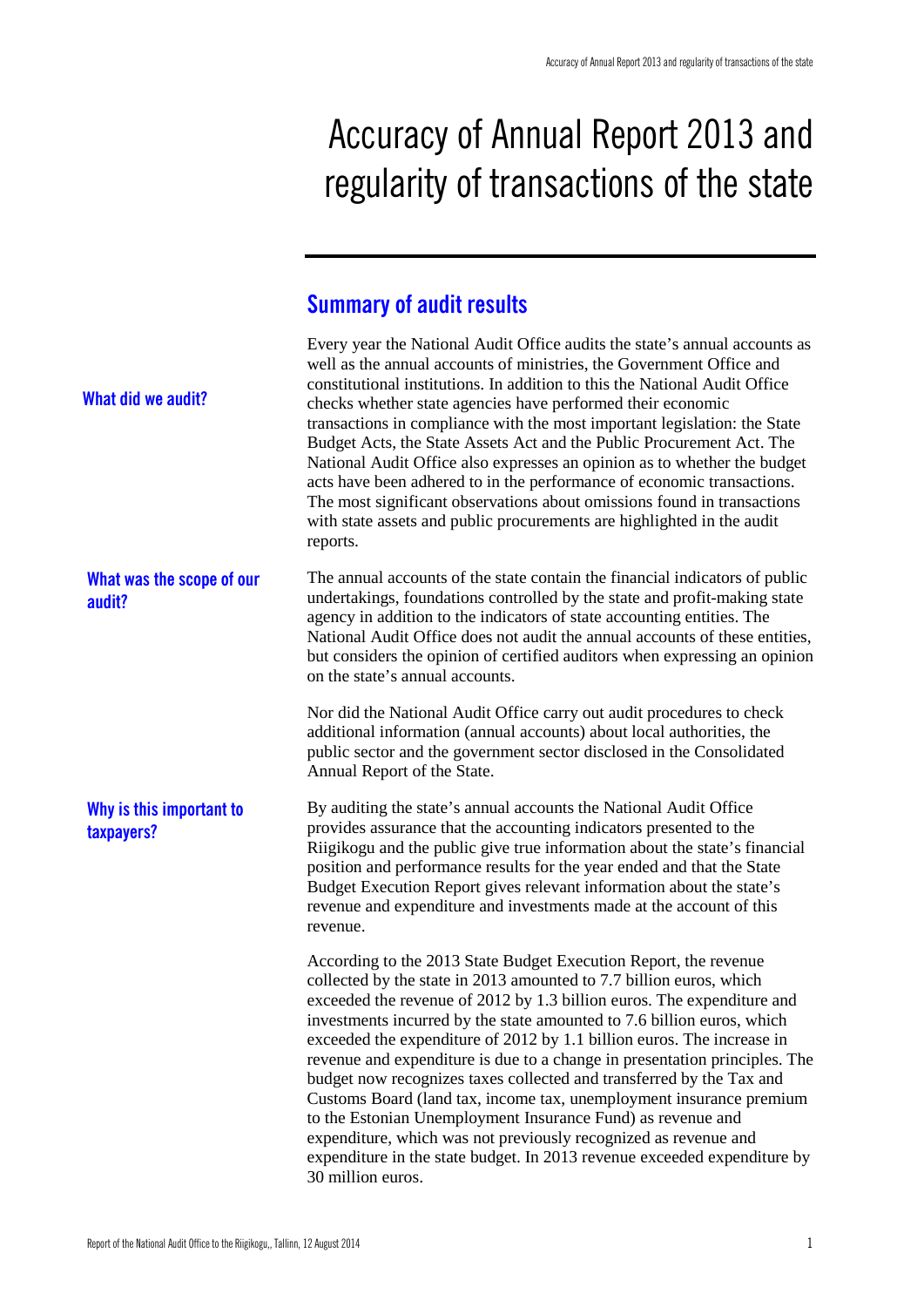According to the consolidated annual accounts of the state, the assets of the state as of 31 December 2013 amounted to 12.5 billion euros and the majority of the assets are fixed assets. Compared to the previous period the value of assets has increased by 0.8 billion euros, mainly on the account of tangible fixed assets and an increase in receivables and prepayments. As at 31 December 2013 the state's liabilities totalled 5.5 billion euros - an increase of 0.5 billion euros compared to the previous period. Long-term liabilities comprise the majority of liabilities and the increase in them was mainly caused by the growth of long-term loans payable.

**The 2013 Annual Accounts of the State are correct in all material respects, which means that they give a true and fair view of the state's financial position as well as its financial performance and cash flow for the year ended. What did we find and conclude based on the audit?**

> **The National Audit Office is of the opinion that the state's economic transactions were performed in all material respects in accordance with the State Budget Act, the 2013 State Budget Act and its amendment act.** This means that the National Audit Office did not find any significant errors in the implementation of the State Budget Acts.

The main observations of the National Audit Office are the following:

- **The State Budget Execution Report and the annual state budget can be compared.** Thanks to the amendments made to the presentation of the State Budget Act it is easier to compare the annual state budget and its execution report.
- The amount of funds transferred in the state budget to the year **2014 is large (7% of budget expenditure) and not many explanations can be found in documents available to the public as to the reasons for the transfer.** Considering the transferred amount the National Audit Office is of the opinion that it is necessary to analyse and disclose the reasons for transfer so as to ensure transparency of the use of funds and more efficient budget planning.
- Upon state budget planning and use there are still problems with **capital lease contracts as agencies are not authorised to conclude said contracts**. The Ministry of Finance must also develop a solution for controlling the conclusion of capital lease contracts that cannot be terminated so that said contracts would not restrict budgeting decisions and affect the state's debt obligations.
- Upon the acquisition of goods and services state agencies **generally adhere to the requirements of the Public Procurement Act. The auditors still found certain shortcomings:** unperformed procurement procedures, especially in terms of simplified procurements, mistakes in selecting the type for procurement procedure, problems with submitting procurement reports. However, state agencies have improved their procurement procedures and plans, the shortcomings in which had been pointed out by the National Audit Office in the previous year.
- The purpose for state participation in foundations has not always **been clearly identified and the rules for allocating funds for**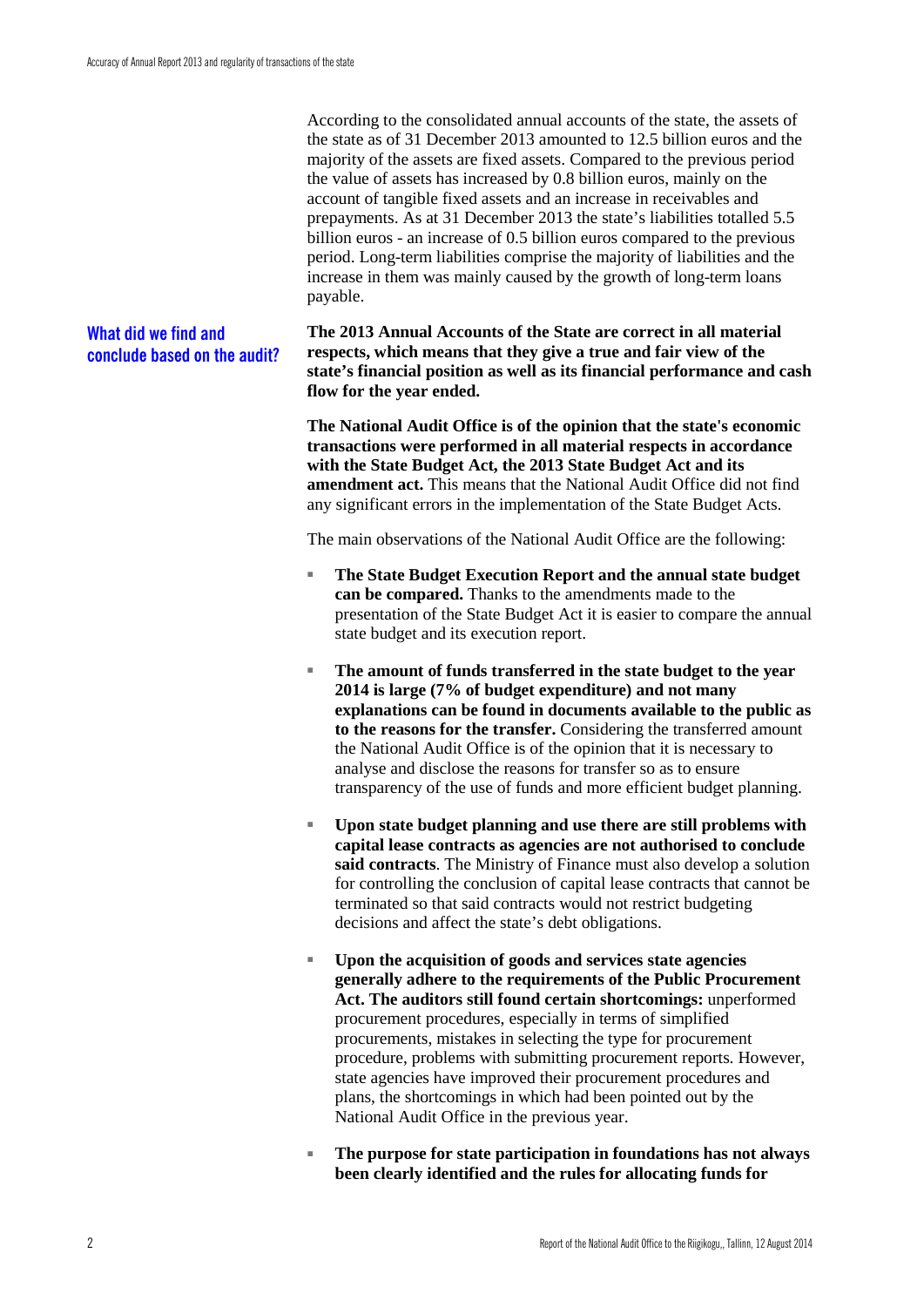**foundations are in need of specification.** The National Audit Office found that upon the establishment of foundations it is often not clearly stated why it has been decided to provide public services through state participation in the foundation. Allocation of funds to foundations is sometimes unclear or carried out while violating the law, thus making it difficult to get an overview of the procedure.

- **Transferring state assets to Riigi Kinnisvara AS has caused a considerable increase in rent expenses of state agencies, which will increase the burden on the state budget.** At the same time it is unclear where the funds required to cover the increase in rent prices will be found. In the survey commissioned by the Ministry of Finance the experts proposed to abandon market-based rent payments for certain objects owned by the state and use cost-oriented rent instead.
- The centralisation of accounting and the introduction of single **accounting software have improved the level of accounting in the areas of government of most ministries**.
- **Reporting of state accounting entities can be made more efficient**. The National Audit Office is of the opinion that the annual reports prepared by the ministries have no users. From the perspective of the Riigikogu, the Government and the public, the consolidated report of the state is more important. Therefore it would be reasonable to simplify the content requirements for the annual reports of state accounting entities so as to save working time currently spent on the preparation and auditing of said reports.

#### **Important recommendations of the National Audit Office to the Minister of Finance**: **What did we recommend as a result of the audit?**

- During budget planning regulate the treatment of rent transactions so as to comply with the State Budget Act.
- In order to ensure the transparency of budget discipline and budget planning, analyse the substance of the transfer of funds when preparing the budget execution report, and disclose it during the preparation of the Consolidated Annual Report of the State or the budget for the next period.
- Consider the proposals given by the experts who compared lease contracts to market conditions, and find an optimal model for determining rent for spaces for which it is not possible to carry out market comparison.
- Pay more attention to the ministries' organisation of simplified procurements.
- Simplify the requirements for the reporting of state accounting entities ensuring that sufficient data is provided for the preparation of consolidated report of the state and financial statistics of the government sector, and make reporting of the results of financial year more efficient.

**The Minister of Finance** agreed with the proposals of the National Audit Office.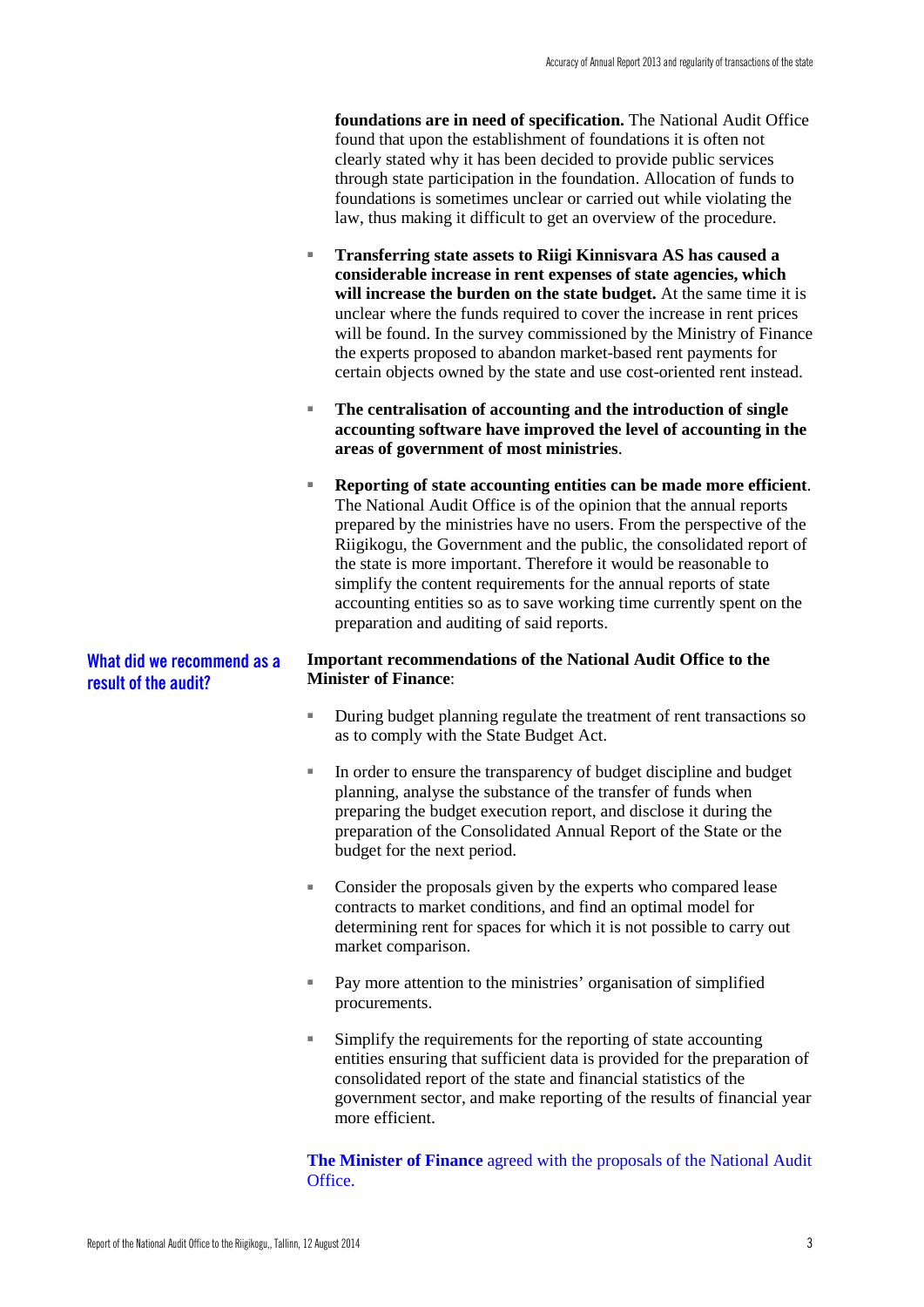## **Table of Contents**

| Opinion on the regularity of transactions in 2013                                                                                                                                 | $\overline{\mathbf{5}}$ |
|-----------------------------------------------------------------------------------------------------------------------------------------------------------------------------------|-------------------------|
| The State Budget Acts have been observed                                                                                                                                          | 5                       |
| The manner of presentation of the State Budget Execution Report has improved                                                                                                      | 5                       |
| The amount of transferred expenditure is large but the need for their transfer has not been sufficiently analysed 6                                                               |                         |
| There are some errors in the planning and use of the agencies' budget                                                                                                             | $\overline{I}$          |
| The new State Budget Act that entered into force in 2014 did not eliminate the problems concerning long-term                                                                      |                         |
| lease contracts                                                                                                                                                                   | 8                       |
| The rules for allocating funds to foundations from the state budget are unclear                                                                                                   | 11                      |
| Organisation of the acquisition and use of state assets is generally at a good level                                                                                              | 13                      |
| State participation in legal persons governed by private law is not always purposeful and overview of<br>participation is poor                                                    | 14                      |
| Rent expenses of the state have increased                                                                                                                                         | 17                      |
| The majority of state agencies have observed the requirements of the Public Procurement Act                                                                                       | 19                      |
|                                                                                                                                                                                   |                         |
| Opinion on the accuracy of the Consolidated Annual Accounts of the State for 2013                                                                                                 | <b>20</b>               |
| The annual accounts of the state are accurate in all material respects.                                                                                                           | 20                      |
| State forest is recognised without consideration of its nature<br>The accounting of the foundations controlled by the state and the state's public undertakings is generally at a | 21                      |
| good level                                                                                                                                                                        | 21                      |
| Centralisation of support services proceeds according to plan                                                                                                                     | 22                      |
| Reporting of state accounting entities can be made more efficient                                                                                                                 | 24                      |
| Main observations in the financial audits of state accounting entities                                                                                                            | 26                      |
| Ministry of Education and Research                                                                                                                                                | 26                      |
| Ministry of Justice                                                                                                                                                               | 27                      |
| Ministry of Defence                                                                                                                                                               | 27                      |
| Ministry of the Environment                                                                                                                                                       | 28                      |
| Ministry of Culture                                                                                                                                                               | 28                      |
| Ministry of Economic Affairs and Communications                                                                                                                                   | 29                      |
| Ministry of Agriculture                                                                                                                                                           | 30                      |
| Ministry of Finance                                                                                                                                                               | 31                      |
| Ministry of the Interior                                                                                                                                                          | 31                      |
| <b>Ministry of Social Affairs</b>                                                                                                                                                 | 32                      |
| <b>Ministry of Foreign Affairs</b><br><b>Constitutional institutions</b>                                                                                                          | 32<br>33                |
|                                                                                                                                                                                   |                         |
| Recommendations made by National Audit Office and responses of the Minister of Finance                                                                                            | 35                      |
| <b>Overview of the Consolidated Annual Report of the State</b>                                                                                                                    | 37                      |
| <b>Characteristics of the audit</b>                                                                                                                                               | 37                      |
| Earlier audits of the consolidated annual report of the state by the National Audit Office                                                                                        | 41                      |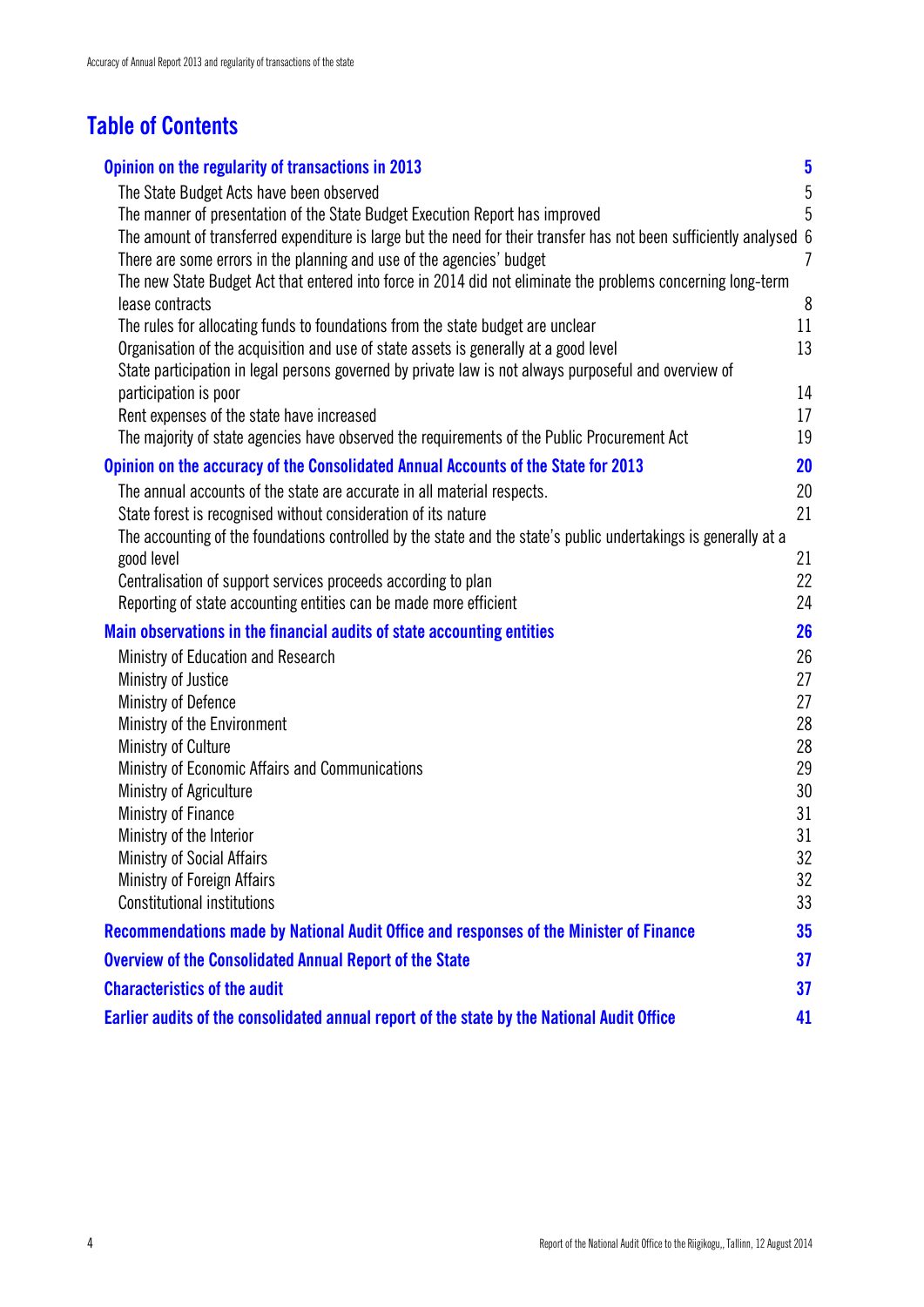### <span id="page-6-0"></span>**Opinion on the regularity of transactions in 2013**

#### **Regularity of transactions**

<span id="page-6-1"></span>**The State Budget Acts have been observed**

**1. According to the 2013 State Budget Execution Report, the revenue collected by the state in 2013 amounted to 7.67 billion euros, expenditure incurred by the state amounted to 7.34 billion euros and investments to 0.3 billion euros. The National Audit Office is of the opinion that the state's economic transactions were performed in all material respects in accordance with the State Budget Act, the 2013 State Budget Act and its amendment act.**

#### <span id="page-6-2"></span>**The manner of presentation of the State Budget Execution Report has improved**

**2.** In the audit reports for previous years the National Audit Office has drawn attention to the fact that the manner of presentation of the state budget makes it impossible to understand and does not observe the manner of presentation of the state budget adopted by the Riigikogu. According to International Public Sector Accounting Standard IPSAS 24 "Presentation of Budget Information in Financial Statements", the budget adopted by the parliament, the final budget and the data of actual execution of the budget must be presented in a manner that is comparable to the adopted budget so as to increase the transparency of the financial statements of the public sector.

**3.** The 2013 state budget was approved by the Riigikogu in a new format, and the same manner of presentation has been used for reporting on the execution of the state budget. Thus the state budget approved by the Riigikogu and the State Budget Execution Report can now be compared and the principle established with international standards is observed.

**4.** However, compared to the general accounting principle, at least one exception maintains to which the National Audit Office drew attention in the 2012 audit report.

In the 2012 State Budget Execution Report the revenue generated by environmental charges were shown as revenue of the Ministry of Finance although such revenue was planned in the budget of the Ministry of the Environment and recognised in the annual accounts of the Ministry of the Environment. This is why the state budget and the State Budget Execution Report could not be compared in this respect.

In 2013 the revenue generated by environmental charges was planned in the budget of the Ministry of Finance and this made the comparison of the state budget and the State Budget Execution Report possible. However, the revenue generated by environmental charges continue to be recognised in the accounting of the Ministry of the Environment which means that transactions recognised in the annual accounts of the Ministry of the Environment and the budget execution report are not comparable.

#### **The manner of presentation of the State Budget Act has been amended**

**Environmental charges** – According to the 2013 consolidated report the state's revenue from tax on pollution and for granting use of natural resources amounted to 35.8 million euros.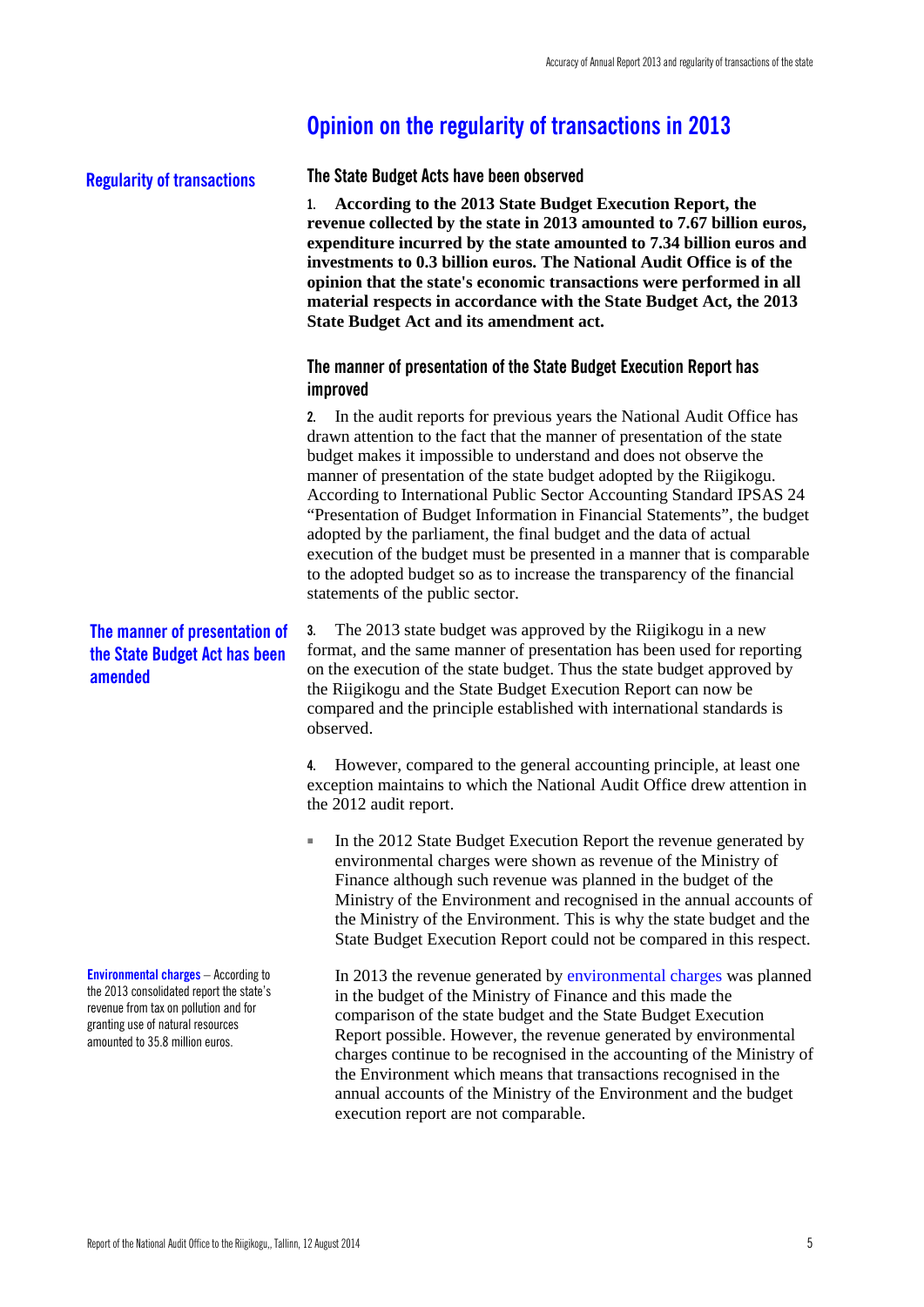#### **The amount of expenditure transferred to the next year is large**

#### **Unjustified prepayments are made at the end of year**

**Restrictions on transferring funds from the state budget to the next year** have been determined as follows with the State Budget Act:

- expenditure that depends on revenue may be transferred to the extent of the amounts that have been received but not used;
- the extent of expenditure with limits that may be transferred is 3% of the budget if not otherwise established in the annual state budget;
- investments, foreign support and cofinancing of the state may be transferred in full amount;
- financing transactions will not be transferred.

**5.** The National Audit Office is still of the opinion that the same entity must be treated as the performer of an economic transaction in both the annual accounts and the budget execution report.

#### <span id="page-7-0"></span>**The amount of transferred expenditure is large but the need for their transfer has not been sufficiently analysed**

**6.** The State Budget Execution Report informs the Riigikogu and the general public of the amount of funds used by the government in the course of the year and of the amount of funds transferred to the next fiscal year. In its previous audits the National Audit Office has criticised the inadequacy of information regarding the transferred expenditure.

**7.** The last column of the 2013 State Budget Execution Report shows the amount of funds, planned for investments and expenditure, was transferred at the end of the year. 536 million euros were transferred from the 2013 budget to the year 2014 (7 per cent of the actual expenditure in 2013), 479 million euros were transferred from the 2012 budget to the year 2013, and 431 million euros were transferred from the 2011 budget to the 2012 budget. General reasons for the transfer of expenditure may include the delay in investment projects, failure to terminate projects financed from the EU funds by deadline, etc.

**8.** Unfortunately the reasons behind the transfer of expenses for the areas of government of each ministry still remain unclear for the reader of the consolidated annual accounts of the state. Explanations for the transfer of funds are not always included in the ministries' annual reports, and this information is not aggregated in the consolidated annual accounts of the state or during the preparation of the state budget. Considering the large amount of transferred funds the National Audit Office feels that it is necessary to analyse and disclose the reasons for transfer so as to ensure transparency of the use of funds and more efficient budget planning.

**9.** The National Audit Office is of the opinion that the large amount of funds transferred from the previous year indicates that budget planning is not efficient enough and that determination of expenditure does not consider the actual capacity for using said funds. This, however, may lead to impractical expenses.

**10.** As the State Budget Act establishes restrictions for expenditure transferred into the next year, this may lead to a situation where prepayments will be made for future expenditure at the end of year so as to prevent losing the funds. The National Audit Office has identified cases where the prepayment was not essential and thus budget funds were used inexpediently.

**11.** For example, the National Audit Office does not find the prepayment of the Ministry of Education and Research to the Riigi Kinnisvara AS (hereinafter RKAS) to be justified.

At the end of December 2013 the Ministry of Education and Research made to RKAS a prepayment of 2.2 million euros (with VAT) pursuant to the contract concluded on 13 December 2013 for the organisation of procurement for the reorganisation of school network and the provision of project management service. It was agreed in the contract that the specific terms of the provision of service, including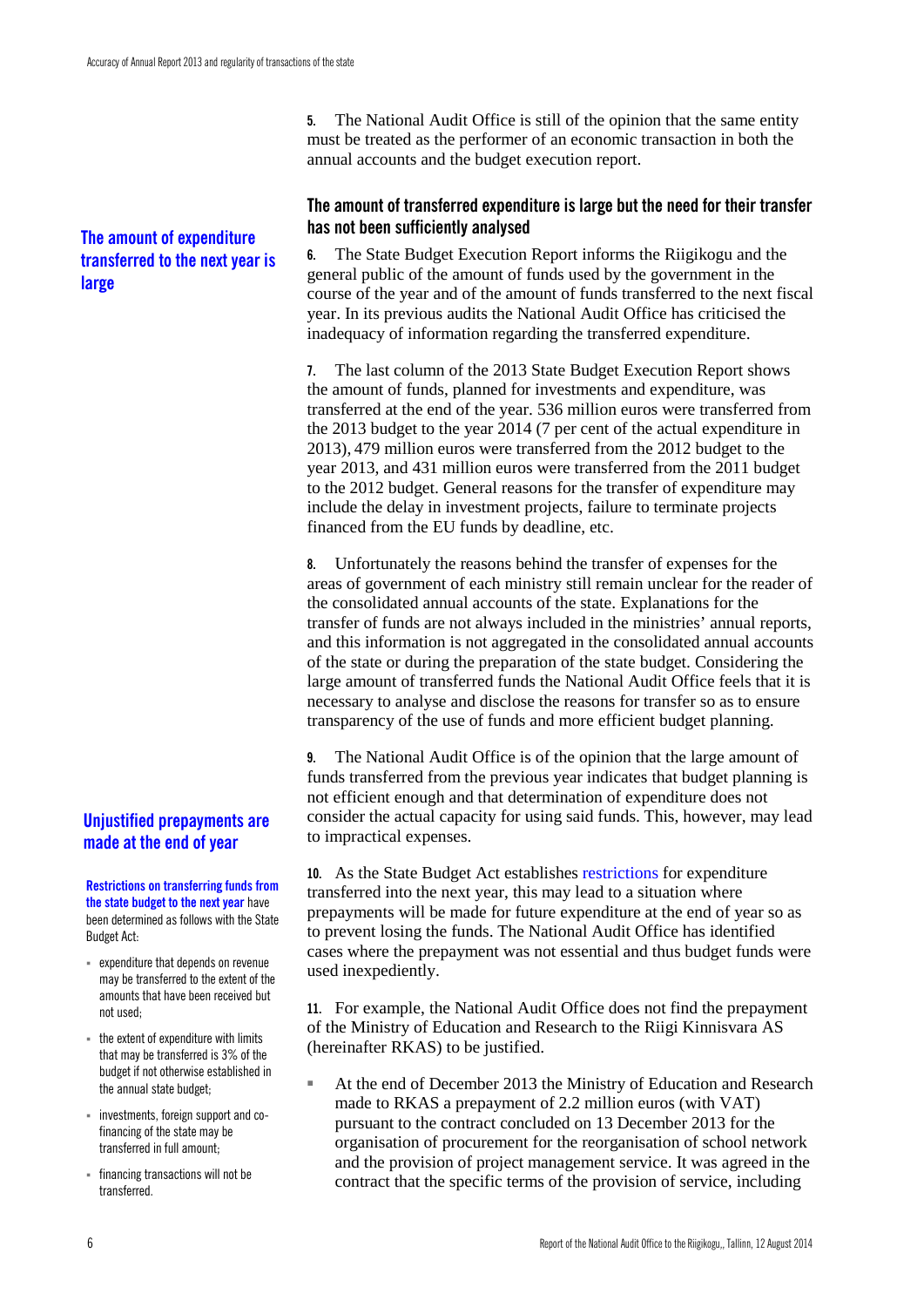the rights and obligations of the parties, will be agreed in separately concluded contracts. Such contracts were not submitted to the National Audit Office in the course of the audit (as at the end of May 2014).

As the contract concluded between the ministry and RKAS did not specify the deadline and specific terms for the provision of service, the National Audit Office finds that the prepayment to RKAS with the intention of using the 2013 budget funds was not justified and did not comply with the General Rules of State Accountancy. As a substantial proportion of the agreed activities were investments by nature, the allocation of the prepayment from management expenses was not in compliance with the State Budget Act. Likewise, it is questionable whether a prepayment to a state company is necessary for project management and the organisation of procurement.

**12. Recommendation of the National Audit Office to the Minister of Finance:** In order to ensure budget discipline and the transparency of budget planning, analyse the substance of the transfer of funds when preparing the budget execution report, and disclose it during the preparation of the Consolidated Annual Report of the State or the budget for the next period.

**Response of the Minister of Finance:** When transferring state budget expenditure we have assessed the regularity and compiled a list of reasons why said funds were not used in the financial year. We will consider the recommendation to disclose the reasons. The State Budget Act authorises the Minister of Finance to establish the procedure for the transfer of state budget funds. We will update the procedure for the state budget strategy and state budget preparation. During the preparation of said regulations we will consider the opportunity to use the reasons for transfer more than before for preparing the decisions made during the preparation of the state budget strategy and state budget.

#### <span id="page-8-0"></span>**There are some errors in the planning and use of the agencies' budget**

**13.** The National Audit Office finds that the planning and use of budgets in the ministries and the agencies in their areas of government is generally at a good level. The National Audit Office identified only some errors where the state agencies have made investments from the funds intended for management expenses and allocated management expenses from the funds intended for investments. Similarly to the audits of the previous years the 2013 financial audits carried out by the National Audit Office indicated that agencies continue to err against the principles of the State Budget Act, mostly when entering into long-term lease contracts. This topic is further addressed in Articles 18–24.

#### **Expenditure has been inaccurately calculated in the Government Office**

**14.** Although several errors in budget use, identified by the National Audit Office, were eliminated during the year with budgetary adjustments, there was a case where the National Audit Office and the audited entity were of different opinions.

The Government Office applied for 740,000 euros for the organisation of events dedicated to the  $95<sup>th</sup>$  anniversary of the Republic of Estonia, of which 73,000 euros for subsidies and 667,000 euros for management expenses. This amount was allocated by the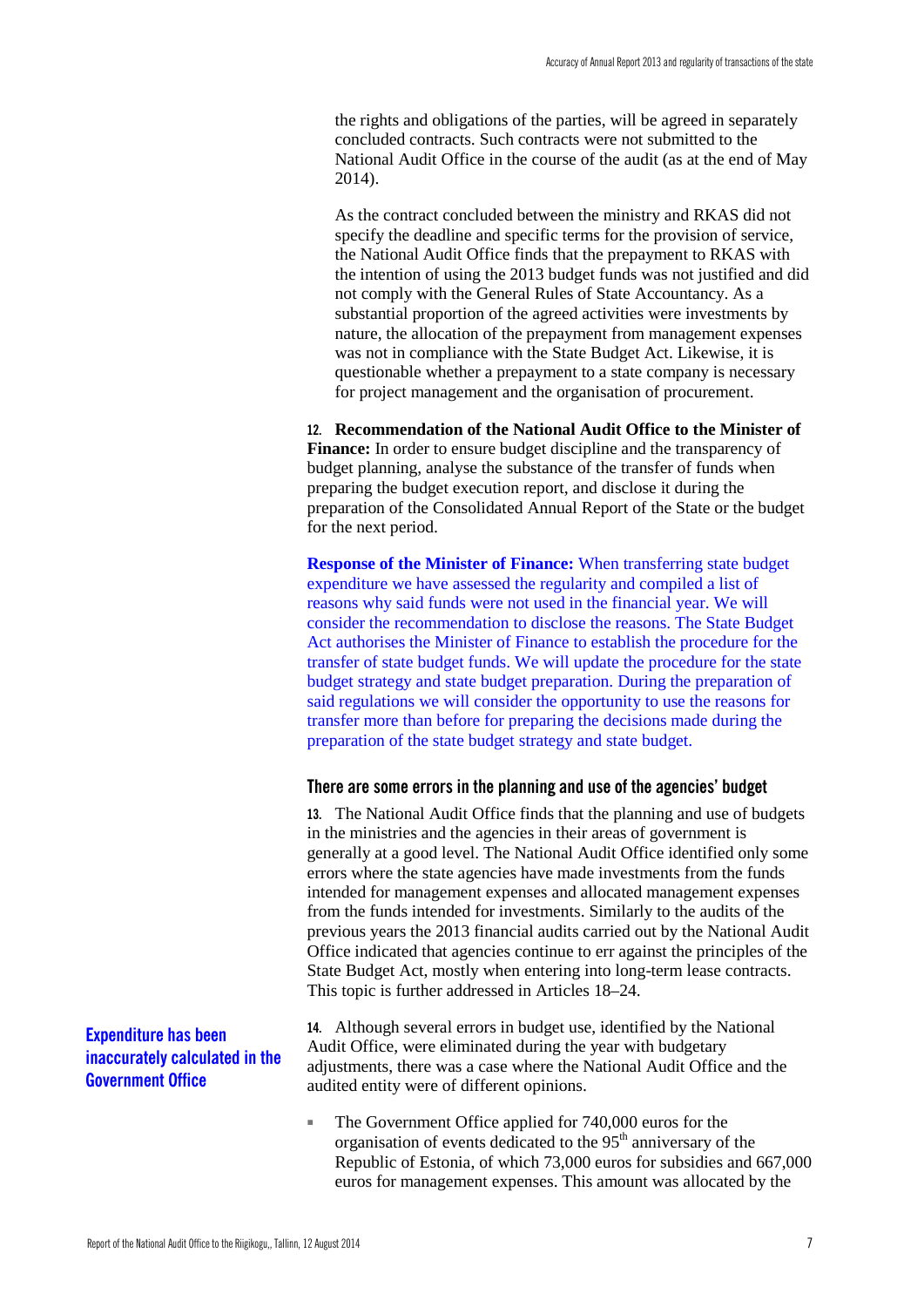#### **Did you know that**

if a state agency grants a subsidy to another state agency, this will be recognised as a cash transfer in the budget and in accounting.

**Execution of budget**

Riigikogu. The Government Office used the funds expediently for the activities related to the 95<sup>th</sup> anniversary of the Republic of Estonia.

As a subsidy for the anniversary the Government Office gave 323,933 euros to the Ministry of Culture and 50,000 euros to the Ministry of Education and Research from the funds intended for management expenses although the budget did not include the grant of subsidies as a cash transfer in this extent. An additional 80,000 euros from the funds intended for management expenses were paid to Estonian Film Institute, Estonian National Opera and Estonian Public Broadcasting.

The National Audit Office feels that the cases in question describe the grant of subsidies from the funds intended for management expenses as the Government Office did not receive any goods or services in return for said funds. The following circumstances also refer to the grant of a subsidy: recipients of funds have treated the funds received from the Government Office as a subsidy, the Government Office did not organise procurements for the use of these funds and none of the recipients of funds have submitted to the Government Office an invoice for the provision of services. Granting of subsidies from the funds allocated for management expenses is not in compliance with the State Budget Act.

**15.** In its audits the National Audit Office has emphasised that if there arises a need during the financial year for the expenditure to be used differently from what has been planned, an application for the amendment of the budget should be submitted in order to ensure the clarity and comparability of budget reporting. This has generally been the case.

#### <span id="page-9-0"></span>**The new State Budget Act that entered into force in 2014 did not eliminate the problems concerning long-term lease contracts**

**16.** In the summer of 2013 the Ministry of Finance submitted a new Draft State Budget Act for approval. The objective of proposing a new act was to establish legal bases and general requirements to ensure the long-term sustainability of the Estonian economy and finance. According to the explanatory memorandum of the draft the act will stipulate bases for the preparation of the state budget so that the opportunities arising from public finance forecast, objectives and needs related to the policies of respective domains, specified in strategic development documents, and the state budget strategy comprising of the above, would be taken into consideration upon the preparation of the state budget.

**17.** The National Audit Office has given an opinion on the draft versions several times, with the main listed shortcomings including the inadequate role of the Riigikogu in strategic planning, poor clarity of the requirements for the manner of presentation of the State Budget Act and State Budget Execution Report, lack of requirements for management reports, etc. The State Assets Act was adopted by the Riigikogu in February 2014. By the time of the audit the new act had not yet been implemented for such a period that would have enabled to assess whether the objectives set with the new act had been achieved. However, the National Audit Offices wishes to draw attention to the topic that remains ambiguous in the new act.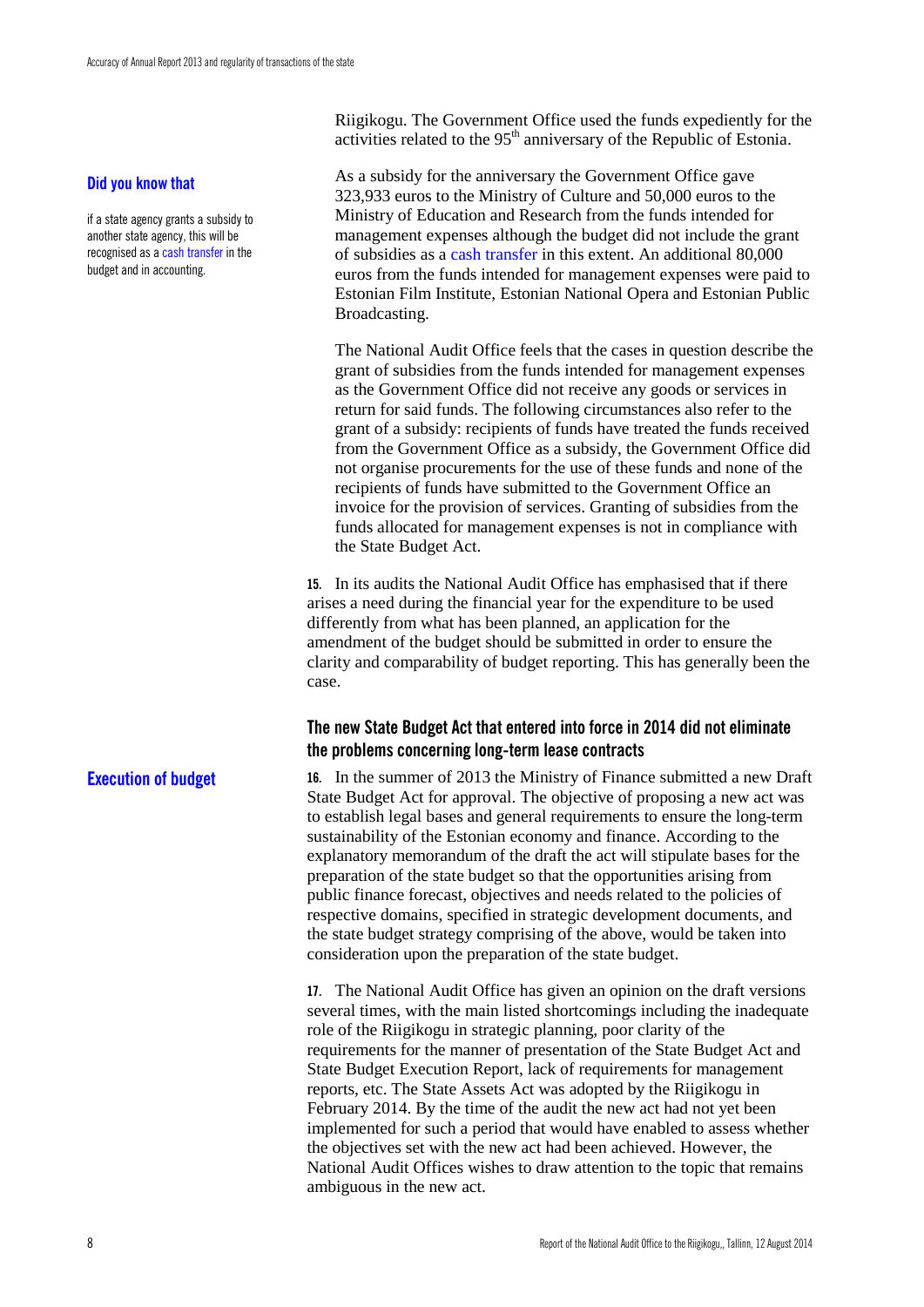#### **18.** For years the National Audit Office has pointed out the fact that the ban on capital lease transactions, implemented with the State Assets Act, except for cases when said transactions are allowed by the annual State Budget Act approved by the Riigikogu, is ambiguous and in need of specification. **Budgeting of lease contracts**

**19.** The State Budget Act stipulates that state agencies must not take loans, use capital lease and assume other long-term commitments unless these have been prescribed in the annual state budget. Therefore, if an agency wishes to carry out capital lease transactions; these should be prescribed as financing transactions in the annual budget planning. The National Audit Office draws attention to the fact that when defining the term "capital lease" in the guidelines on the use of the budget classification, prepared in 2013, the Ministry of Finance referred to guideline No. 9 "Calculation of Rent" of the Accounting Standards Board.

**20.** The audits of the National Audit Office have shown that state agencies rent vehicles, office furniture and computers for performing their main activities. Below there are examples of the most common types of lease contracts concluded by the ministries, which are in violation with the State Budget Act or can be interpreted ambiguously.

Contracts that according to the guideline of the Accounting **Standards Board must be deemed as capital lease contracts.** In several lease contracts the National Audit Office identified paragraphs that clearly refer to capital lease. For example, rent instalments form over 90% of the value of rented property and/or the contractual terms stipulate that risks related to ownership are mostly the responsibility of the lessee.

Agencies have regarded these contracts as capital lease contracts and recognised them as such in accounting. However, the budget does not include funds planned for financing transactions and these have been paid from the budget of both investments and management expenses.

Long-term operating lease contracts that cannot be terminated. The National Audit Office has also identified that the agencies continue to conclude lease contracts for which it is questionable whether they concern capital lease or not, but on the basis of contractual terms it is clear that the state agency cannot terminate said contracts prematurely without making all lease payments to the lessor and covering other expenses, or, for instance, compensating the damages arising from the sale of property.

The National Audit Office is of the opinion that such contractual terms indicate that in the context of the State Budget Act the agencies have assumed long-term commitments for which the law requires them to have the authorisation of the Riigikogu. The sums used for the conclusion of such lease contracts and payment of commitments are generally planned as management expenditure in the state budget. The ministries regard such contracts as operating lease that cannot be terminated and recognise them as operating lease in their accounting.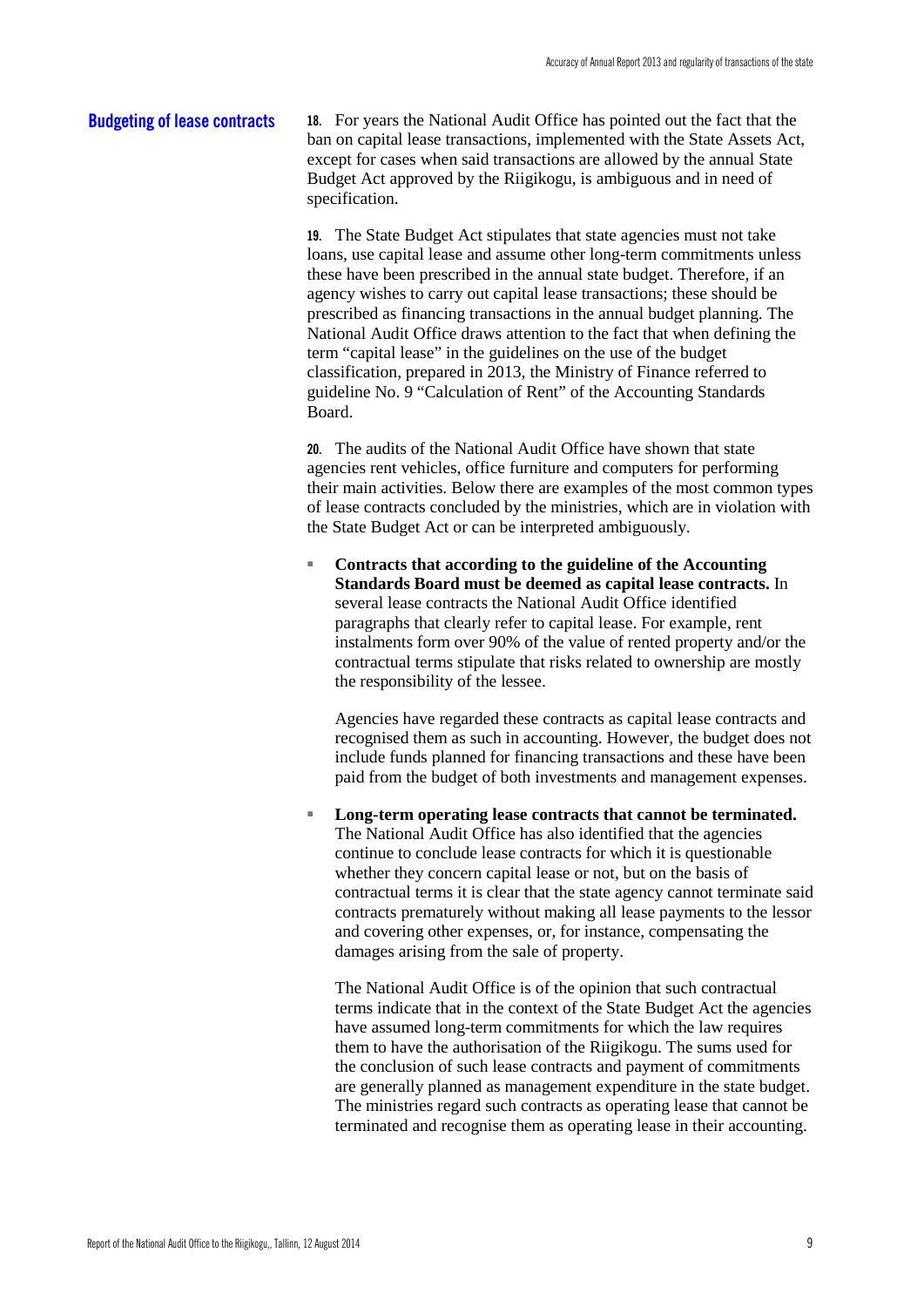**21.** Although the wish and practice of the management of agencies has been such that they wish to enter into new operating lease contracts that they do not intend to terminate prematurely, the National Audit Office is of the opinion that the entry into contracts with restricting terms is a risk and that in the case of a stressful state budget when it is necessary to significantly decrease expenses, these contracts cannot be terminated without additional expenses that must be allocated from the state budget. For example, according to Note a30 D to the Consolidated Annual Accounts of the State as at the end of 2013, the operating lease commitments that cannot be terminated amounted to 378.9 million euros (unconsolidated data).

**22.** To comply with the State Budget Act the Ministry of Finance has to ensure that the agencies, for the purposes of guideline No. 9 of the Accounting Standards Board, plan all transactions that correspond to the conditions of capital lease as financing transactions. The agencies should also pay attention to the fact that other lease contracts must not include unfavourable terms (e.g. a fine in case of termination, covering damages from the sale of property, responsibility for outstanding payments, and long term of advance notice of termination). The Ministry of Finance must develop a solution to help control the entry into new lease contracts that cannot be terminated so that such contracts would not restrict budgeting decisions.

**23.** The National Audit Office is of the opinion that establishment of a common practice for capital lease and operating lease is important because differentiating between these transactions has an impact on the state's debt burden.

**24. Recommendation of the National Audit Office to the Minister of Finance:** regulate the treatment of rent transactions during budget planning so as to comply with the State Budget Act and consider the principles of preparation of the financial statistics of the state.

**Response of the Minister of Finance:** To increase the clarity of regulation we will replace the directive of the Minister of Finance that regulated the preparation of the budget up until now with a new respective regulation. To implement the new State Budget Act we are preparing a new regulation of the Minister of Finance "State budgeting strategy and procedure for preparing the budget project in the area of government of the ministry". The Draft regulation includes a provision which indicates that upon determining the nature of a capital lease and operating lease contract, guideline No. 9 of the Accounting Standards Board must be observed.

To get an overview of lease contracts that cannot be terminated we will improve the requirements on data collection included in the regulations governing the preparation of the state budget so as to provide a better overview in the annual explanatory memorandum of the State Budget Act of current and future lease contracts that cannot be terminated. The overview will help control the entry into new lease contracts that cannot be terminated.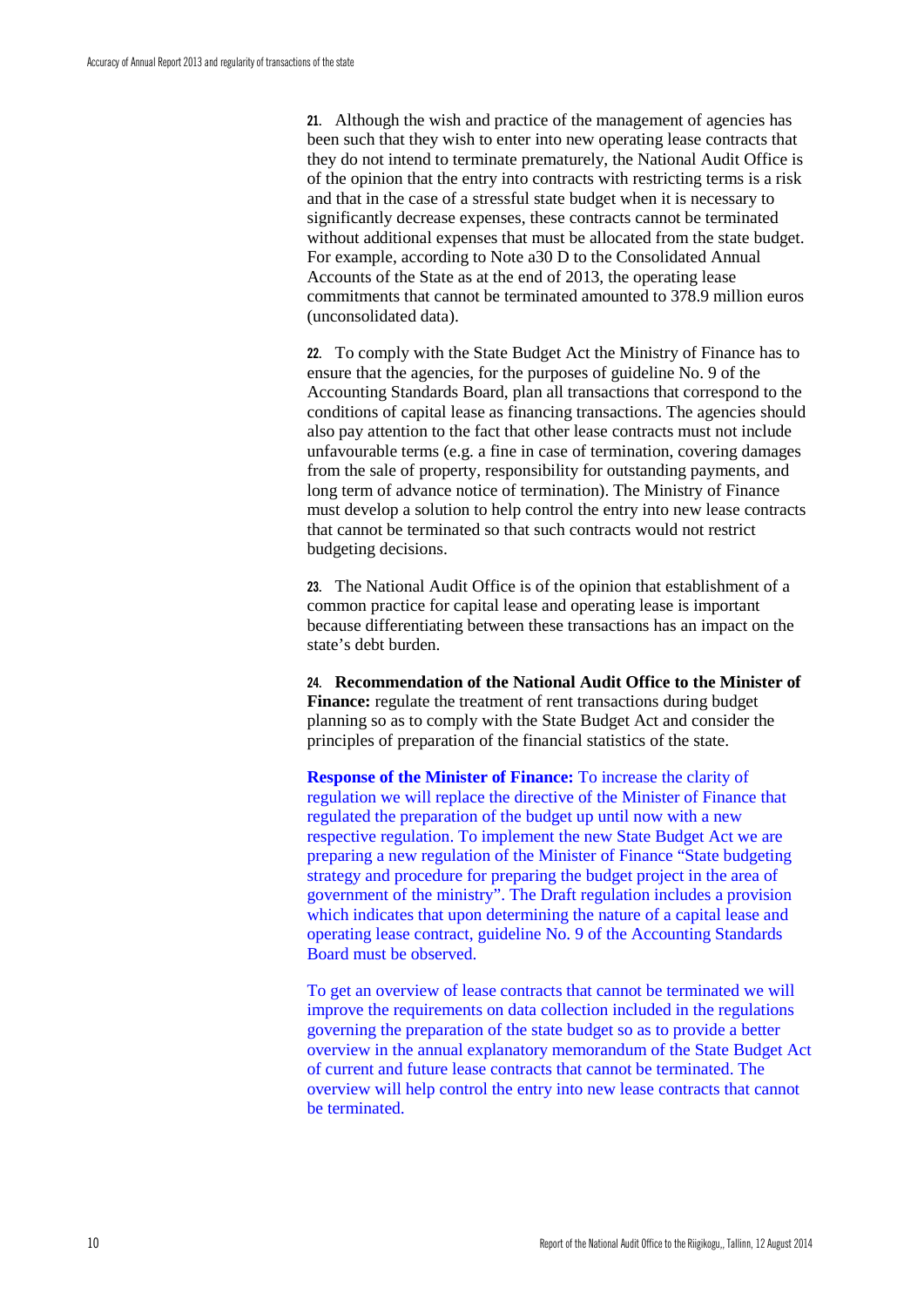#### <span id="page-12-0"></span>**The rules for allocating funds to foundations from the state budget are unclear**

|                                                       | 25. In 2013 the National Audit Office audited how support was granted<br>from the state budget to foundations established by the state and the<br>expediency of the use of said support. The audit assessed whether the<br>manner of granting support to foundations established by the state was<br>clear and transparent, whether the ministries have established a control<br>system for granting support and performing supervision over the use of<br>granted support. In the foundations selected for auditing the auditors<br>assessed the manner of organisation of the use of funds received from the<br>state budget, whether received funds were used in an expedient and<br>legitimate manner, and whether the selection of foundation as a legal<br>form has been justified upon the establishment of the foundation. |
|-------------------------------------------------------|------------------------------------------------------------------------------------------------------------------------------------------------------------------------------------------------------------------------------------------------------------------------------------------------------------------------------------------------------------------------------------------------------------------------------------------------------------------------------------------------------------------------------------------------------------------------------------------------------------------------------------------------------------------------------------------------------------------------------------------------------------------------------------------------------------------------------------|
|                                                       | 26. The main observations of the audit were as follows: there is no<br>established practice to determine when the state will select foundation as<br>a legal form, and how the foundation is funded. The ministries'<br>supervision over the activities of foundations tends to be formal.<br>However, the audit revealed that the foundations have fulfilled objectives<br>specified in the articles of association and generally used the funds<br>received from the state in an expedient manner.                                                                                                                                                                                                                                                                                                                               |
|                                                       | 27. The audit report is available on the website of the National Audit<br>Office and this report only addresses two problems related to the state<br>budget. Firstly, the funding of certain foundations from the state budget is<br>still unclear. Secondly, the National Audit Office disapproves of the<br>practice of funding the ministries' main activities on the account of<br>foundations.                                                                                                                                                                                                                                                                                                                                                                                                                                |
| <b>Financing foundations from</b><br>the state budget | 28. Financing foundations from the state budget needs to be made more<br>transparent. It is difficult to understand from the State Assets Act and its<br>explanatory memorandum how much money will be allocated to<br>foundations. While the explanatory memorandum of the State Assets Act<br>includes a table on support allocated from the state budget, it does not<br>contain all amounts allocated for support as they have not been submitted<br>or are shown in other tables. Therefore, it is easy to notice that in the<br>explanatory memorandum of the 2013 State Assets Act the support<br>allocated to foundations amounted to 62 million euros whereas the final<br>budget for the year 2013 was 127 million (does not include EU support<br>mediated by several foundations).                                     |
|                                                       | 29. As the foundations are engaged in fulfilling very different objectives,<br>it is clear that a common financing model for all foundations cannot be<br>established. However, the audit identified problems with compliance with<br>current rules as well as with the ambiguity of rules.                                                                                                                                                                                                                                                                                                                                                                                                                                                                                                                                        |
|                                                       | After the increase in environmental charges the financing of the<br>ш<br>Environmental Investment Centre was left unorganised. An<br>example of unclear financing is the allocation of funds to the<br>Environmental Investment Centre (hereinafter EIC). Since 2010<br>when the revenue base of the state budget was increased at the<br>account of environmental charges, the environmental charges<br>collected pursuant to the Environmental Charges Act are divided into                                                                                                                                                                                                                                                                                                                                                      |

three: funds allocated to local authorities, funds allocated to the EIC for specific purposes, and funds allocated to the state budget revenue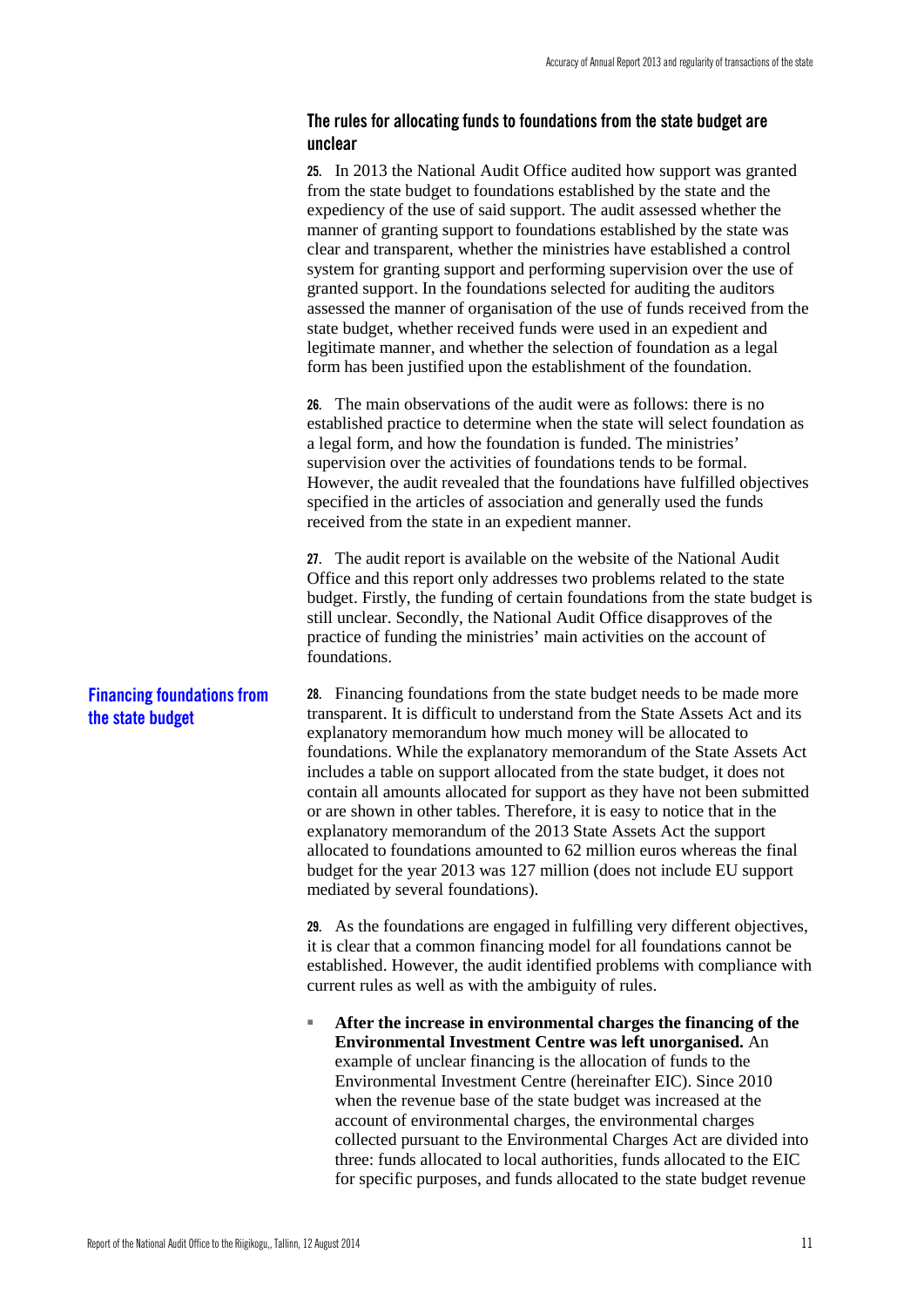**Estimated ticket price** is an indicator which is calculated, pursuant to the Performing Arts Institutions Act, on the basis of the location of the performing arts institution, data of Statistics Estonia on the average income of local residents, and the main target groups of visitors.

#### **Financing main activities through foundations**

without a specific purpose. The funds allocated to the EIC are entered in the state budget for the use of the environment and in the extent of environmental charges rates effective in 2009. Such allocation of funds reduces transparency and makes it complicated and timeconsuming to get an overview of the funds allocated to the EIC, as for each transaction of environmental charges a recalculation must be made pursuant to the rates effective in 2009 (each type of fee has a separate rate), multiplying it with the amount of environmental resources used for the transaction, and adding together the sums received as a result. The National Audit Office is of the opinion that instead of using invalid environmental charges rates, a specific amount of funds should be allocated to the EIC in the annual state budget.

**Financing of performing arts institutions is not clear.** Upon allocating subsidies to theatres the Ministry of Culture has failed to comply with the Performing Arts Institutions Act. Pursuant to the act, the subsidy shall be granted as a subsidy for a visitor of a performance or concert. This compensates the performing arts institution for the difference between the actual cost of servicing a visitor and the estimated ticket price. In reality the Ministry of Culture does not observe this act as the theatres' cost accounting (on the example of Russian Theatre) does not enable to receive data on the expenditure of performances necessary for the granting of subsidies. Nor has the ministry calculated the estimated ticket price which would serves as a basis for the compensation of the difference between the actual expenses and estimated ticket price. Although it has been years since the model for calculating subsidies approved by the law was deemed impracticable, the legislation has not been amended to even out the basis for the granting of subsidies and actual practice. Ambiguity in the rules of financing does not support the theatres in making long-term decisions and must be disapproved in the situation where national theatres are turned into foundations.

**30.** In addition to the above, the foundations have become a source of financing for the ministries. This problem is the most serious and longterm between the Environmental Investment Centre (hereinafter EIC) and the Ministry of the Environment, but the Ministry of Education and Research has also financed its main activities through a foundation in its area of government.

In 2012 a total of 7 million euros were allocated from the budget of the environmental programme through the EIC for financing the projects of the Ministry of the Environment and its divisions, and the ministry's own employees participate in project assessment. The Ministry of Education and Research had allocated 66,930 euros to Archimedes Foundation pursuant to a contract for the internal assessment of general education and organisation of counselling of the executors of project, which is an obligation imposed on the Ministry of Education and Research by the law. With the mediation of Archimedes the work transferred with the contract was carried out by the officials of the Ministry of Education and Research.

Considering the clarity of the State Assets Act, the National Audit Office disapproves of such financing of the ministries' main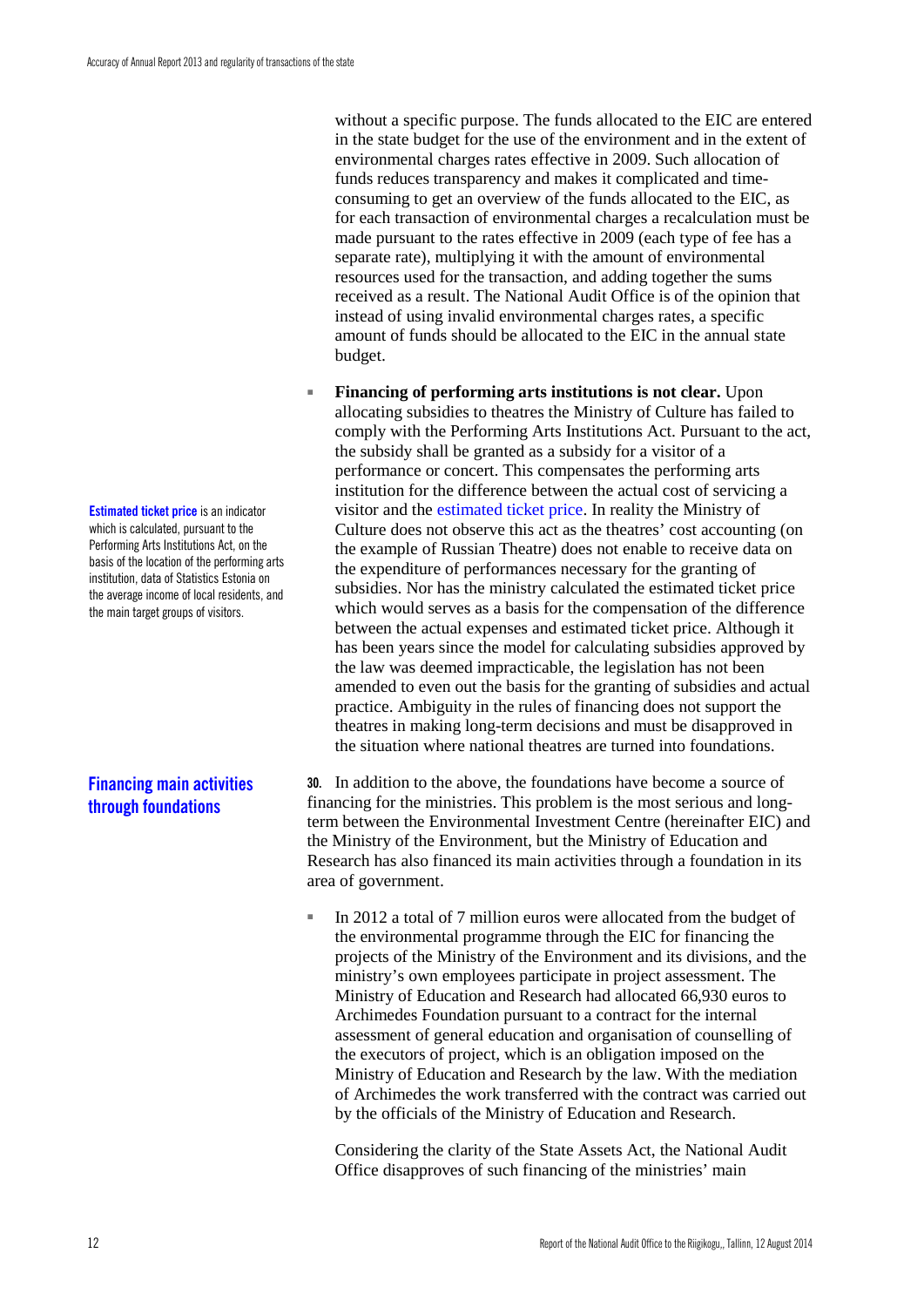activities, as the funds needed for said activities are not recognised in the state budget as the ministry's operational expenditure, or provide a general overview of the amount of funds the ministry needs from the state budget for its activities. As is evident from the case of the Ministry of the Environment, it also increases unnecessary administrative burden as the ministry and its divisions have to prepare project applications which the EIC must process.

**31.** The National Audit Office recommended to the Minister of the Environment and the Minister of Education and Research to plan the expenses necessary for the performance of duties imposed by the law as operational expenditure in the ministries' budgets. The National Audit Office also suggested that a specific proportion of received charges should be allocated in the Environmental Charges Act or a certain amount in the annual state budget for financing project applications in the EIC; to prepare a draft act to amend the act in cooperation with performing arts institutions, so as to establish a suitable and legal basis for financing performing arts institutions if the current legal organisation is not expedient.

#### <span id="page-14-0"></span>**Organisation of the acquisition and use of state assets is generally at a good level**

**32.** In addition to expressing an opinion on adherence to the State Budget Act, the National Audit Office paid attention to adherence to the main principles of the Public Procurement Act and the State Assets Act when auditing regularity. The National Audit Office does not express an opinion on adherence with these laws and only presents the observations it made within the course of the audits. **Acquisition and use of assets**

> **33.** In its audits the National Audit Office assesses whether the administrator of state assets has treated its assets prudently, i.e. considering the state's interests, in terms of both the disposal and use of state assets and participation in legal persons governed by private law. Assessing compliance with the principles of the State Assets Act is important as the book value of assets in the possession of the ministries was 9 billion euros (unconsolidated data) as at 31 December 2013 and 0.3 billion euros were used for investments from the 2013 budget.

> **34.** Like in the previous year, the auditors from the National Audit Office participated in the stocktaking organised by ministries on a random basis. They reviewed the procedures that regulate stocktaking and the documents of the stocktaking organised at the end of 2013. The auditors also assessed the manner of acquisition, use, transfer and write-off of state assets and reviewed the amendments made into the contracts concerning state assets in 2013. In the audited cases the ministries had observed the principles of the State Assets Act, with the exception of the observations listed in Articles 37–59.

**35.** Compliance with the Public Procurement Act was also inspected in addition to adherence to the State Assets Act. The observations made about compliance with the Public Procurement Act are given in articles 60–67 of this audit report.

**36.** In the ministries' audits the National Audit Office noted several problems with the participation in legal persons governed by private law.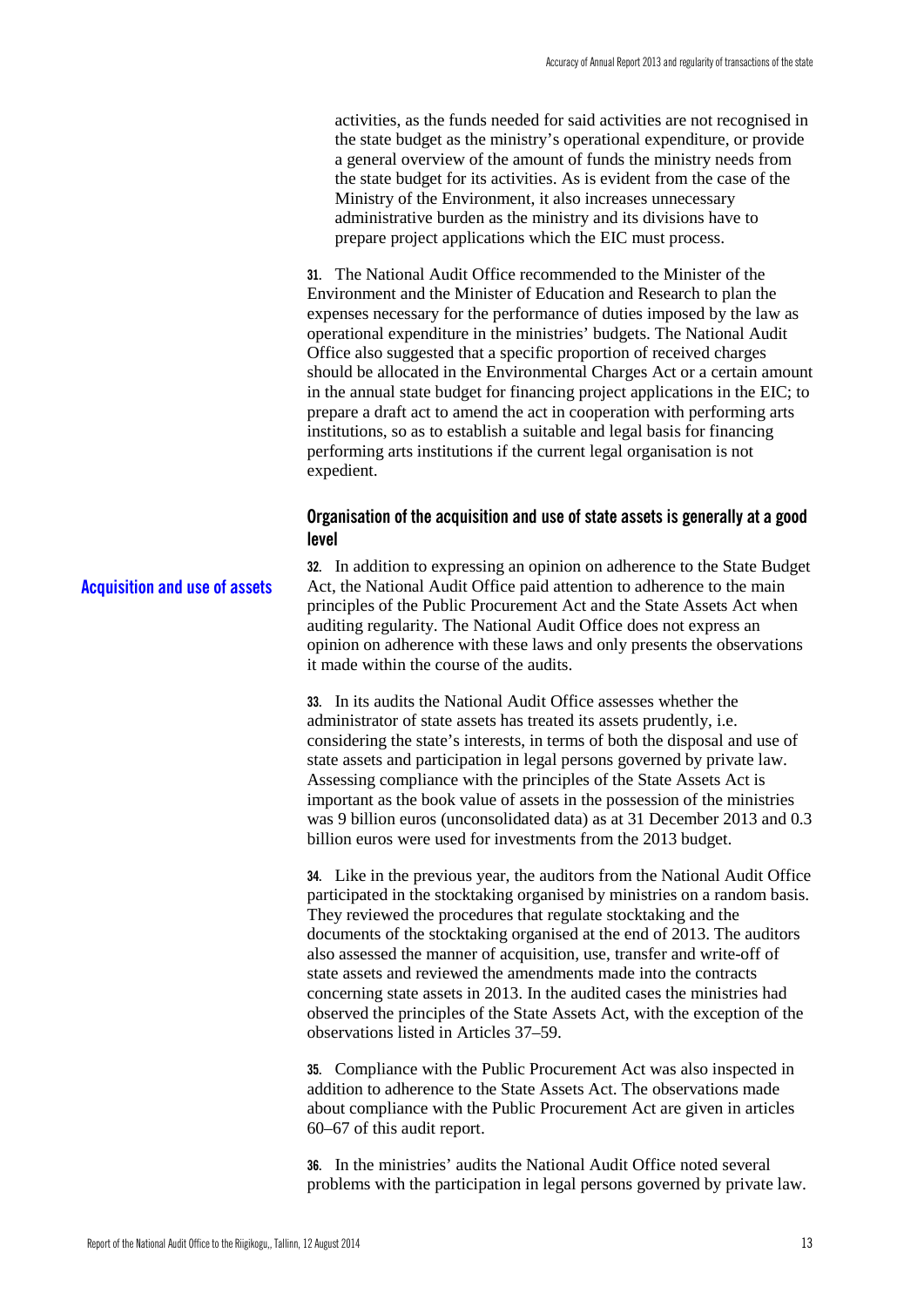For example, it is not clear what is going to happen to the state agency's current assets and commitments if the state agency is reorganised as a foundation. It was also revealed that there is no proper overview of the non-profit associations in which the state agencies participate. Among other problems, the foundations audit carried out by the National Audit Office identified that state participation in foundations may not always have clear objectives.

#### <span id="page-15-0"></span>**State participation in legal persons governed by private law is not always purposeful and overview of participation is poor**

**37.** As at the end of the previous year, the state executed the rights of a founder in more than 70 foundations. According to the Foundations Act a foundation is established to administer and use assets to achieve the objectives specified in its articles of association. According to the State Assets Act and its explanatory memorandum, a foundation should be established for the execution of such public functions that are not directly related to the exercise of state authority and for which other form of activity is not suitable.

**38.** In its audit the National Audit Office examined whether, upon the establishment of foundations, attention is paid to whether it would be most prudent to carry out the planned activity through the form of foundation, assuming that sufficient information for making a decision will be submitted to the Government of the Republic on the positive and negative aspects of this legal form. Unfortunately the National Audit Office did not discover any evidence to confirm that the founders of audited foundations had comprehensively considered all alternatives and assessed the positive and negative aspects of the form of foundation. In general, the main reason for selecting foundation as form has been the opinion of the respective ministry.

**39.** For example, the Ministry of Culture has stated that the reason for the establishment of foundations lies in the increased right of independent decision-making in the established foundations, thus increasing the responsibility of the supervisory board and the management board, and that the supervisory board's options of controlling the founder will increase, while also increasing the opportunity for including additional funds. As an advantage of a foundation the ministry also mentions the option of cooperation with local authorities and local community, and inclusion of relevant specialists in the agency's work. The National Audit Office, however, feels that neither cooperation with specialists nor consideration of opinions of the local community are underlying reasons for the establishment of a foundation; it is something that can also be carried out in state authorities. Nor can bigger responsibility and control be considered as significant advantages for the establishment of a foundation. On the contrary, the establishment of a foundation makes management more complicated as instead of just one responsible person like in state agencies there are now several.

**40.** On the basis of the current situation it can be concluded that in nearly 20 years the state has failed to establish the best practice for using the form of foundation for the performance of public duties.

#### **Establishment of foundations needs clear targets and principles**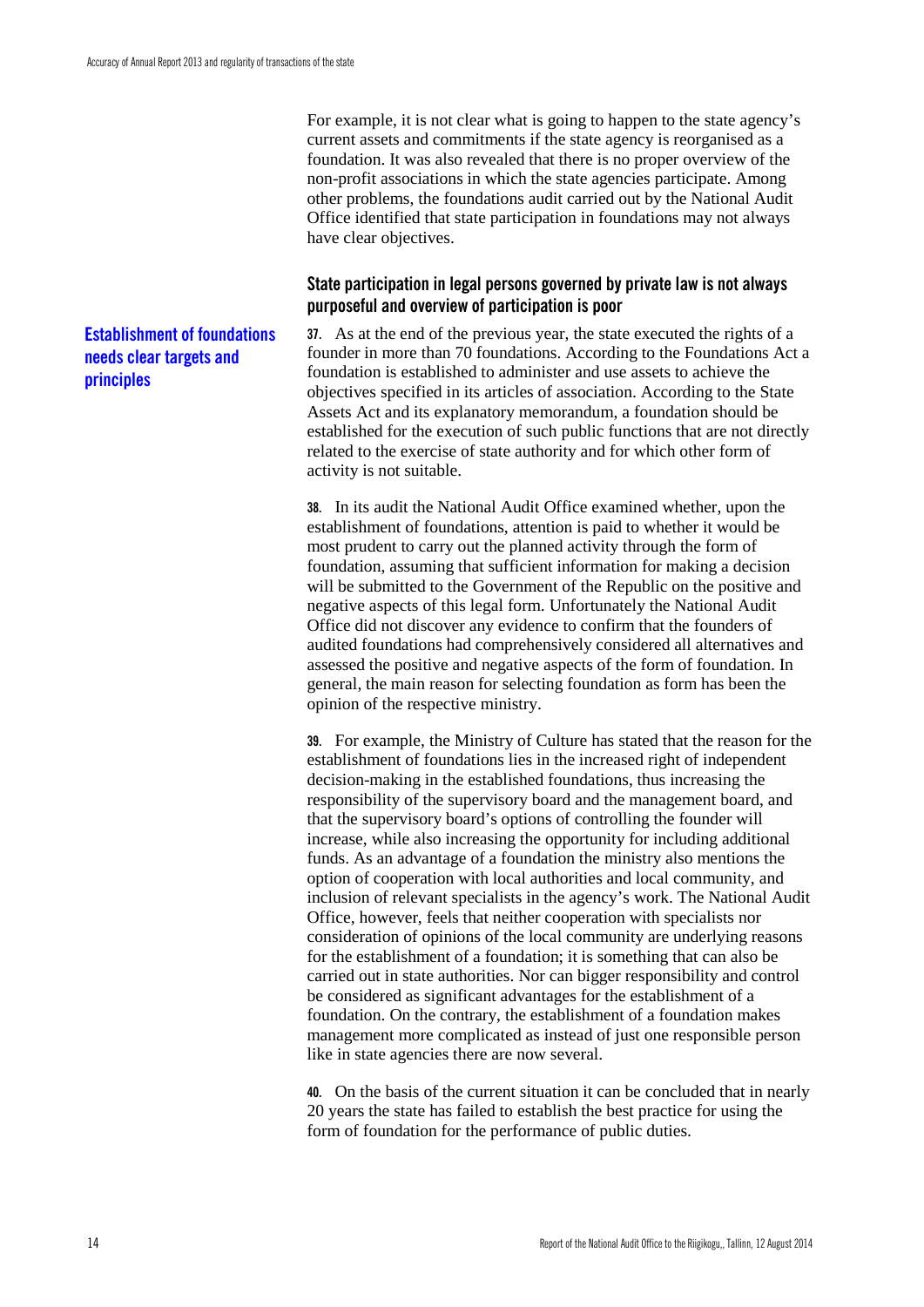**41.** The National Audit Office recommended that the Minister of Finance in cooperation with the Minister of Justice analyse which public services should be provided through foundations, and explain whether and to what extent the established foundations perform said duties. The Minister of Finance agreed with the National Audit Office and promised to carry out the analysis in 2014 during the preparation of the consolidated report by including relevant agencies and disclose the results of the analysis in the Green Paper of ownership policy of state agencies, developed pursuant to the action programme plan of the Government of the Republic.

**42.** The National Audit Office has identified a similar problem in respect of state companies. In 2013 National Audit Office carried out an audit titled "Organisation of management of public undertakings". In its audit report the National Audit Office stated that guiding the activities of state companies and owner supervision have not significantly improved in the past five years. Often the state has no idea why it maintains a certain company and what it expects from their activities. The state has failed to set clear objectives for companies and does not check their performance. Irrespective of this, several hundred millions of euros of tax-payers' money have been allocated to state companies.

**43.** During an audit in the Ministry of Agriculture the National Audit Office identified that exercise of rights of a member in non-profit associations has not been in compliance with the State Assets Act. Namely, it was identified that the Estonian Crop Research Institute has been a member of several non-profit associations for years: Estonian Potato, Estonian Chamber of Agriculture and Commerce, Estonian Seed Association and Estonian Horticultural Association. However, the Government of the Republic has not named the Ministry of Agriculture as the exerciser of rights of member of these non-profit associations. As the State Assets Act stipulates that the state's rights of a member in nonprofit associations may be exercised by a ministry appointed by the Government of the Republic, the National Audit Office finds that the Institute's membership in non-profit associations is a violation of the State Assets Act. The National Audit Office recommended to the Minister of Agriculture to determine the membership of agencies in the ministries' areas of government in non-profit associations and bring exercise of member rights in non-profit associations into conformity with the State Assets Act.

**44.** So far the Ministry of Agriculture has failed to report on the exercise of rights of a member in said non-profit associations in the manner required by the State Assets Act, which is why said associations have not been included in the consolidated report of public undertakings, foundations and non-profit associations prepared by the Ministry of Finance.

**45.** Thus the Riigikogu and the general public do not have any information on the non-profit associations the state agencies participate in, and whether their participation is justified.

**46.** In the area of government of the Ministry of Culture several state agencies have been liquidated and replaced with foundations where the ministry exercises the rights of a founder. When assessing the establishment of foundations it was identified that the transfer of the remaining net assets (difference between current assets and

**State agency has become a member of non-profit associations without authorisation from the Government of the Republic**

#### **Reorganisation of state agencies is not regulated**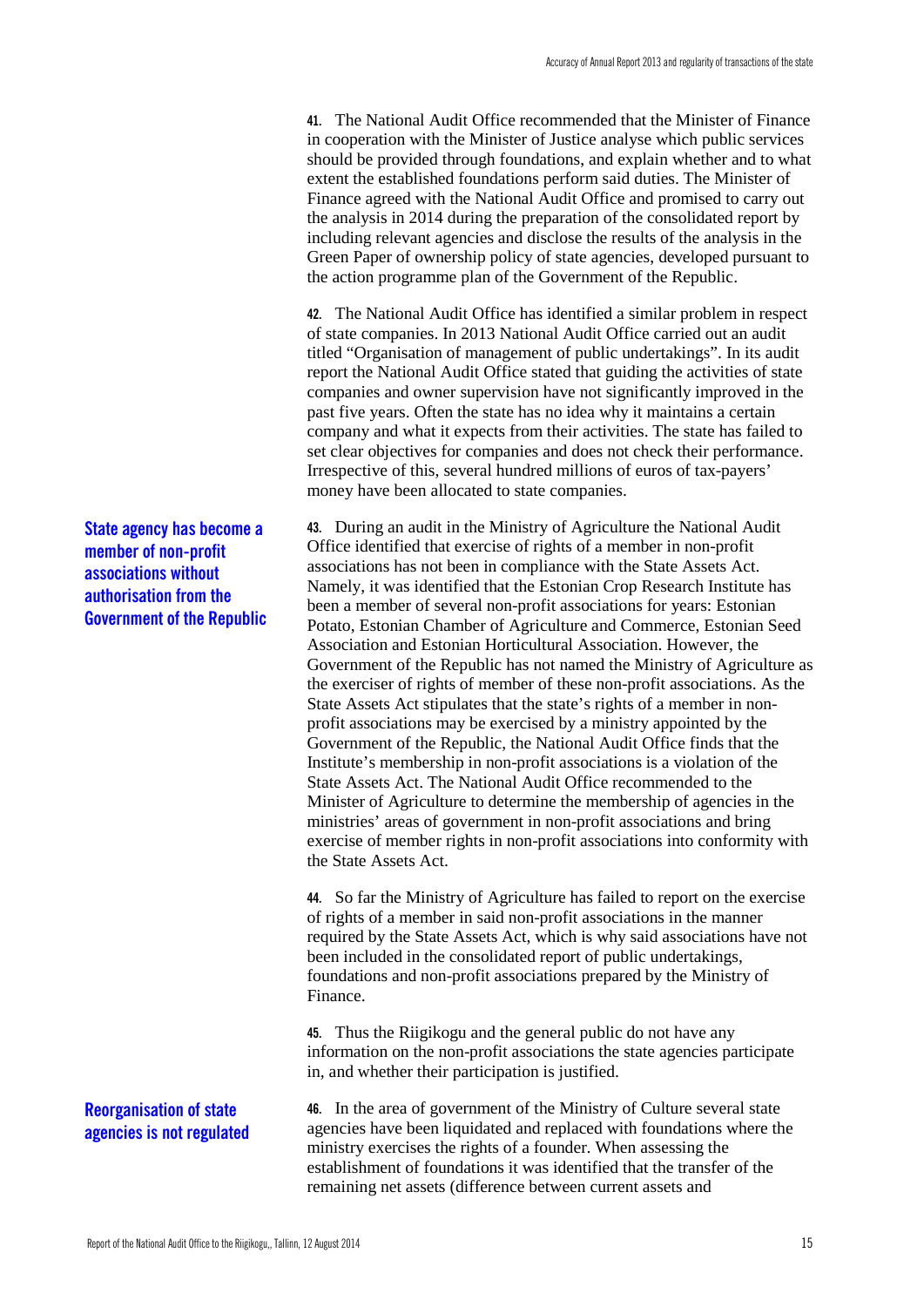commitments) of state agencies that have terminated their activities has not been properly recognised.

**47.** Namely, both the person transferring the assets and the recipient of assets have recognised the transfer as income and expenditure in their income statement (in the accounts for received and granted support). This means that the accounting of the Ministry of Culture has recognised support that has not been received, and support that has not been granted. In other words, recognition of transaction has not been based on their economic substance.

**48.** The error in accounting is probably due to the fact that the legislation does not specifically regulate the manner of transfer to foundations of the remaining net assets of state agencies that have terminated their activities, the manner of its recognition in accounting and the manner of ensuring adherence to the State Assets Act upon transfer of assets. Thus it remains unclear who shall cover the outstanding debts once the state agency has been liquidated – the ministry or the foundation –, and who will be the owner of funds received from the recovery of claims of the state agency that has terminated its activities – whether said funds should be entered in the state budget or the account of the foundation. The National Audit Office recommended that the Ministry of Culture in cooperation with the Ministry of Finance specify and regulate the transfer of net assets to foundations established on the basis of state agencies, considering the economic substance of transactions.

#### **49. Recommendations of the National Audit Office to the Minister of Finance:**

- Identify the membership of agencies in the ministries' areas of government in non-profit associations and bring exercise of member rights in non-profit associations into conformity with the State Assets Act.
- Analyse the remaining assets of state agencies that have terminated their activities and the current practice of transfer of their assets and outstanding commitments, and regulate the transfer of net assets to (current assets and commitments) foundations established on the basis of state agencies.

**Response of the Minister of Finance:** we have contacted everyone exercising the rights of a member with a proposal to carry out further inspection of the participation of the ministry and its divisions in nonprofit associations and, if necessary, inform the Ministry of Finance during the preparation of consolidated report.

We agree that it is necessary to analyse the current practice of transfer of assets and commitments of state agencies to foundations. Likewise, we find it necessary to specify in the General Rules of State Accountancy the accounting principles related to the transfer of assets and commitments of state agencies to foundations.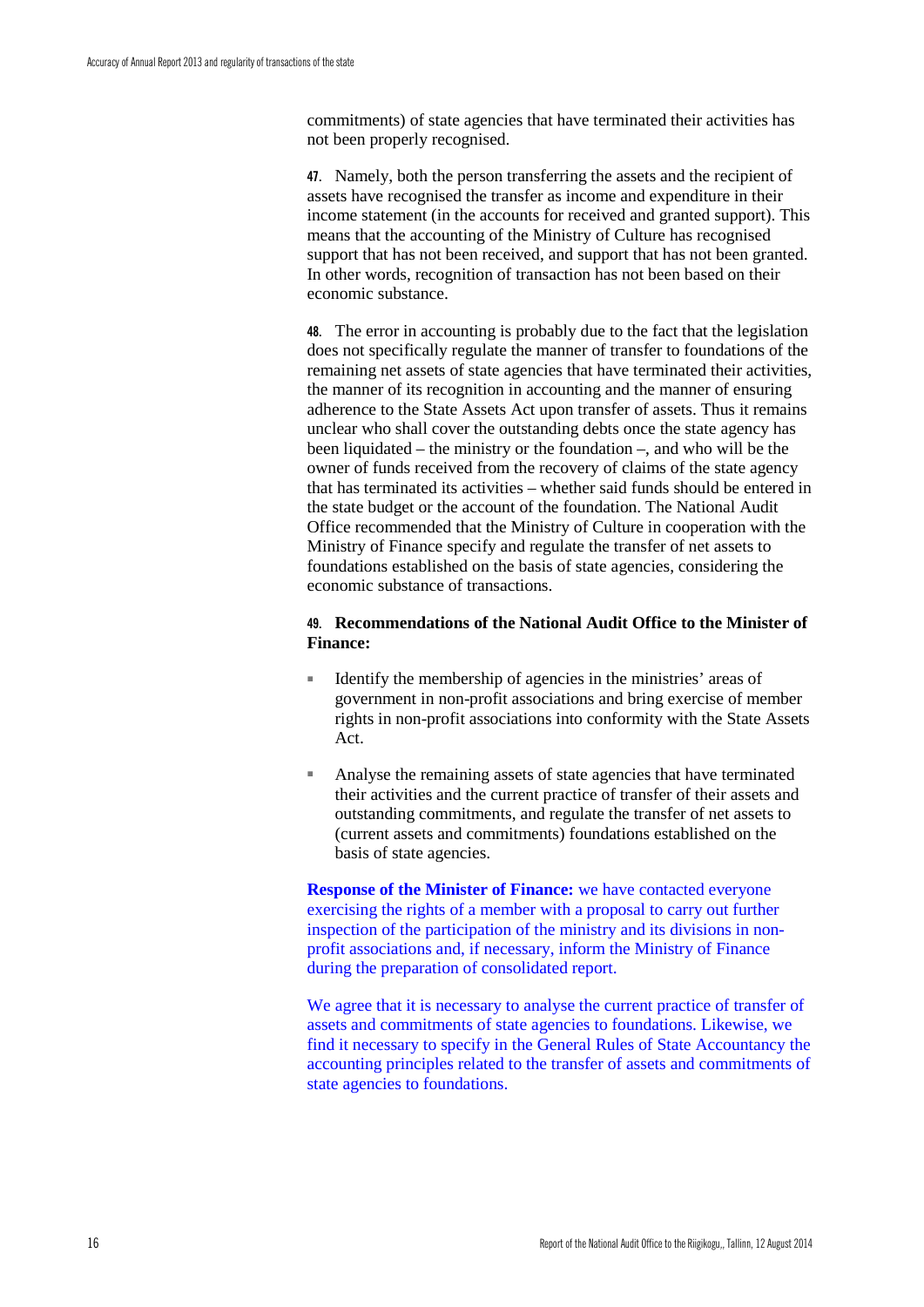#### <span id="page-18-0"></span>**Rent expenses of state agencies have increased after the transfer of their assets to Riigi Kinnisvara AS**

#### **Rent expenses of the state have increased**

**50.** In the 2012 consolidated annual accounts of the state the National Audit Office mentioned that the state has to keep in mind that transferring state assets to Riigi Kinnisvara AS (hereinafter RKAS) will cause a considerable increase in rent expenses. At the same time it is unclear where the funds required to cover the increase in rent prices will be found.

**51.** In 2013 the increase in rent expenses was inspected by the Ministry of Finance who commissioned a survey to compare the lease contracts concluded with RKAS to market conditions. Pursuant to the state's property strategy a rent price will be agreed between the state agency and RKAS on the basis of market conditions, which is why the main objective of the survey was to provide an independent assessment of whether the rent prices agreed with RKAS are in compliance with market conditions. 343 contracts covering a total of  $422,772 \text{ m}^2$  of lease area were inspected in the course of the survey.

**52.** The analysis of estimated contractual rent expenses revealed that in 2014 rent expenses will increase by 73%, i.e. 14.9 million euros, which will return to minimal (less than 2%) by 2015. According to the survey the main reason behind the increase in expenses in 2014 is that the twoyear transitional period of most objects transferred to RKAS will end in 2014, and during the transitional period the rent of said objects was mostly 0 euros. Such sudden increase in rent expenses will not be seen in the next few years once the transitional period is over and the rent has been adjusted according to market prices.

**53.** The survey revealed that for most contracts it is not possible to directly compare the contractual rent and fee for non-core services to market conditions as there are no comparable objects in the market due to the nature, location or size of objects.

**54.** As a result of the survey the experts recommended abandoning market-based principle for the use of cost-oriented rent for most lease contracts. Thus, rent price should be determined on the basis of the object's expenses. This would ensure better comparability and influencing of rent and would significantly increase the transparency of rent.

In 2013 the National Audit Office also examined the expenses of objects transferred to RKAS and asked those ministries who are the largest lessees of RKAS to provide an overview of 2013 and 2014 rent expenses by individual lease contracts. In the audited ministries it became clear that the rent expenses of the Ministry of Social Affairs increased in 2014 by 0.7 million euros, i.e. 72%, those of the Ministry of the Interior by 7 million euros, i.e. 38%, and the Ministry of Culture by 2.7 million euros (proportional increase cannot be given as the transfer to a new rent price took place at different times for different objects). Table 1 gives examples of the biggest changes in rent price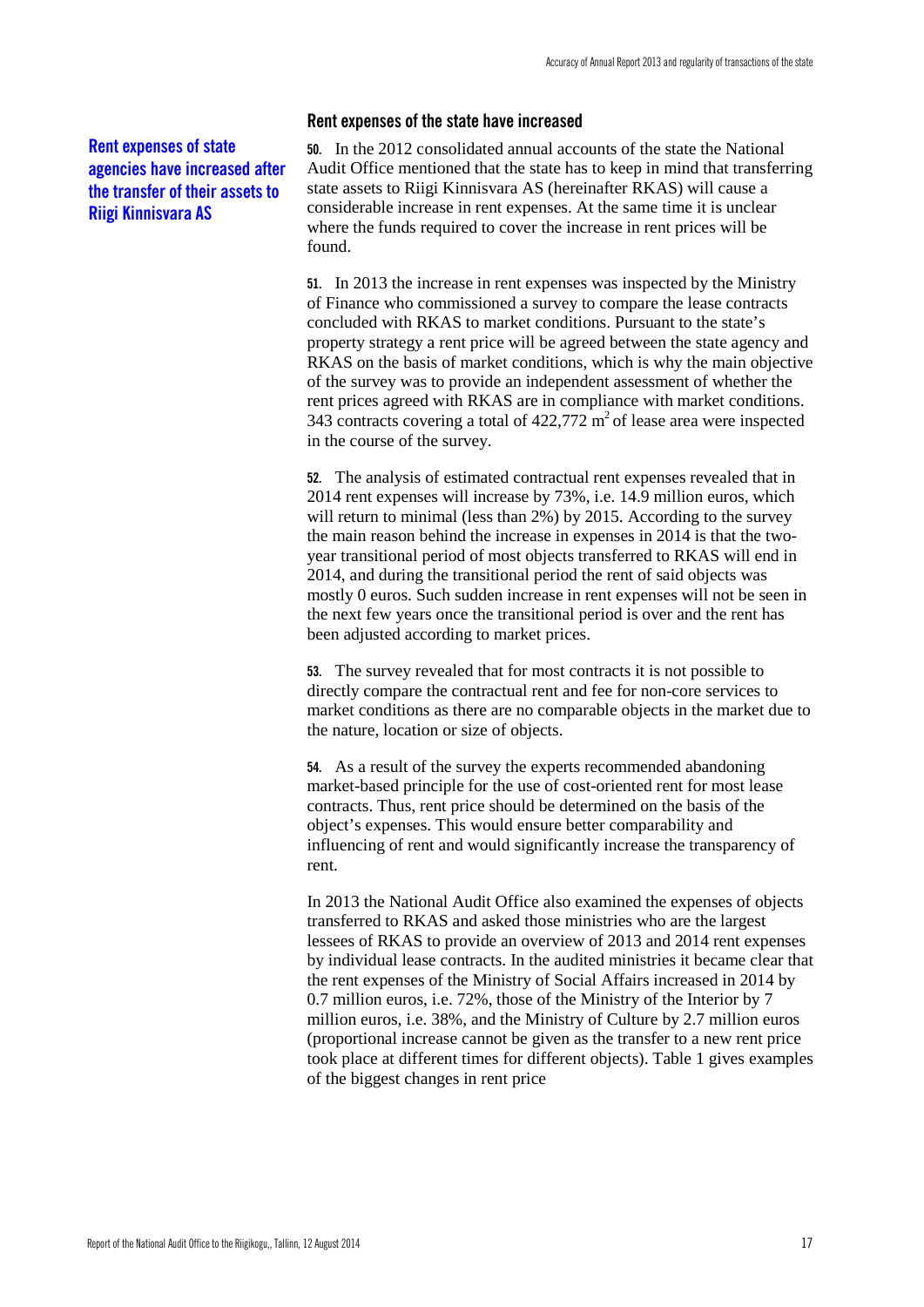| <b>Address of</b><br>object                | <b>Town</b>      | <b>User</b>                                        | <b>Expenditure on the rent of</b><br>object in 2013, and direct<br>and indirect expenditure<br>related to administration | <b>Expenditure</b><br>in 2014 | <b>Change</b><br>(% ) |
|--------------------------------------------|------------------|----------------------------------------------------|--------------------------------------------------------------------------------------------------------------------------|-------------------------------|-----------------------|
| J. Vilmsi 55                               | Tallinn          | <b>Folk Culture Center</b>                         | 24,191.16                                                                                                                | 95,334.22                     | 394                   |
| Suur-Sõjamäe<br>44a                        | Tallinn          | Repository Library of<br>Estonia                   | 40,854.96                                                                                                                | 363,693.67                    | 890                   |
| Lai 1/ Nunne 4                             | Tallinn          | Nuku Foundation                                    | 102,703.20                                                                                                               | 598,933.50                    | 583                   |
| Rüütli 15                                  | Tartu            | <b>Estonian Sports</b><br>Museum                   | 30,264.84                                                                                                                | 239,771.50                    | 792                   |
| Astangu tn 27                              | Tallinn          | Astangu Vocational<br><b>Rehabilitation Centre</b> | 115,523.04                                                                                                               | 243,130.72                    | 210                   |
| Gonsiori 29, 29a /<br>Kollane <sub>2</sub> | Tallinn          | Ministry of Social Affairs                         | 262,372.00                                                                                                               | 856,362.25                    | 326                   |
| Põllu 23                                   | Paide            | Paide Rescue<br>Command                            | 19,986.99                                                                                                                | 91,052.30                     | 456                   |
| Lai 7                                      | Kohtla-<br>Järve | Kohtla-Järve Rescue<br>Command                     | 42,071.89                                                                                                                | 149,827.60                    | 356                   |

#### **Table 1. Objects with the largest increase in rent (in euros)**

Source: National Audit Office based on data provided by ministries

**55.** Most of the examples given in Table 1 are so-called special-purpose registered immovables for which RKAS has determined a market price but the experts who compared lease contracts to market conditions found that determination of market price is difficult as there is no reference base of similar objects in the market.

**56.** The National Audit Office agrees with the proposal of experts to review the rent model used by RKAS. The National Audit Office intends to carry out a more detailed inspection of the economic activities of RKAS in the course of a separate audit

**57.** In the previous year the National Audit Office recommended for the Ministry of Finance to explain in the Explanatory Memorandum of the 2014 State Budget and in the State Budget Strategy the length of time over which the increase in rent expenses will be financed in the state budget and the activities of Riigi Kinnisvara AS in agreeing on rent terms with the state will be managed. The 2014 State Budget Strategy does not include explanations on financing the increase in rent expenses or on plans for the management of the rent activities of RKAS.

**58. Recommendation made by the National Audit Office to the Minister of Finance:** consider the proposals of experts who compared lease contracts to market conditions and find an optimal rent model for rent spaces for which market comparison cannot be implemented.

**Response of the Minister of Finance:** we agree that the use of marketbased rent is not justified and possible for all objects.

By now the rules for cost-oriented price formation for rent have been established and approved by the Regulation "General contractual terms for leasing improved property to the state and bases for rent price formation" of 30 September 2014 of the Government of the Republic.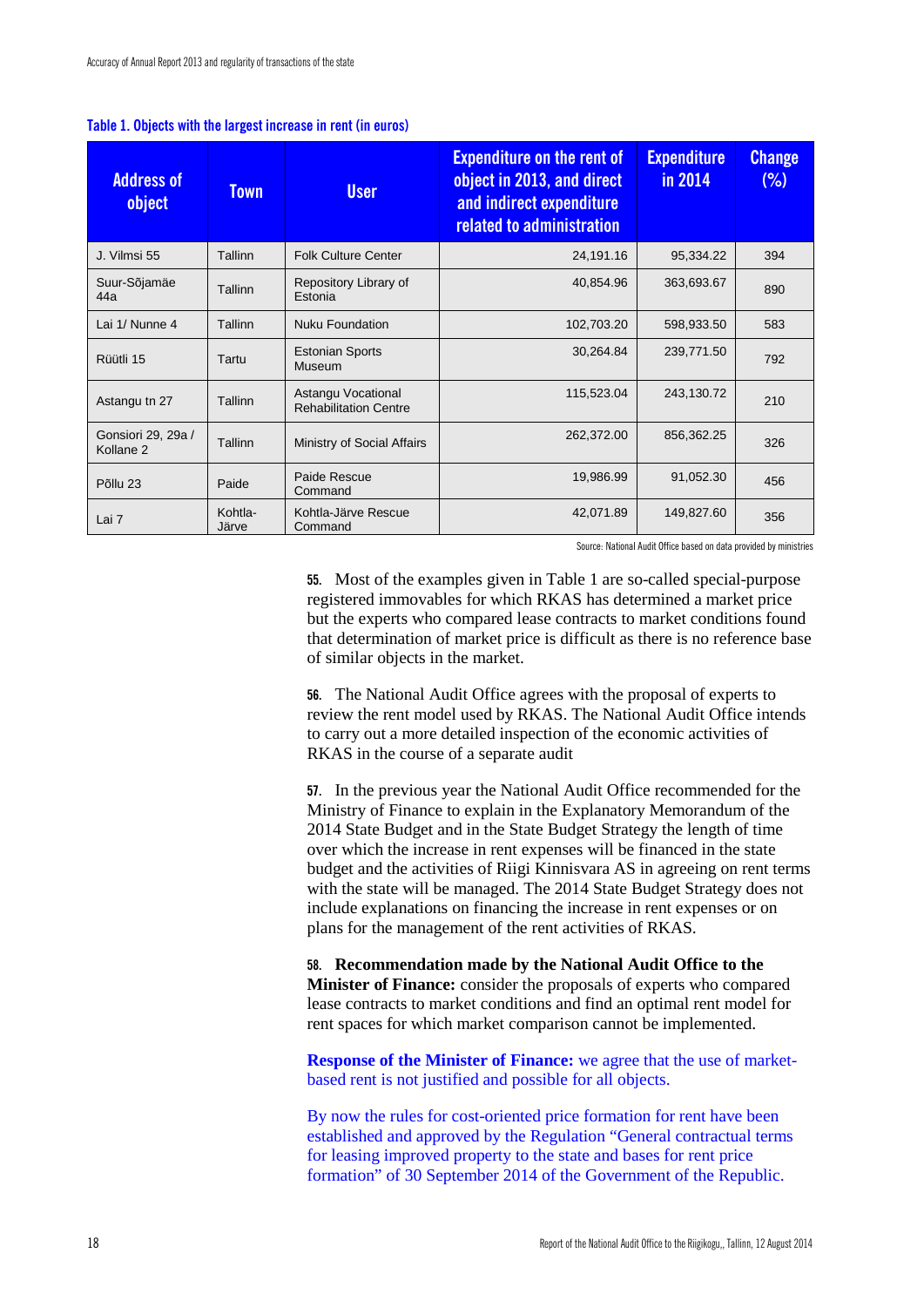However, we would like to point out that cost-oriented and market-based rent differ only in terms of capital expenditure. For the administrator of state assets, the established cost-oriented regulation is more favourable than the market-based approach upon transfer to RKAS as the value of transferred building is not taken into consideration. If RKAS were to invest in the assets (and investments are generally the purpose of transfer), the cost-oriented capital component is not significantly more favourable than market-based rent.

The main reason for the increase in service price is the previous poor funding of repair work and the fact that activities (administration, maintenance, upkeep) that until now have been carried out with own workforce and covered from personnel expenses are commissioned as services. The latter apparently increases expenditure but actually just makes them visible in another expenditure entry.

#### <span id="page-20-0"></span>**The majority of state agencies have observed the requirements of the Public Procurement Act**

**59.** As state agencies spend a lot of money, the National Audit Office audited whether the Public Procurement Act had been adhered to in all ministries, Government Office and constitutional institutions in respect of acquisitions made in 2013.

**60.** In its audits the National Audit Office focussed on the internal control system that concerns the public procurement procedure, and assessed whether the procurements in certain selected transactions complied with the Public Procurement Act and the internal work procedures of the agencies. The National Audit Office checked whether procurement procedures were organised for public procurements, including procurements exceeding the limit for simplified procurements, whether the correct type of procedure had been selected and whether the requirements of the internal audit system and the Public Procurement Act had been observed in respect of the audited procurement procedures and simplified procurements.

**61.** In the audits of the previous year the National Audit Office identified shortcomings in procurement procedure and the preparation and updating of procurement plans. By this year the agencies have already improved their procurement procedures and procurement plans or are about to do it.

**62.** While in respect of audited acquisitions the agencies generally observed the Public Procurement Act, the National Audit Office still identified several breaches. Most of them were related to simplified procurements.

**63.** A significant breach is a situation where the agency has failed to organise a public procurement procedure, incl. simplified procurement, required by law. This was identified in the Government Office and the areas of government of the following ministries: Ministry of Education and Research, Ministry of Defence, Ministry of Culture, Ministry of Economic Affairs and Communications, Ministry of Agriculture, Ministry of the Interior and Ministry of Social Affairs. Procedures with negotiations were not organised either (both with and without prior publication), this was evident in the Ministry of Finance and Ministry of the Interior. In the Ministry of Education and Research and Ministry of

### **Organisation of public procurements in state agencies**

Pursuant to the Public Procurement Act effective in 2013, **a public procurement**  had to be organised if the expected cost of the procurement contract without VAT was as follows:

- 40,000 euros or more in the case of a procurement contract for objects and services, and design contests; and,
- 250,000 euros or more in the case of construction works or public works concession.

#### **Simplified procurement procedure**

starts with the publication of a simplified procurement notice in the register, as stipulated in the Public Procurement Act effective in 2013.

The obligation to organise a simplified procurement generally starts from 10,000 euros in the case of contracts for things and services, and 30,000 euros in the case of procurement of construction works.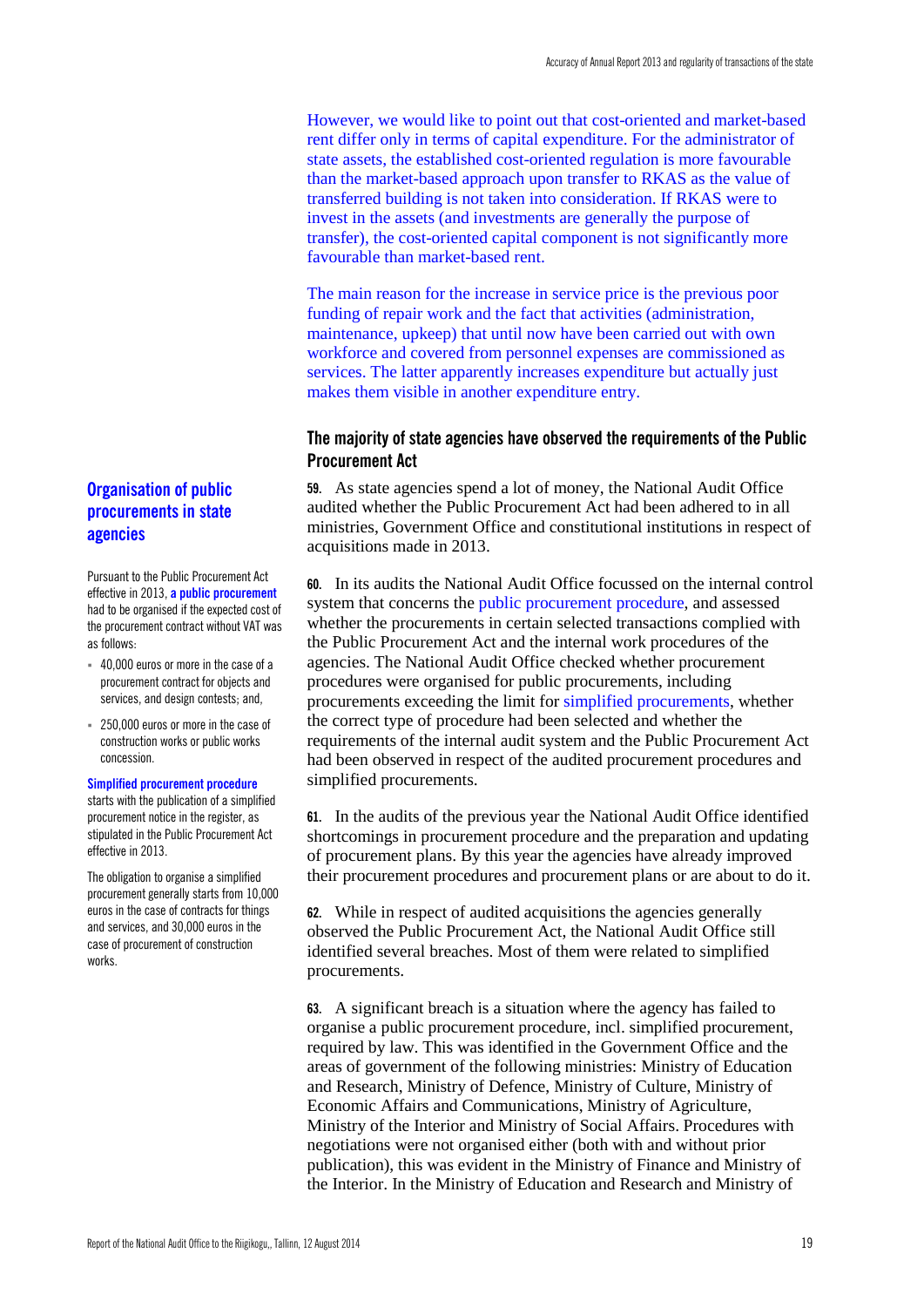According to the Public Procurement Act valid in 2013, a **public procurement report** had to be submitted to the Public Procurement Register in the case of purchases of things and services from 10,000 euros and orders for construction works from 30, 000 euros (without VAT) within 20 days of entry into the procurement contract. **The annex to the public procurement report** had to be submitted after the procurement procedure had come to an end.

Culture errors were identified in ordering services by simplified procedure.

**64.** Public procurement reports and its annex were not submitted or they were submitted with delays. This was found in the area of government of the Ministry of Education and Research, Ministry of the Environment, Ministry of Finance and the Ministry of Defence, and in the Government Office.

**65.** While breaches of the Public Procurement Act have decreased, these breaches indicate the weaknesses in procurement planning, procedures and supervision system. The main shortcomings in the organisation of procurements are problems related to the different interpretation and implementation of the act and insufficient experience or capability. Detailed recommendations for the ministries in respect of the organisation of procurements can be found in the ministries' 2013 audit reports.

**66. Recommendation made by the National Audit Office to the Minister of Finance:** pay more attention to the organisation of simplified procurements in ministries and provide relevant supervision.

#### **Response of the Minister of Finance:**

Annual regular supervision of public procurements is based on a previous risk assessment. In the future risk assessments we will consider the National Audit Office's proposal to pay more attention to the organisation of simplified procurements in ministries.

When organising simplified procurements the suppliers can turn to us for advice and they can find additional information in the portal Eprocurement Estonia. In the FAQ section there is a subsection "Obligations for below national threshold" that gives a more detailed overview of explanations and recommendations for organising simplified procurements.

In addition to counselling we organise public procurement trainings for suppliers both on own initiative and when commissioned by the supplier. One of the topics in the public procurement training programme is the regulation of organisation of simplified procurements. In the future we will consider the need to pay more attention to this procurement type.

### <span id="page-21-0"></span>**Opinion on the accuracy of the Consolidated Annual Accounts of the State for 2013**

<span id="page-21-1"></span>**The annual accounts of the state are accurate in all material respects.**

**Accuracy of annual accounts**

**67. The annual accounts of the state, which indicate that the state's consolidated result for 2013 was 284.6 million euros and its total consolidated assets amounted to 12.45 billion euros as at 31 December 2013, give a true and fair view of the state's financial status, performance result and cash flow for the financial year ended in all material respects and in accordance with the Generally Accepted Accounting Standards of Estonia.**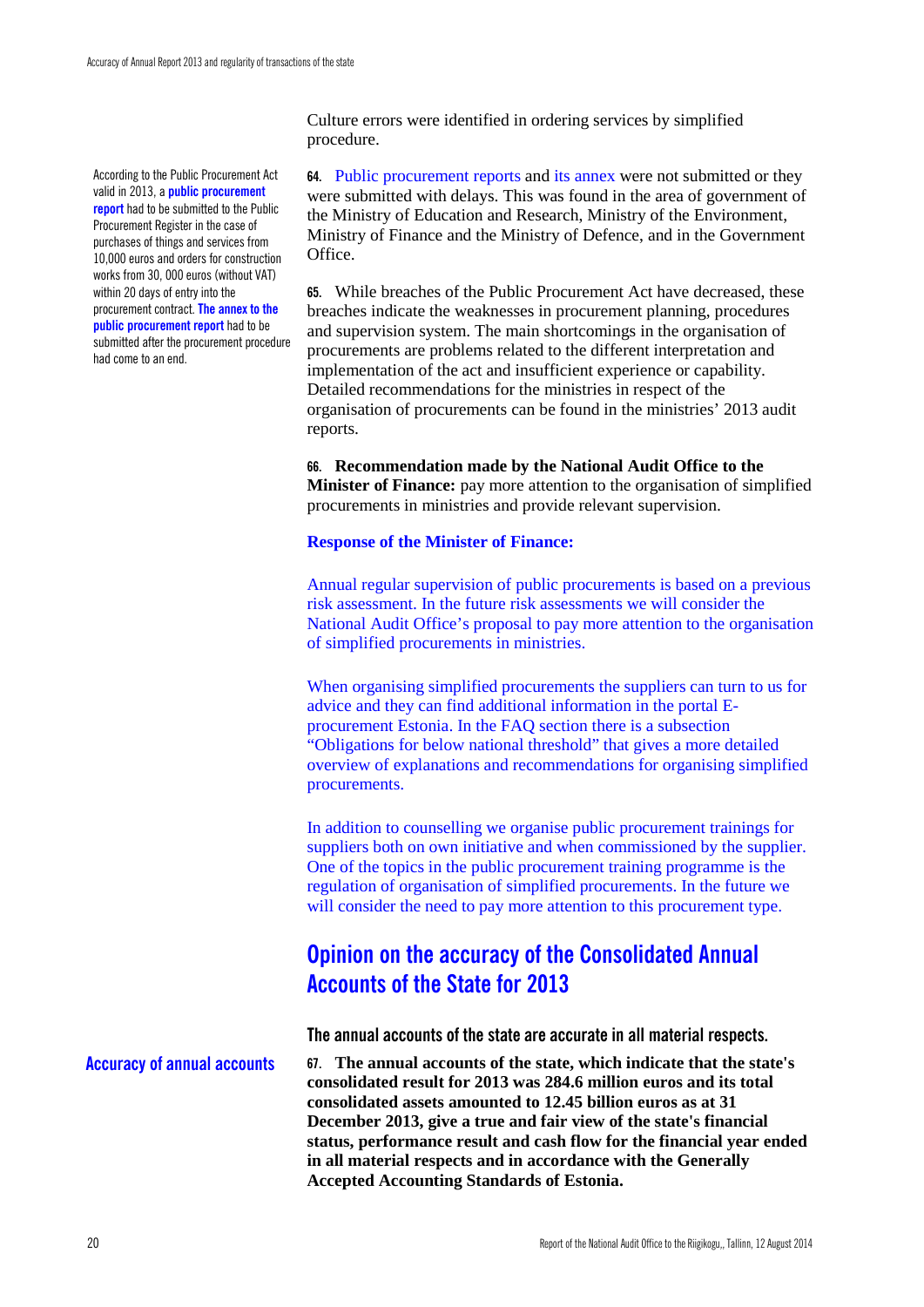#### **Drawing attention to the state forest accounting policies**

#### **Did you know that**

prior to changing the state forest accounting policies at the end of 2009, the book value biological assets, most of which was formed by state forest, was 1.8 billion euros.

#### **Did you know that**

as of 2010, only forest intended for cutting, which is found as an average sales estimate for ten years, i.e. only discounted income generated from the sale of timber to be cut in the future has been recognised in the balance sheet of the State Forest Management Centre. As the rest of the forest is not recognised in the balance sheet, it is not possible to make performances as to the state and value of the forest, for example, whether its value has decreased due to the timber remaining from a previous cut being less valuable, etc.

**Qualification of certified auditors regarding Tallinna Sadam and refusal to express an opinion regarding Estonian Air**

#### <span id="page-22-0"></span>**State forest is recognised without consideration of its nature**

**68.** Unlike the Minister of the Environment and the Minister of the Finance, the National Audit Office remains in a different opinion when it comes to the accounting policies of state forest, and finds that said policies are not suitable for state assets.

**69.** The book value of state forest as a biological asset in the state's annual accounts as at 31 December 2013 is 776.5 million euros. According to current methodology, the book value of state forest has not been changed since the end of 2010 as the average sales price of timber has not changed by more than 10%. According to methodology, the book value is not changed in such cases and it is again recognised at the same value as in the previous period.

**70.** The National Audit Office feels that it must be considered that on the one hand, the quantity of managed state forest considerably exceeds the quantity of forest that is cut, but the accounting methods established with the General Rules of State Accountancy do not recognise this. On the other hand, the value of the state forest as a whole depends largely on the changes in the state forest, e.g. whether the forest left growing as a result of forest management has big or small reserves, whether they are coniferous or deciduous forests, etc.

**71.** On the basis of the 2010 and 2013 annual report of the State Forest Management Centre (hereinafter SFMC), which recognises forest land and forest reserves by main tree species, it can be observed that during the years in question both forest area in hectares and forest reserves in cubic metres has changed in terms of both managed and unmanaged forest, but that pursuant to the current accounting policies this change in forest value is not recognised as a change in the balance sheet total of the SFMC.

**72.** In conclusion the National Audit Office would like to draw the attention of the users of the consolidated annual accounts of the state to the fact that as long as the accounting policies of state forest remain the same, the consolidated annual accounts of the state will not provide accurate information on the changes in terms of the value of forest over the years.

#### <span id="page-22-1"></span>**The accounting of the foundations controlled by the state and the state's public undertakings is generally at a good level**

**73.** The annual accounts of the state contain the financial indicators of public undertakings, foundations controlled by the state and profitmaking state agency. The National Audit Office has not audited these agencies and its opinion is based on the opinions of the certified auditors who audited their annual accounts.

**74.** The opinions of the certified auditors of the 2013 annual accounts of public undertakings and foundations are unqualified except for the opinions provided for the annual accounts of AS Tallinna Sadam and AS Estonian Air. These qualifications did not affect the opinion of the National Audit Office of the accuracy of the consolidated report of the state.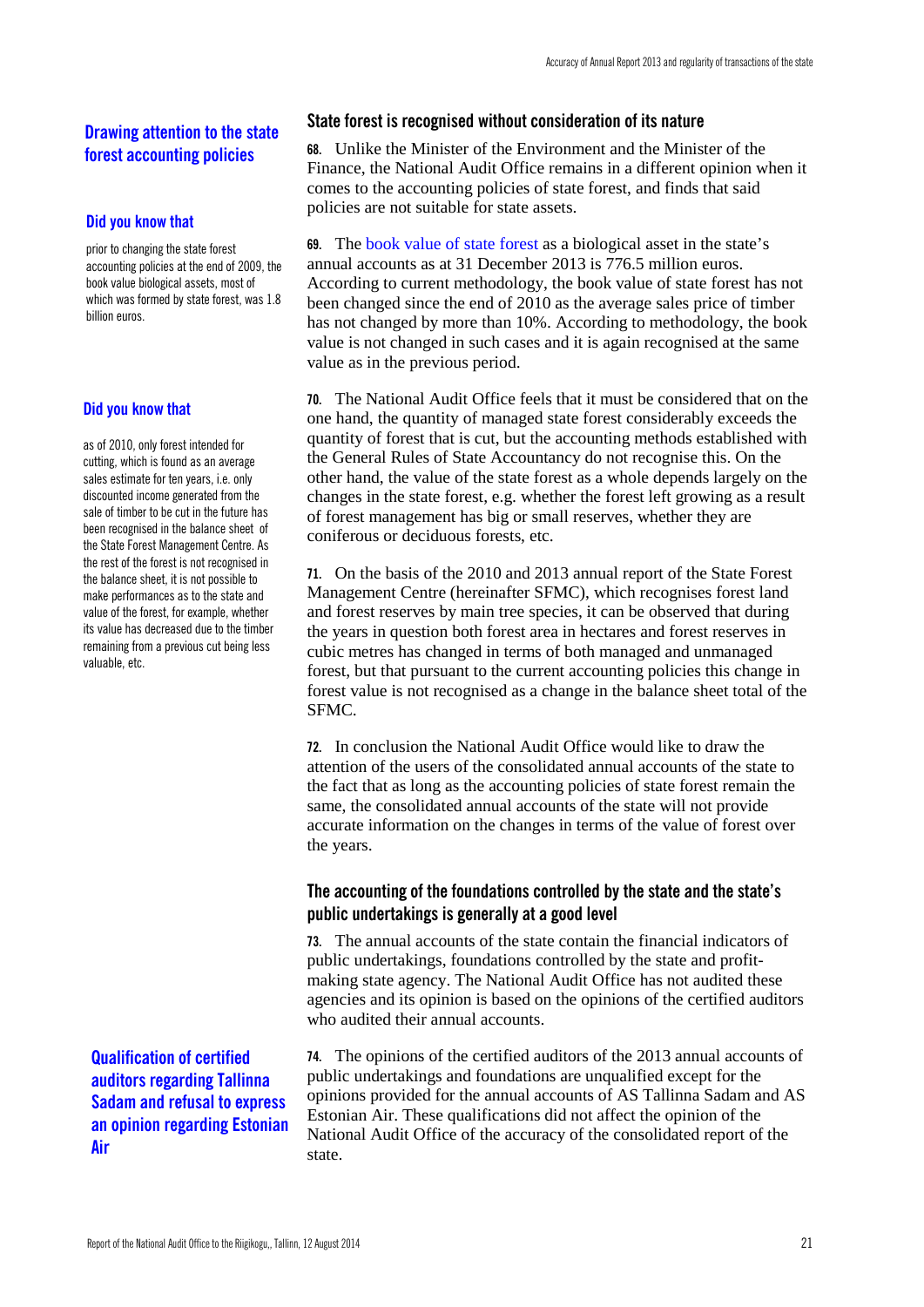**Assets value test** will identify the need for lowering the value of assets. The assets value test will identify the estimate sales price of assets or the useful value of assets (socalled covered value); if both are smaller than the book value of assets, the value of assets must be lowered.

**75.** As at 31 December 2013 the annual accounts of AS Tallinna Sadam recognise two berths related to the transport of goods and passengers, and their area as tangible fixed assets in a total of 45.2 million euros. The auditor is of a different opinion as to their value. The auditor of the company has commented that in the course of the audit it was not possible to carry out an assets value test to be certain about the assumption used by the management – increase in vessel traffic –, and thus the book value of fixed assets may not be accurate. The management of Tallinna Sadam checked the value of assets and did not consider it relevant to lower their value. As the same circumstances were present in the previous four financial years, the auditor also issued a qualified opinion in the previous years. According to the explanation of the Ministry of Economic Affairs and Communications the ministry is aware of the difference of opinion between the auditor and the management in terms of the value of assets, and the ministry feels that their perception of the assets' value is accurate.

**76.** The certified auditor refused to express an opinion on the annual accounts of AS Estonian Air because it was impossible to obtain sufficiently relevant evidence for determining whether the company's operations will continue. The annual report, however, has been prepared on the basis of a assumption that the company will continue operating. The auditor stated that the European Commission has initiated proceedings to inspect whether the loans given by the State of Estonia to Estonian Air in 2011–2013 constitute as unauthorised state aid. As a result of the inspection the Commission may require premature repayment of loans. The State of Estonia has submitted an application to the Commission to receive authorisation for providing state aid to Estonian Air, but the proceedings are underway and the result is unknown. The management of Estonian Air has admitted to not being capable of repaying loans prematurely and so the auditor found that it is uncertain whether Estonian Air will continue operating.

**77.** Certified auditors who audited the annual accounts of the state's public undertakings, foundations controlled by the state and profitmaking state agencies have not been able to audit the regularity of transactions as there are no current standards of the Board of Auditors that would serve as a basis for auditing the regularity of transactions of the public sector.

#### <span id="page-23-0"></span>**Centralisation of support services proceeds according to plan**

**78.** The project for combining all support services managed by the Ministry of Finance was launched in January 2010, its goal being to introduce the same financial and personnel accounting software and operating model in all state agencies and centralise support services by 2016. This project should improve the efficiency and quality of financial, personnel and wage accounting, ensure quicker access to financial and personnel information, transparency and wider consumption value, and decrease accounting expenditure.

**79.** As of 1 June 2014 most areas of government of the ministries, the Government Office, Supreme Court and the National Audit Office have implemented the SAP business software.

#### **Accounting of state accounting entities and units**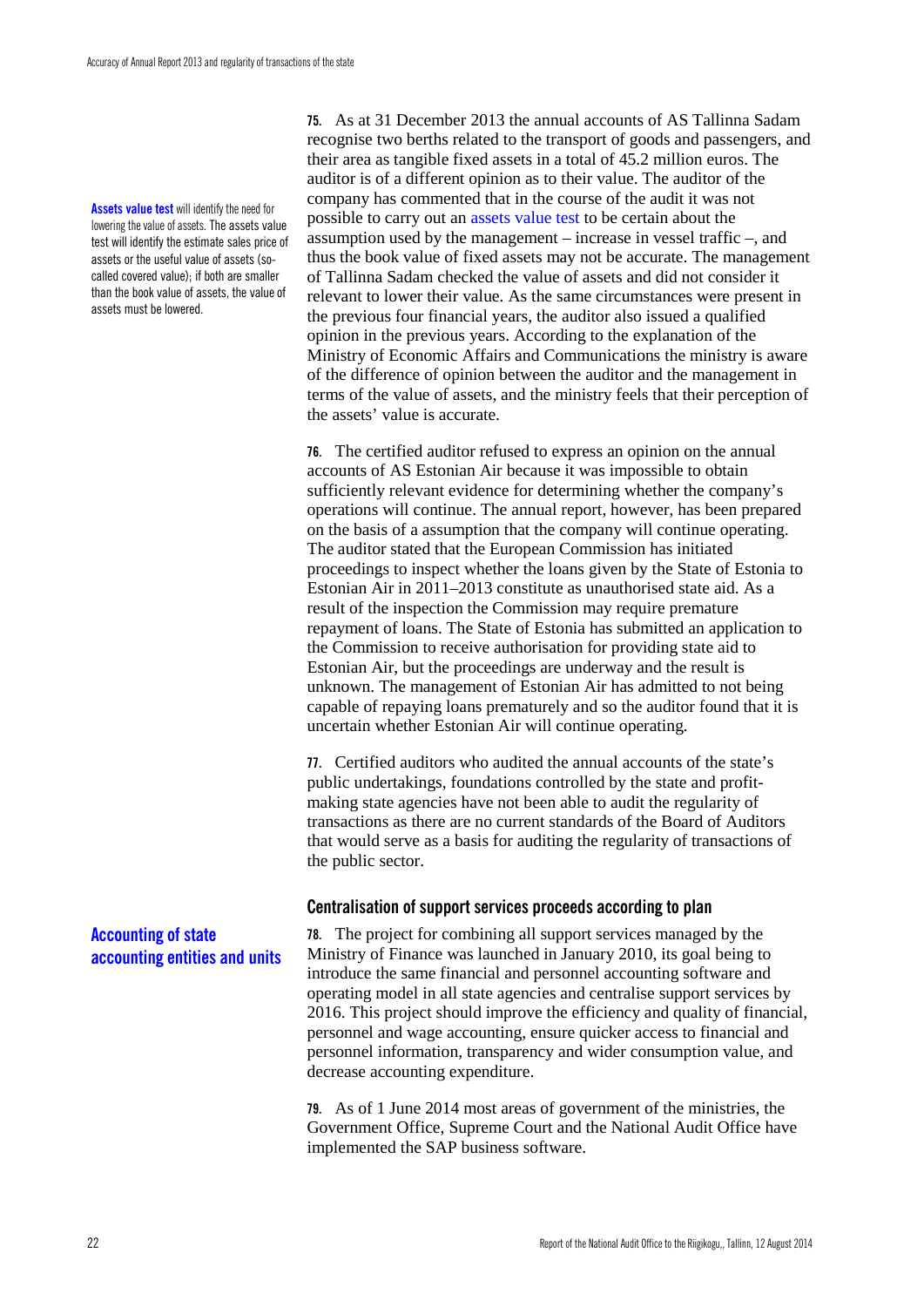**80.** The National Audit Office has consistently audited the organisation of accounting in the ministries and their areas of government. In the previous year the auditors found that centralisation of accounting has evened out the level of accounting in the areas of government of ministries and the organisation of accounting has improved in most ministries and their areas of government. A similar trend can be seen this year. For instance, the level of accounting has significantly improved in the schools belonging to the area of government of the Ministry of Education and Research, the accounting of which was centralised to the ministry in 2013.

**81.** The National Audit Office is of the opinion that organisation of accounting in ministries and their areas of government is generally at a good level. The number of shortcomings was bigger in the agencies of the Ministry of Education and Research and the accounting of the Ministry of Culture.

**82.** The internal control system of social benefits of the Ministry of Social Affairs is not efficient enough in accounting and needs improving. The accounting of social benefits will be carried out in the National Social Insurance Board's SKAIS database, which serves as a basis for entries into the VERP accounting program, which in turn serves as a basis for aggregate entries into the SAP accounting program. The entries are made manually, there is no automatic control, and data is not regularly compared in any other manner. In the course of an audit carried out in the Ministry of Social Affairs the National Audit Office identified differences between the data of SKAIS and accounting programs, which the ministry could not explain during the audit. This is why the National Audit Office carried out additional activities in the course of this audit.

**83.** State Shared Service Centre (hereinafter SSSC) was established at the end of 2011 with the objective of providing financial, personnel and wage services across the country. As of 1 June 2014 the accounting of the areas of government of the Ministry of Justice, Ministry of Social Affairs, Ministry of Finance and Ministry of Economic Affairs and Communications has been centralised in the Centre. Each ministry has entered into a cooperation contract with the Centre for the provision and use of the service, and the annexes of the contract include the operating model of financial, personnel and wage accounting.

**84.** The centralisation of accounting in the SSSC has generally improved the ministry's accounting level. However, there are some problems with the provision of services. For instance, as of 2013 the SSSC has provided financial and personnel accounting services to the area of government of the Ministry of Social Affairs. There are still shortcomings in the cooperation between the ministry's area of government and the SSSC, which were pointed out by the National Audit Office already in the previous year. Problems with the source data of stocktaking and recording of results in accounting indicate poor exchange of information.

■ Stocktaking does not serve its purpose – accounting of assets in the ministry is at a good level but there are still problems with the organisation of stocktaking of assets and obligations, and documenting in the State Shared Service Centre.

**Shortcomings in the cooperation between the Ministry of Social Affairs and the State Shared Service Centre**

#### **Operating model of financial and**

**personnel accounting** – description of work processes (incl. persons who complete them, deadlines and activities), which the accounting unit and the agency that is obliged to keep financial and personnel accounting have agreed on for the purpose of carrying out accounting.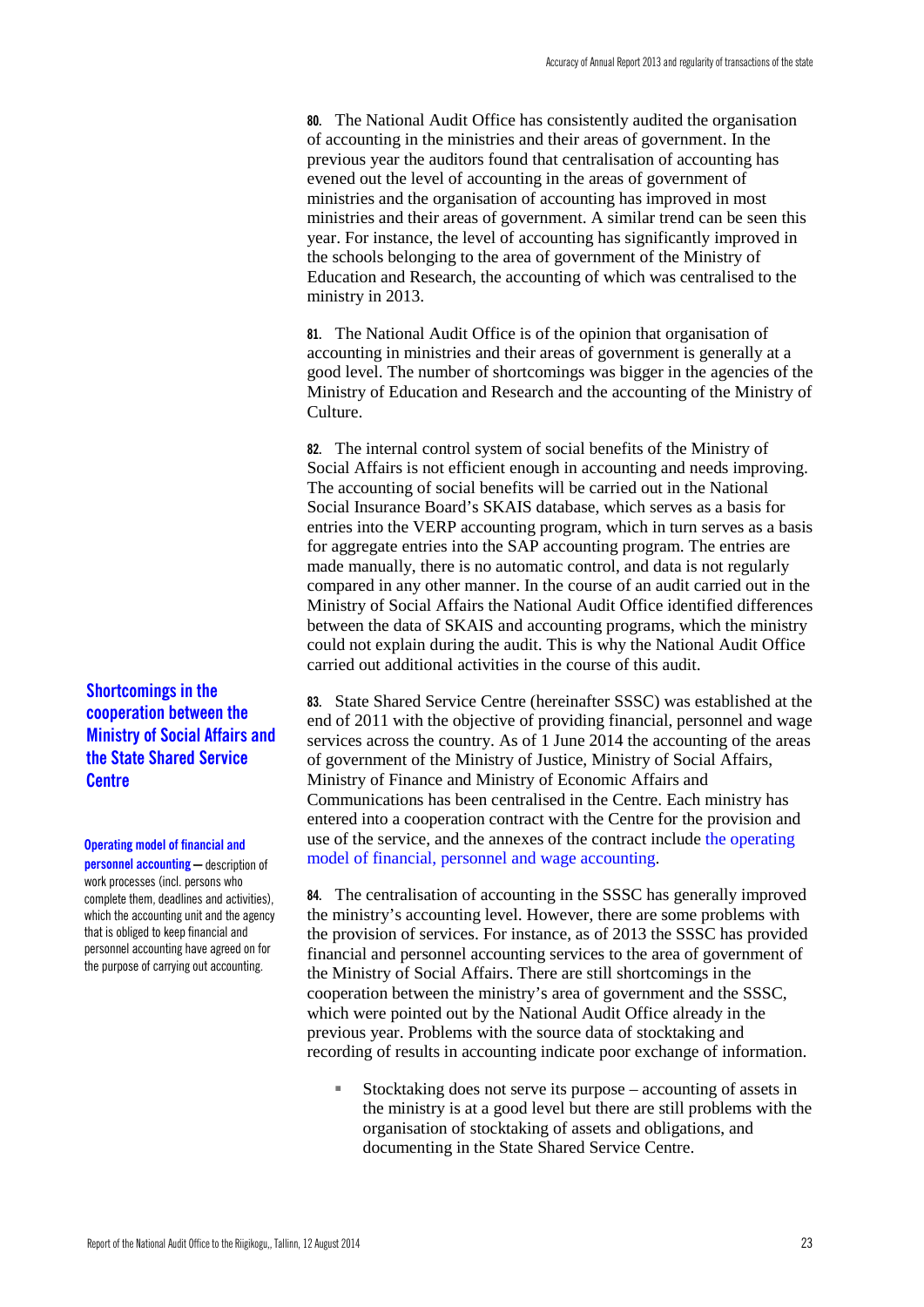**Pension appropriation** – estimated obligation earned by the balance sheet date to be paid in the future.

■ Accounting of pension appropriations for the employees of the Social Insurance Board is not reliable.

**85.** In response to the proposal made in the previous year regarding the centralisation of support services, the Ministry of Finance promised to carry out a customer satisfaction survey. The survey was carried out in 2013 and showed that the respondents are generally satisfied with the services, i.e. the aggregate rating of the quality of services was as expected (the aggregate rating was 7.4 points out of 10 and the expected level was 7 points).

**86.** In conclusion, the National Audit Office finds that the centralisation of state support services proceeds according to the agreed schedule, learning from mistakes and adjusting plans if necessary. As the centralisation is not complete it is not possible to assess whether the goals set by the Government of the Republic for the support services centralisation project will be achieved.

#### <span id="page-25-0"></span>**Reporting of state accounting entities can be made more efficient**

**87.** According to the Accounting Act the ministries, Government Office and constitutional institutions are state accounting entities. They must keep accounts of their economic transactions and prepare an annual report. Deadlines for the preparation of the ministries' reports and the audit procedure will be established in the State Budget Act.

**88.** Based on the reports of the ministries, Government Office, constitutional institutions, State Forest Management Centre submitted in the balance sheet records system the Ministry of Finance will prepare state's consolidated and unconsolidated annual report. For the preparation of the latter, the respective data of foundations and companies under the control of the state shall be added line-by-line to the unconsolidated data of the state. Basically, the annual accounts of the state can be seen as a report of a consolidation group and the ministries as consolidated units. Thus, the ministries' reporting must contribute to the objective of the preparation of the consolidated report of the state.

**89.** Once the consolidated report of the state has been audited and approved by the Government of the Republic it will be submitted to the Riigikogu for approval. According to the Accounting Act, the aim of the preparation of the consolidated report of the state is to allow the Riigikogu to control the government, provide the government with the opportunity to explain its activities in the accounting year, and present to the Riigikogu necessary information for making new budgeting decisions.

**90.** The Riigikogu will not approve the ministries' annual reports; it is responsible for the approval of the consolidated report of the state. Over the last decade the experience of the National Audit Office has shown that the approval of the ministries' annual reports is a formal procedure in the level of the Government of the Republic, and the substantial discussions of the execution of the ministries' budget and financial situation are not included in the sitting of the Government of the Republic. Nor are the annual reports used in the decision-making process by the ministries' managements. The reason behind this is that the aggregated report that is prepared six months after the end of the accounting year is not intended for management decisions. Apart from

**Annual reporting of ministries is only necessary for the preparation of the consolidated annual report of the state**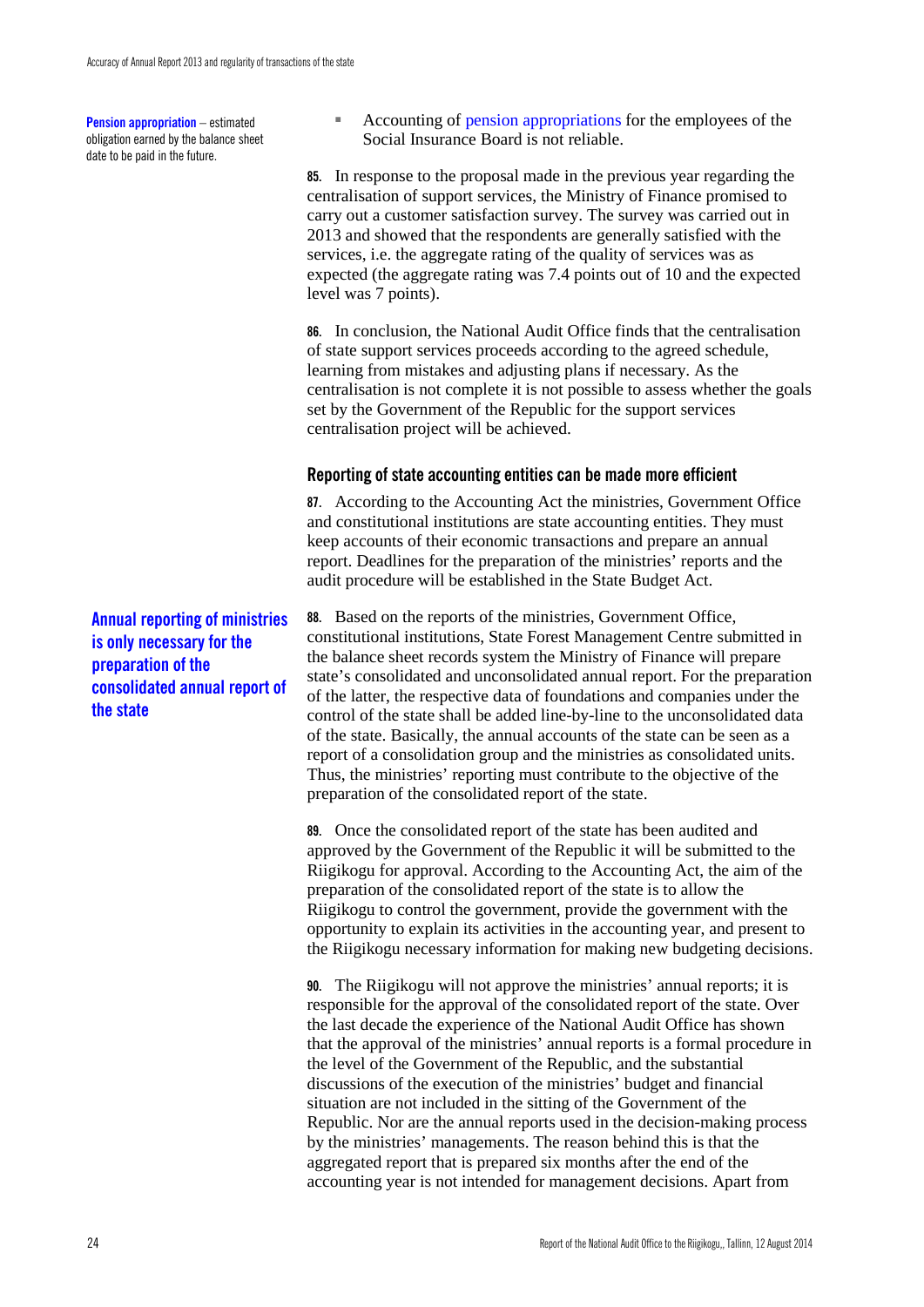the National Audit Office, there are no other significant national consumers of information interested in the ministries' annual reports. For example, for the preparation of the financial statistics of government sector Statistics Estonia uses more detailed data that is monthly submitted through the balance sheet records system.

**91.** In no way does this mean that the ministries and their areas of governments should not keep and maintain accurate accounts. Accurate accounts and financial information of state agencies is a necessary prerequisite for the preparation of quality financial statistics of the government sector. Indicators of financial statistics – unlike annual accounts – allow analysing and assessing the state's decisions related to the financial policy, comparing the state to other states and pointing out the change in the state's financial situation over time. Therefore, it is important that the ministries submit monthly balance sheet records, as it serves as an input for the preparation of the annual accounts of the state as well as financial statistics.

**92.** As the number of users of the annual accounts of the state accounting entities is small, the National Audit Office finds that reporting requirements should be reviewed and, if possible, made simpler. This would prevent the preparation of useless reports and would save the ministries' working time, currently spent on preparing bulky reports. **Target – making reporting simpler for the ministries**

> **93.** Updating of reporting must be based on the principle that it is necessary to ensure the adequacy of data for the consolidated annual report of the state and the financial statistics of the government sector, while trying to avoid gathering unnecessary data, preparing unnecessary reports and audits. The ministries, the Government Office and constitutional institutions must remain state accounting entities who submit monthly financial information to the balance sheet records system. The content and presentation requirements of annual reports should be significantly simplified. If possible, the requirements should be limited to a few main reports (e.g. balance sheet, income statement) and the preparation of a report describing the execution of the budget, as well as its approval by the management in the balance sheet records system. Here the aim should be to strengthen the links between the budget execution report and the management report. In terms of the consolidated report of the state, the requirements of the Accounting Act and the State Budget Act should be observed in full extent.

> **94. Recommendation made by the National Audit Office to the Minister of Finance:** consider simplifying the requirements for state accounting entities ensuring that sufficient data is provided for the preparation of consolidated report of the state and financial statistics of the government sector, and make reporting of the results of financial year more efficient.

> **Response of the Minister of Finance:** We agree with the suggestion to prepare proposals for amending the legislation so as to simplify the requirements for the content and format of the annual accounts of the state accounting entities. We will start working on this in the second half of this year.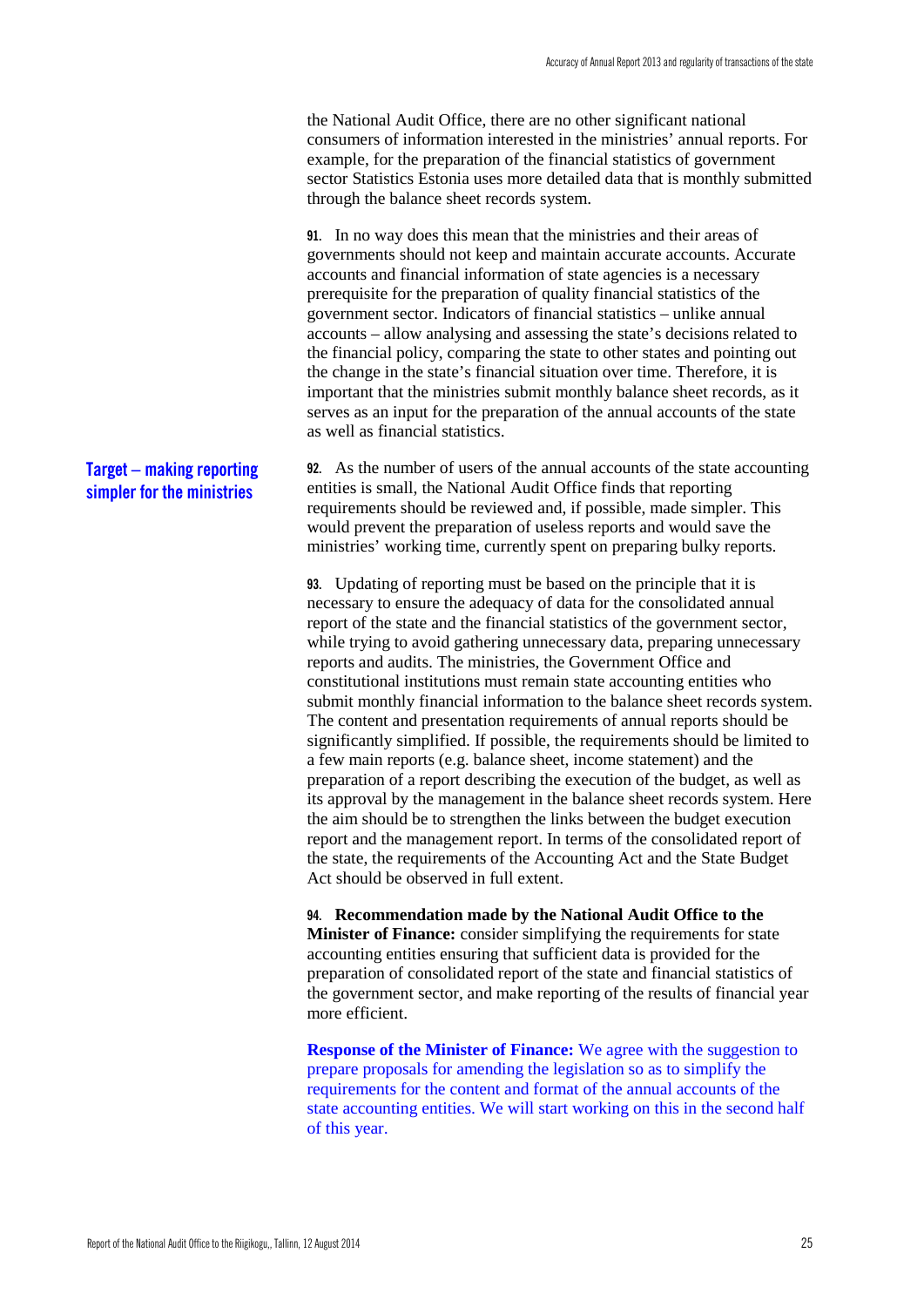### <span id="page-27-0"></span>**Main observations in the financial audits of state accounting entities**

**95.** Summaries of the audits performed in ministries are given below. The National Audit Office has given detailed explanations of the omissions found and recommendations on how to avoid them in the audit reports and memos sent to state accounting entities. The financial audit reports are available on the website of the National Audit Office. Relevant indicators of the ministries in 2013 are shown in Table 2.

| <b>Ministry</b>                                    | <b>Number of agencies</b><br>in the ministry's<br>area of government | <b>Average</b><br>number of<br><b>employees</b> | <b>Budget size</b><br>(million $\bigoplus$ | <b>Volume of</b><br>assets<br>(million $\bigoplus$ |
|----------------------------------------------------|----------------------------------------------------------------------|-------------------------------------------------|--------------------------------------------|----------------------------------------------------|
| Ministry of Education and Research                 | 77                                                                   | 5,238                                           | 528                                        | 430                                                |
| Ministry of Justice                                | 18                                                                   | 3,283                                           | 118                                        | 117                                                |
| Ministry of Defence                                | 6                                                                    | 4,270                                           | 346                                        | 456                                                |
| Ministry of the Environment                        | 6                                                                    | 1,398                                           | 284                                        | 1 4 7 8                                            |
| Ministry of Culture                                | 31                                                                   | 1,238                                           | 159                                        | 238                                                |
| Ministry of Economic Affairs and<br>Communications | 8                                                                    | 1,309                                           | 618                                        | 2911                                               |
| Ministry of Agriculture                            | 12                                                                   | 1,698                                           | 358                                        | 242                                                |
| Ministry of Finance                                | 5                                                                    | 2,399                                           | 4 4 3 3                                    | 4 270*                                             |
| Ministry of the Interior                           | $\overline{7}$                                                       | 9,257                                           | 446                                        | 313                                                |
| Ministry of Social Affairs                         | 9                                                                    | 1,504                                           | 2876                                       | 397                                                |
| Ministry of Foreign Affairs                        | $\mathbf{1}$                                                         | 630                                             | 55                                         | 95                                                 |

\* Does not include the net assets of other state accounting entities.

Source: Balance sheet records system of the Ministry of Finance, accounting software SAP and State Treasury database

#### <span id="page-27-1"></span>**Ministry of Education and Research**

**96.** The budget expenditure of the area of government of the Ministry of Education and Research in 2013 amounted to 528 million euros, which increased by 51 million euros compared to the previous year. The increase in expenditure in the area of government is mostly due to the increase in the financing of higher education, preparatory expenses for the organisation of general education school network, reformation of vocational programmes, and the increase in the number of research and development projects financed from foreign support. In 2013 the ministry made investments of 22 million euros, mostly in the renovation and furnishing of schoolhouses.

**97.** The annual accounts 2013 of the Ministry of Education and Research give a true and fair view of the ministry's financial position, performance result and cash flow for the year ended in all material respects. The National Audit Office also audited compliance with the requirements of the State Budget Act and the 2013 State Budget Act and its amendment act and issued a note to Riigi Kinnisvara AS for making an unjustified prepayment of 2.2 million euros (also see art. 11–12). In other respects the funds had been used expediently.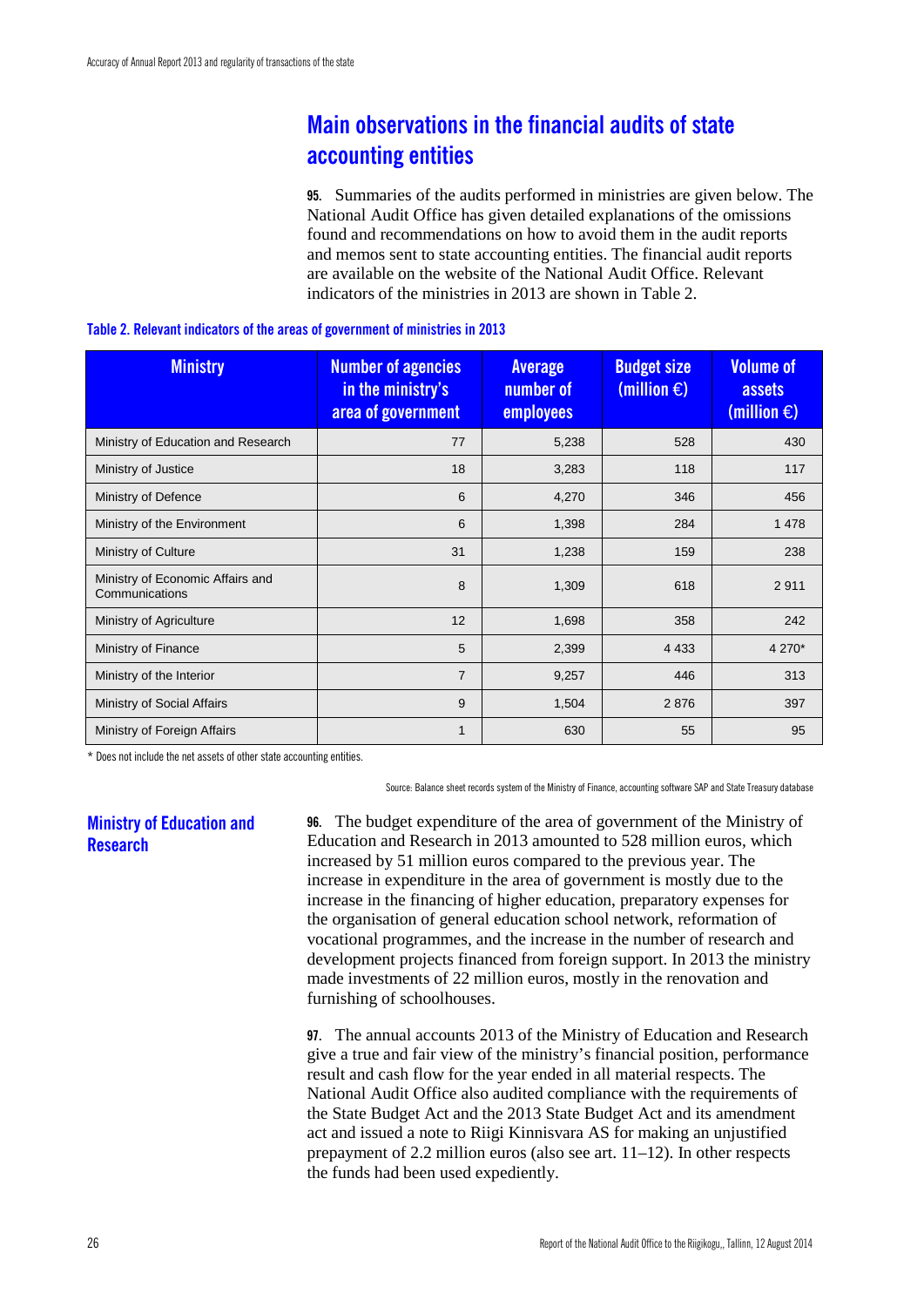|  | <b>98.</b> Regardless of some small problems, the organisation of the    |
|--|--------------------------------------------------------------------------|
|  | acquisition and use of assets is at a good level and the preservation of |
|  | assets is guaranteed.                                                    |

**99.** When checking compliance with the Public Procurement Act, the National Audit Office identified two open public procurements that had not been organised. The Ministry has also failed to organise several simplified procurements, has submitted relevant documentation to the Public Procurement Register later than required, or failed to submit them.

<span id="page-28-0"></span>**100.** The budget expenditure of the area of government of the Ministry of Justice in 2013 was 118 million euros – an increase of 10 million euros compared to the previous year. In 2013 the ministry made investments of 4 million euros, mostly in the development of information systems and acquisition of IT equipment. **Ministry of Justice**

> **101.** The annual accounts 2013 of the Ministry of Justice give a true and fair view of the ministry's financial position, performance result and cash flow for the year ended in all material respects.

**102.** The National Audit Office also audited compliance with the requirements of the State Budget Act and the 2013 State Budget Act and its amendment act and found that the ministry complied with the requirements of said acts. The funds allocated for investments and costs had been used expediently.

**103.** In terms of acquisitions the principles of the Public Procurement Act had been observed, organisation of the acquisition and use of assets is at a good level and the preservation of assets is guaranteed.

<span id="page-28-1"></span>**104.** The budget expenditure of the area of government of the Ministry of Defence in 2013 amounted to 346.3 million euros, which increased by 5 million euros compared to the previous year. The ministry made investments of 27.9 million euros, mostly in the renovation of barracks in Tapa and Jõhvi, and new contracts for the construction of barracks in Ämari, Jõhvi, Võru and Mine Harbour. **Ministry of Defence**

> **105.** The annual accounts 2013 of the Ministry of Defence give a true and fair view of the ministry's financial position, performance result and cash flow for the year ended in all material respects.

> **106.** The National Audit Office also audited compliance with the requirements of the State Budget Act and the 2013 State Budget Act and its amendment act and found that the ministry complied with the requirements of said acts. The funds allocated for investments and costs had been used expediently but the Defence Forces have made unjustified prepayments. The National Audit Office is of the opinion that internal procedures should regulate the making of prepayments by the Defence Forces so as to avoid prepayments upon purchasing goods and services that are procured under general conditions.

**Economic procurement** – procurement of the Ministry of Defence and Defence Forces for the acquisition of services and assets for a purpose other than defence.

**107.** The organisation of acquisition and use of assets for defence purposes in the ministry is satisfactory but shortcomings were identified in the organisation of economic procurements of the Ministry of Defence and the Defence Forces.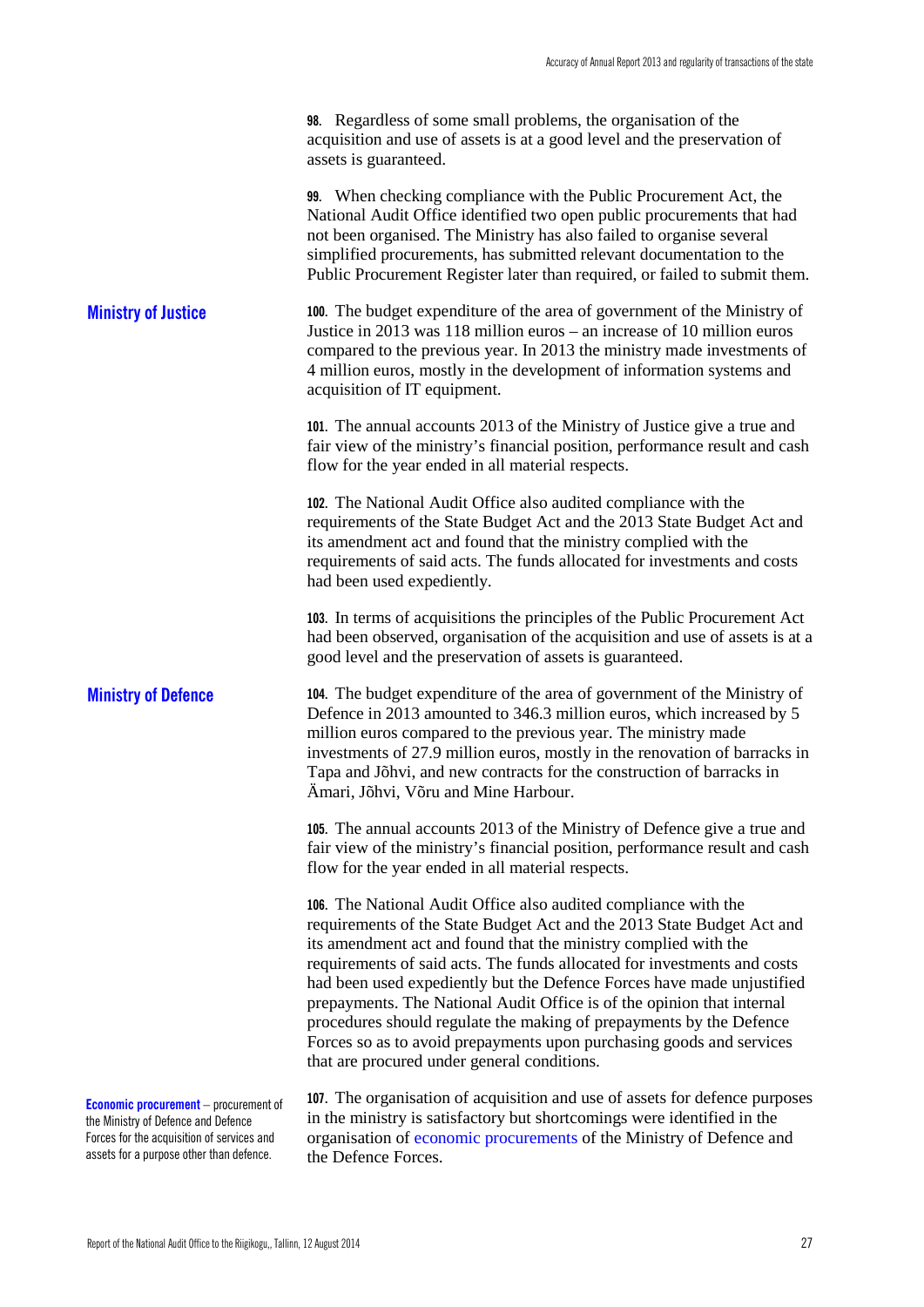**108.** The Ministry of Defence and the Defence Forces have failed to organise simplified procurement procedures. The Defence Forces have purchased goods and services without a written contract or from companies who have not won the public procurement. The National Audit Office finds that it is necessary to supplement the internal control system for economic procurement, draw up a comprehensive economic procurement plan, and make supervision over the presentation of public procurement report more efficient.

<span id="page-29-0"></span>**109.** The budget expenditure of the area of government of the Ministry of the Environment in 2013 was 284 million euros – an increase of 39 million euros compared to 2012. The increase in expenditure was mostly related to the increase in issued subsidies. In 2013 the ministry made investments of 5.7 million euros, mostly in the acquisition of land, software and supervision equipment. **Ministry of the Environment**

> **110.** The National Audit Office finds that in spite of the difficulties in the centralisation of accounting and introduction of SAP in 2013, the annual accounts of the ministry give a true and fair view of the ministry's financial position, performance result and cash flow for the year ended in all material respects. The National Audit Office also audited compliance with the requirements of the State Budget Act and the 2013 State Budget Act and its amendment act and found that the ministry complied with the requirements of said acts. The funds allocated for investments and costs had been used expediently.

**111.** Although the National Audit Office did not issue a qualification regarding the ministry's annual accounts, the National Audit Office is still of a different opinion than the Ministry of the Environment and the Ministry of Finance when it comes to the recognition of the accounting policies of state forest and economic information of the State Forest Management Centre in the ministry's annual accounts. A more detailed description of the different opinion of the National Audit Office on this topic is given in articles 69–73 of this report.

**112.** The ministry and the agencies in its area of government have acted prudently and according to the applicable rules in acquiring, using and transferring assets. No significant errors were found by the National Audit Office.

**113.** The Public Procurement Act has been complied with upon the acquisition of assets and incurring expenses and no significant shortcomings were found by the National Audit Office. Some problems were identified in the organisation of procurements in the Information Technology Centre of the Ministry of the Environment.

<span id="page-29-1"></span>**114.** The budget expenditure of the area of government of the Ministry of Culture in 2013 amounted to 166 million euros, which decreased by 10.5 million euros compared to the previous year. The decrease was mostly caused by the establishment of foundations on the basis of public undertakings, which contributed to the decrease in revenue generated by economic activities and the amount of received subsidies was smaller than in the previous year. In 2013 the ministry made investments of 6.9 million euros, mostly in the construction of the main building of the Estonian National Museum, and the renovation of Saaremaa Museum's **Ministry of Culture**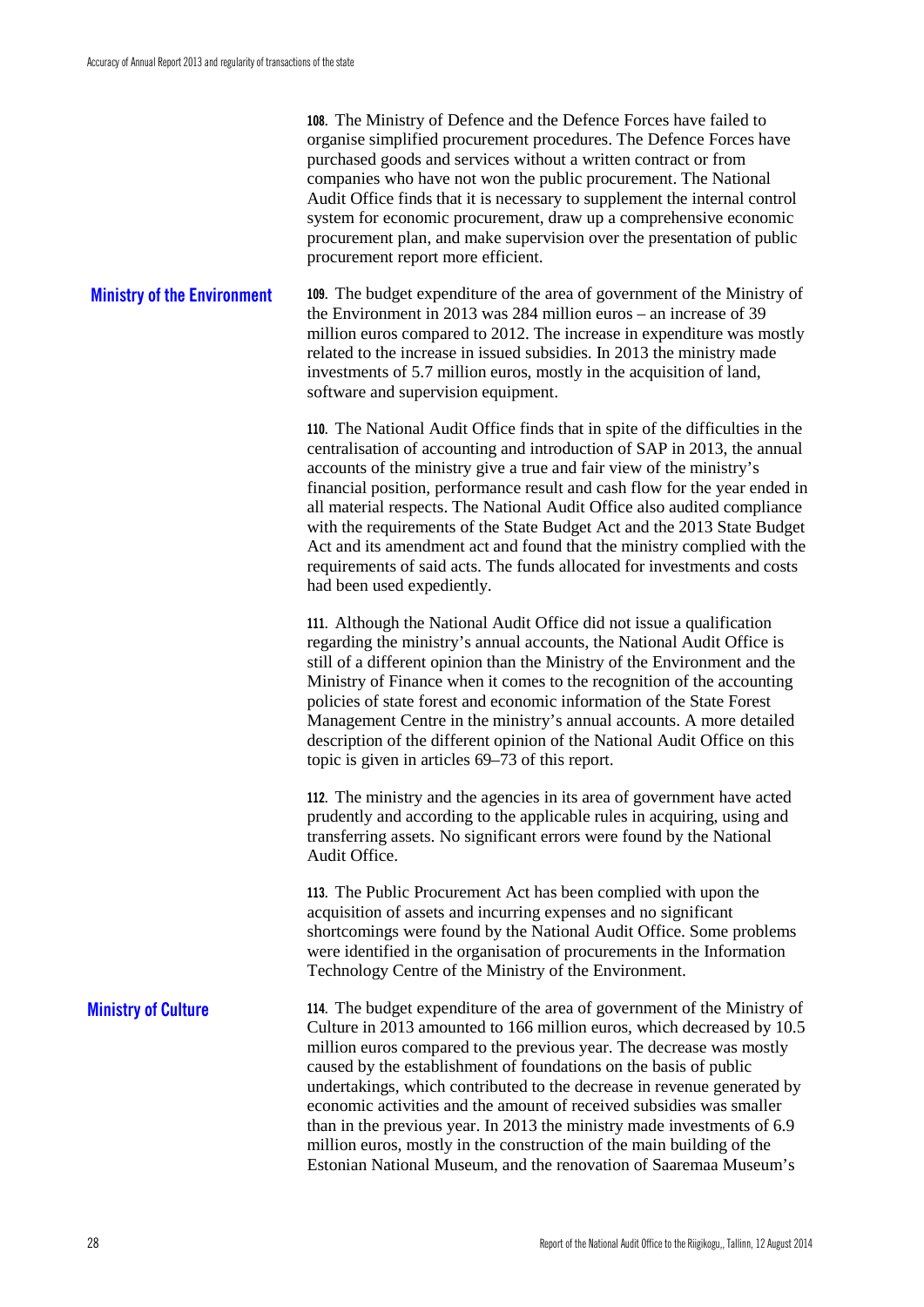Kuressaare Castle and the Estonian History Museum's Maarjamäe stables.

**115.** The National Audit Office issued a qualification on the recognition of fixed assets and financial investments related to the transfer of assets to the foundations. This aside, the annual accounts 2013 of the Ministry of Culture give a true and fair view of the ministry's financial position, performance result and cash flow for the year ended in all material respects. The ministry has complied with the requirements of the State Budget Act and the 2013 State Budget Act and its amendment act. Allocated funds have been used expediently.

**116.** Four problems were identified when assessing the transactions related to the establishment of foundations: transfer of assets by way of nonmonetary contribution has been recognised in the wrong period, contributions in the foundation capital are of inaccurate value, expert revaluation of property has been ordered unnecessarily, and transfer of net assets has not been recognised accurately (see art. 46–49).

**117.** As at the balance sheet date, the Ministry of Culture has recognised among its fixed assets in its annual accounts certain assets of 5.4 million euros whose usufruct and right of ownership have been transferred to the foundation in the accounting year. A financial investment of the same amount, made in the foundation capital of the Eesti Kontsert Foundation, has not been recognised on the balance sheet.

**118.** The organisation of the acquisition and use of assets is generally at a good level and the preservation of assets is guaranteed. However, there are problems with the transfer of assets to the foundation.

**119.** The National Audit Office audited the ministry's acquisitions, including compliance with the Public Procurement Act in the ministry and audited agencies. In terms of audited acquisitions the principles of the Public Procurement Act have generally been observed but there are still cases where a simplified procurement has not been organised. In 2013, like in the previous year, no procurement was organised for purchasing air transport services for the ministry and food in the Estonian Maritime Museum. In 2013, the Estonian Open Air Museum also failed to organise procurements for purchasing food.

**120.** The budget expenditure of the area of government of the Ministry of Economic Affairs and Communications in 2013 was 618 million euros – an increase of 30 million euros compared to the previous year. The increase is mostly related to the increase in the subsidies for public transport (25 million euros). The ministry made investments of 173 million euros, mostly in the construction and repairing of roads. In 2013 AS Eesti Energia and AS Levira were transferred to the area of government of the Ministry of Finance, which contributed to the decrease in the assets of the Ministry of Economic Affairs and Communications.

**121.** The annual accounts 2013 of the Ministry of Economic Affairs and Communications give a true and fair view of the ministry's financial position, performance result and cash flow for the year ended in all material respects. As at 1 April 2013, the State Shared Service Centre has provided financial, personnel and wage accounting services to the area of government of the Ministry of Economic Affairs and Communications.

#### <span id="page-30-0"></span>**Ministry of Economic Affairs and Communications**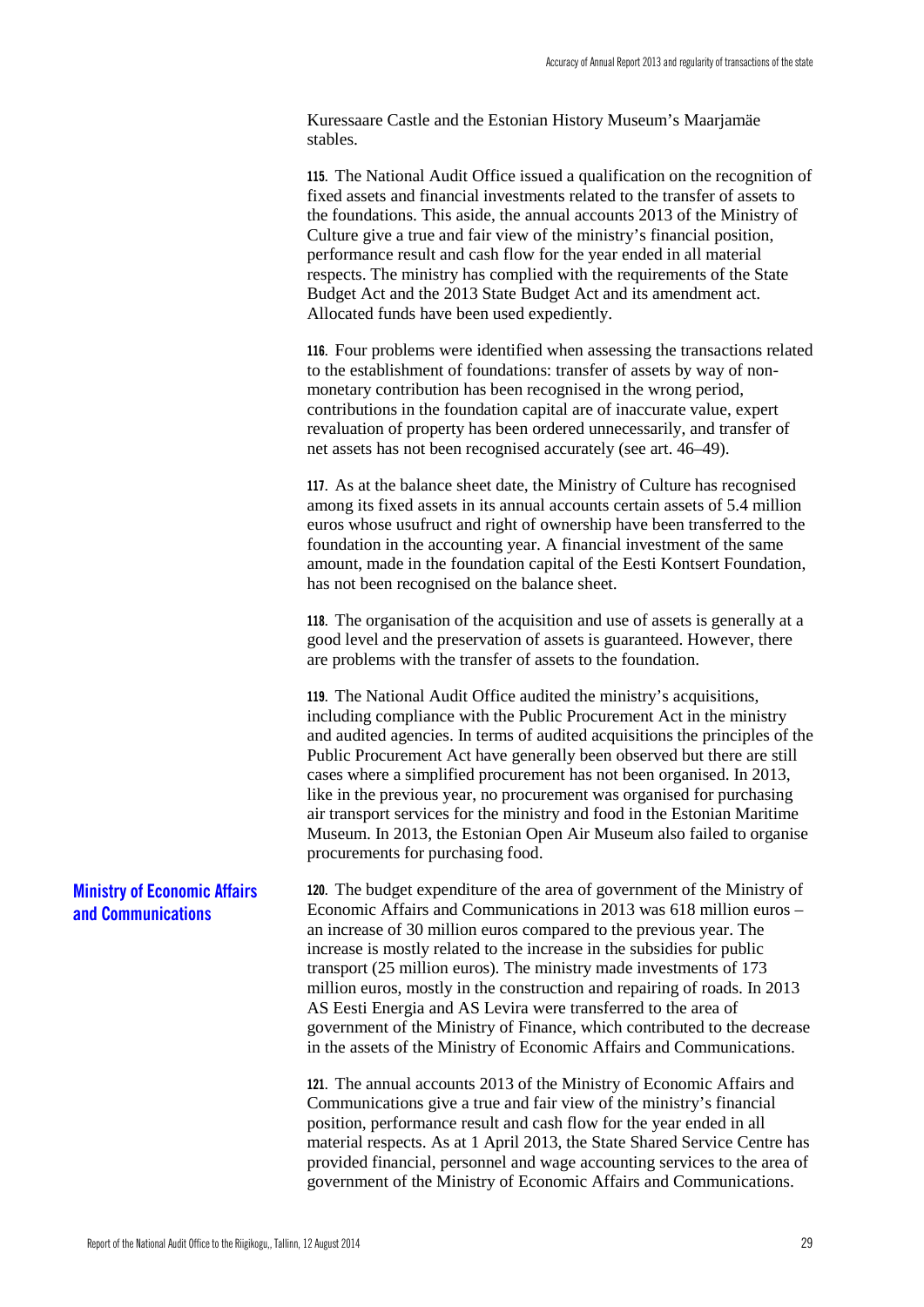The stability and continuity of accounting was ensured by the transfer of the relevant employees of the ministry to the centre. No accounting errors were found in the Ministry of Economic Affairs and Communications and its area of government.

**122.** The National Audit Office also audited compliance with the requirements of the State Budget Act and the 2013 State Budget Act and its amendment act and found that the ministry complied with the requirements of said acts in all material respects. However, like in the previous years the ministry has continued to conclude capital lease contracts with long-term obligations which the agencies in the area of government of the ministry had not included in financing transactions when preparing the budget.

**123.** In the scope of the audit the ministry has used the funds allocated for investments and costs expediently. Budget planning for the area of government has somewhat improved but in 2013, as before, the amount of revenue generated by economic activities at the account of which expenses could be incurred, was bigger than established in the Budget Act approved by the Riigikogu.

**124.** The ministry and the agencies in its area of government have acted prudently and according to the applicable rules in acquiring, using, transferring and writing off assets.

**125.** In the scope of the audit the ministry Economic Affairs and Communications and the agencies in its area of government have observed the principles of the Public Procurement Act, except for the Road Administration who failed to organise a simplified procurement required by the abovementioned act.

#### <span id="page-31-0"></span>**Ministry of Agriculture**

**126.** The budget expenditure of the area of government of the Ministry of Agriculture in 2013 amounted to 358.4 million euros, which decreased by 11.8 million euros compared to the previous year. The decrease was mostly caused by the decrease in the supplementary direct aid to agricultural producers. In 2013 the ministry made investments of 2.6 million euros. Largest investments were made in the development of the software of an electronic fishing report system and the development of a new system for procedures and information management for the Estonian Agricultural Registers and Information Board.

**127.** The annual accounts 2013 of the Ministry of Agriculture give a true and fair view of the ministry's financial position, performance result and cash flow for the year ended in all material respects. The National Audit Office also audited compliance with the requirements of the State Budget Act and the 2013 State Budget Act and its amendment act and found that the ministry complied with the requirements of said acts in all material respects. The funds allocated for investments and costs in the 2013 budget had generally been used expediently.

**128.** Regardless of problems in the organisation of public procurements and the sales activities of the Estonian Crop Research Institute, the organisation of the acquisition, use and transfer of assets is generally at a good level.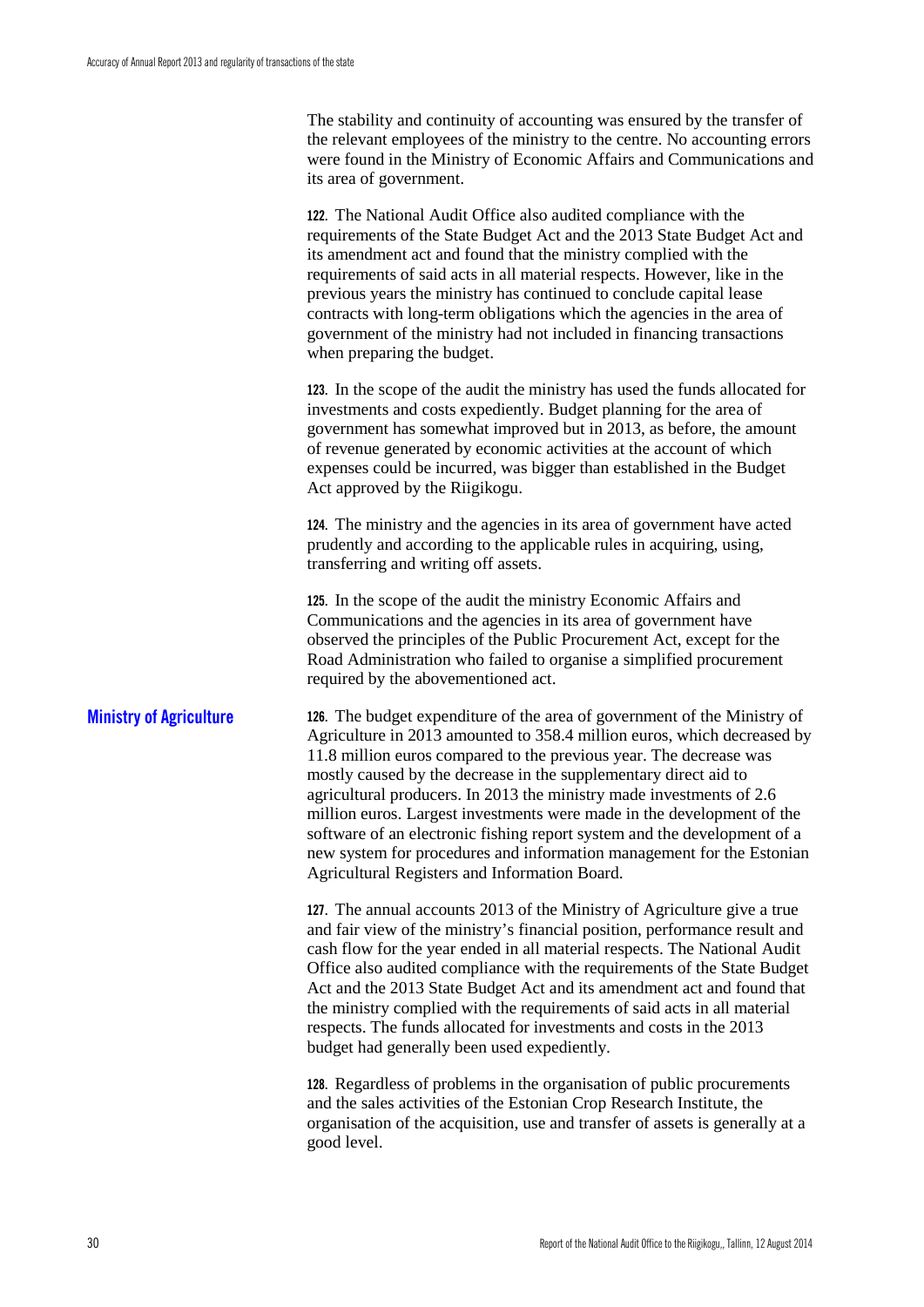**129.** While the National Audit Office did not identify any open public procurement that had not been organised in the agencies in the ministry's area of government, there were several shortcomings in observing the Public Procurement Act. Agencies failed to organise simplified procurements and observe other requirements of the Public Procurement Act. Most shortcomings were identified in the Estonian Crop Research Institute (formerly Jõgeva Plant Breeding Institute).

### <span id="page-32-0"></span>**Ministry of Finance**

#### **Did you know that**

in addition to the budget of the area of government, the Ministry of Finance in its Budget Execution report will also present the sums comprising the subsidies and other transactions of the Government of the Republic – equalisation and support funds allocated to the local authorities: 307 million euros in the budget and 305 million euros subject to execution.

The previous manner of presentation of the budget recognised transferable taxes as financing transactions, and distribution of received support and cash transfers to state agencies were not included in the bugdet and budget execution. The manner of presentation of the budget was changed in 2013: in the budget of the Ministry of Finance the proportion of distribution of received support (0.6 billion euros), transferable taxes (1.29 billion euros) and cash transfers to state agencies (1.93 billion euros) increased while the proportion of allocated subsidies decreased by 1.06 billion euros.

#### <span id="page-32-1"></span>**Ministry of the Interior**

**130.** The budget expenditure of the area of government of the Ministry of Finance along with the budget of the Government of the Republic in 2013 amounted to 4.43 billion euros, which increased by 2.78 billion euros compared to the previous year. This increase is first and foremost related to the amendments made to the manner of presentation and principles of budget in the 2013 State Budget Act. In 2013 the ministry made investments of 8.5 million euros, mostly in the development of information systems, and the acquisition of software licences and IT equipment.

**131.** The annual accounts 2013 of the ministry give a true and fair view of the ministry's financial position, performance result and cash flow for the year ended in all material respects.

**132.** The National Audit Office also audited compliance with the requirements of the State Budget Act and the 2013 State Budget Act and its amendment act and found that the Ministry of Finance complied with the requirements of said acts in all material respects. The funds allocated for investments and costs had been used expediently. However, the agencies in the area of government of the ministry have entered into the kind of lease contract that created obligations that the agencies in the area of government did not consider financing transactions during preparation of the budget.

**133.** The Ministry of Finance and and the agencies in its area of government have generally observed the Public Procurement Act. However, the Tax and Customs Board and the Information Technology Centre of the Ministry of Finance have not always organised procurement procedures required by the Public Procurement Act.

**134.** The budget expenditure of the area of government of the Ministry of the Interior in 2013 amounted to 432 million euros, which decreased by 41 million euros compared to the previous year due to a decrease in foreign support. The Ministry of the Interior made investments of 17.5 million euros, mostly in the acquisition of security and rescue equipment.

**135.** The annual accounts 2013 of the Ministry of the Interior give a true and fair view of the ministry's financial position, performance result and cash flow for the year ended in all material respects.

**136.** The National Audit Office also audited compliance with the requirements of the State Budget Act and the 2013 State Budget Act and its amendment act and found that the economic transactions of Ministry of the Interior complied with the requirements of said acts in all material respects. The funds allocated for investments and costs in the 2013 budget had generally been used expediently.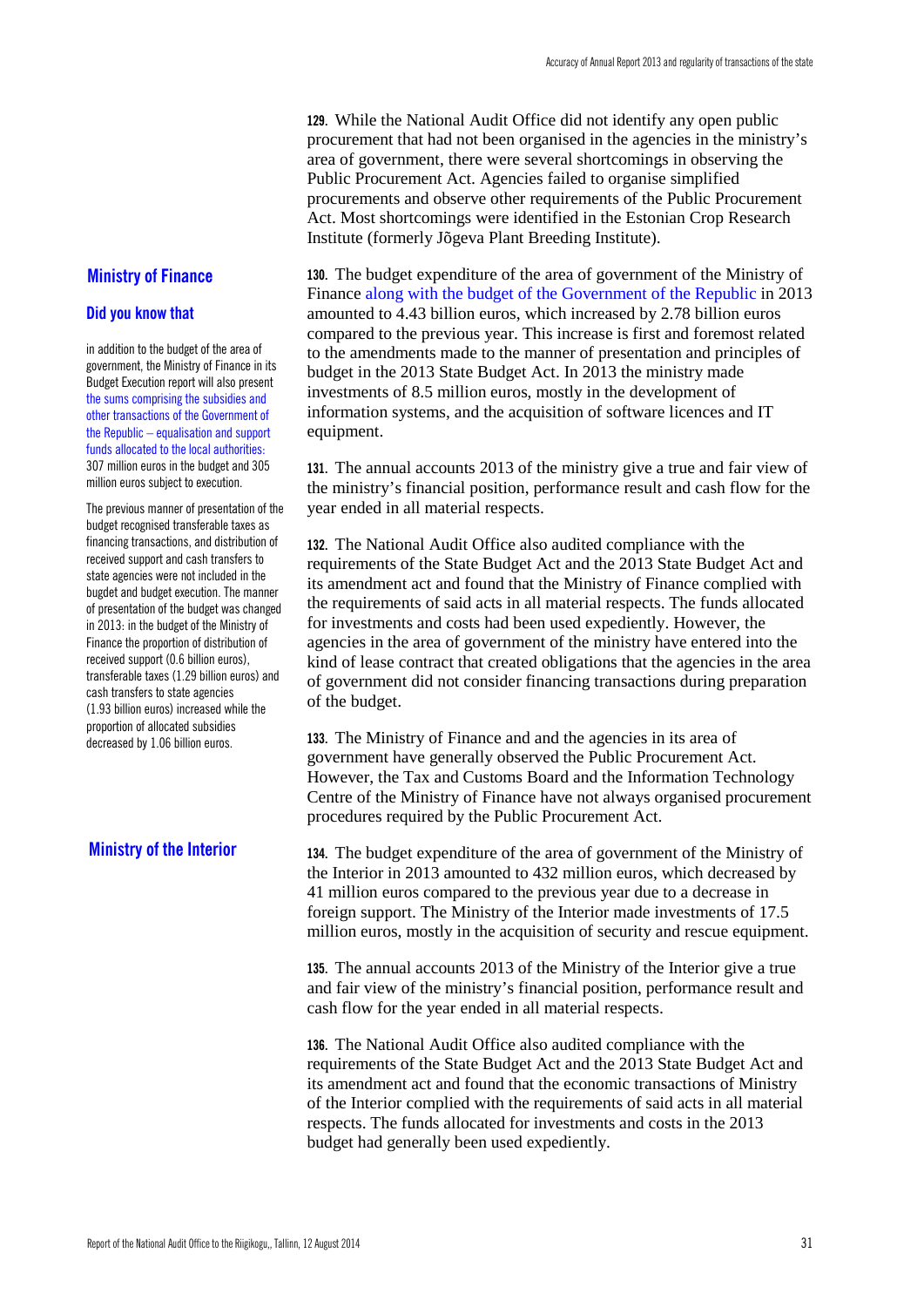**137.** There are problems with the stocktakes of fines receivable of the Police and Border Guard Board as some bailiffs have failed to forward to the Board information on fines receivable that are being processed. Regardless of this, the organisation of the acquisition, use and transfer of assets is at a good level.

**138.** When auditing the compliance with the requirements of the Public Procurement Act, the National Audit Office found that in comparison to previous years the procurement activities have improved but that there are still cases where simplified procurements have not been organised.

<span id="page-33-0"></span>**139.** The budget expenditure of the area of government of the Ministry of Social Affairs in 2013 was 2.88 billion euros – an increase of 132 million euros compared to the year 2012. The budget increased mostly due to the increase in social benefits (pensions). **Ministry of Social Affairs**

> **140.** The National Audit Office issued a qualification regarding the accuracy of the recognition of 2013 social assistance and other benefits to natural persons, as the National Social Insurance Board failed to forward to the National Audit Office relevant source data necessary for auditing said expenditure in a timely manner, and did so much later. Thus it was not possible for the auditors to ascertain the accuracy and adequacy of received data. When auditing the consolidated report of the state the National Audit Office carried out the necessary audit activities that had not been performed before and did not identify errors. The National Audit Office found that the internal control system of the National Social Insurance Board is not sufficient enough to ensure the accurate recognition of social benefits in accounting (see art. 83).

> **141.** Not considering the effect of the qualification included in the report, the annual accounts 2013 of the Ministry of Social Affairs give a true and fair view of the ministry's financial position, performance result and cash flow for the year ended in all material respects.

> **142.** The National Audit Office also audited compliance with the requirements of the State Budget Act and the 2013 State Budget Act and its amendment act and found that the Ministry of Social Affairs complied with the requirements of said acts in all material respects. The funds allocated for investments and costs had been used expediently.

**143.** Asset accounting is at a good level in the ministry, but there are still omissions in the organisation and documentation of stocktakes of assets and liabilities.

**144.** With the exception of some shortcomings, the Public Procurement Act has generally been observed when purchasing goods and commissioning services.

<span id="page-33-1"></span>**145.** The budget expenditure of the area of government of the Ministry of Foreign Affairs in 2013 amounted to 55.2 million euros, which decreased by 4.9 million euros compared to the previous year. In 2013 the ministry made investments of 4.9 million euros, mostly in the construction and renovation of embassies. **Ministry of Foreign Affairs**

> **146.** The annual accounts 2013 of the Ministry of Foreign Affairs give a true and fair view of the ministry's financial position, performance result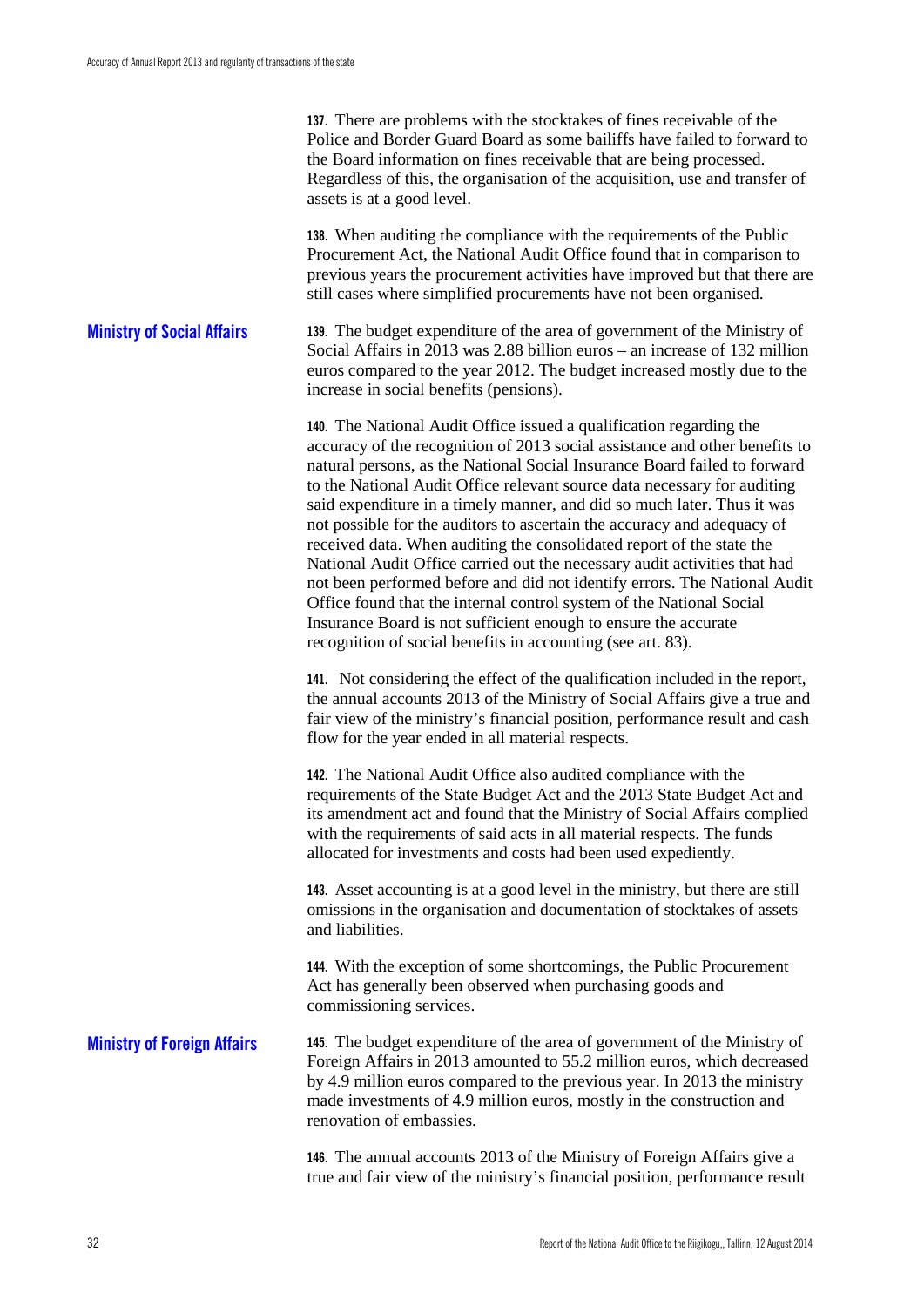and cash flow for the year ended in all material respects and in accordance with the Generally Accepted Accounting Standards of Estonia.

**147.** The National Audit Office also audited compliance with the requirements of the State Budget Act and the 2013 State Budget Act and its amendment act and found that the economic transactions of Ministry of Foreign Affairs complied with the requirements of said acts in all material respects and the funds allocated for investments and costs had been used expediently.

**148.** The National Audit Office finds that the organisation of the acquisition, use and transfer of assets in the Ministry of Foreign Affairs is at a good level.

**149.** The National Audit Office audited the ministry's acquisitions and compliance with the Public Procurement Act. The audited acquisitions had been carried out in compliance with the Public Procurement Act and the auditors did not identify any shortcomings.

<span id="page-34-0"></span>**150.** In addition to the ministries the National Audit Office annually audits the Government Office and constitutional institutions: Office of the President of the Republic, Office of the Chancellor of Justice, Supreme Court and Chancellery of the Riigikogu. Constitutional institutions include the National Audit Office who will be audited by a certified auditor. **Constitutional institutions**

> **151.** As a result of the audit of the Office of the President of the Republic, Office of the Chancellor of Justice, Supreme Court and Chancellery of the Riigikogu the National Audit Office finds that the annual accounts 2013 of these institutions give a true and fair view of the ministry's financial position, performance result and cash flow for the year ended in all material respects.

> **152.** The National Audit Office issued a qualification to the Government Office regarding the sum of 80,000 euros given to the organisers of the events dedicated to the 95<sup>th</sup> anniversary of the Republic of Estonia, which was recognised as management expenditure of the Government Office but should have been recognised as subsidy, owing to its economic nature. Leaving aside the effect of the qualification, the National Audit Office found that the annual accounts 2013 of the Government Office give a true and fair view of the ministry's financial position, performance result and cash flow for the year ended in all material respects.

> **153.** The National Audit Office also audited compliance with the requirements of the State Budget Act and the 2013 State Budget Act and found that the economic transactions of the constitutional institutions complied with the requirements of said acts in all material respects. The Government Office had erred in budgeting the expenditure for the abovementioned events dedicated to the  $95<sup>th</sup>$  anniversary of the Republic of Estonia (see art. 14–15). The funds allocated for investments and costs had been used expediently.

**154.** The National Audit Office finds that the organisation of the acquisition, use and transfer of assets is at a good level. The audited acquisitions had been carried out in compliance with the Public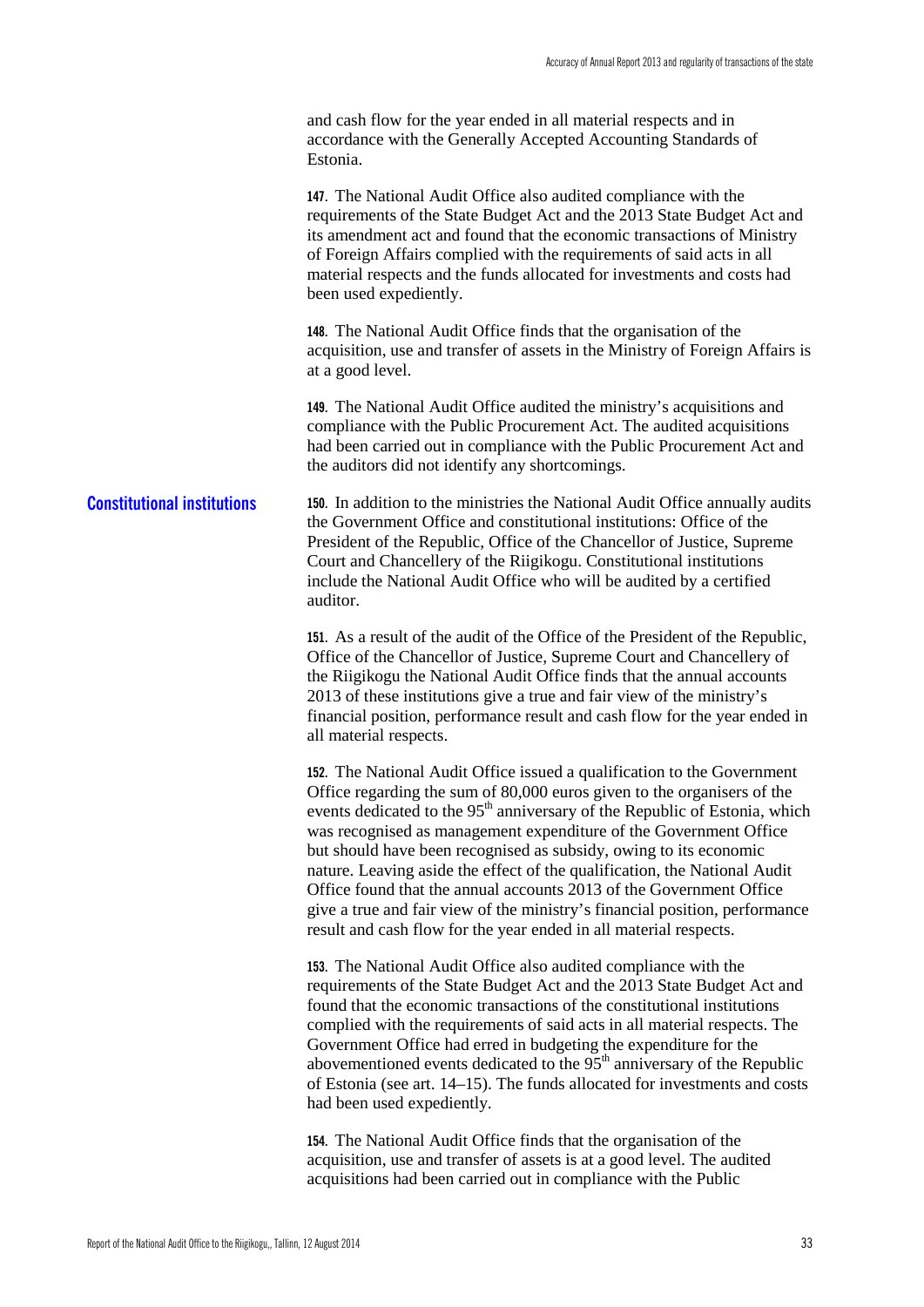Procurement Act and the auditors did not identify any shortcomings, except for the Government Office who failed to organise an open procurement and two simplified procurements.

/digitally signed/

Alar Karis Auditor General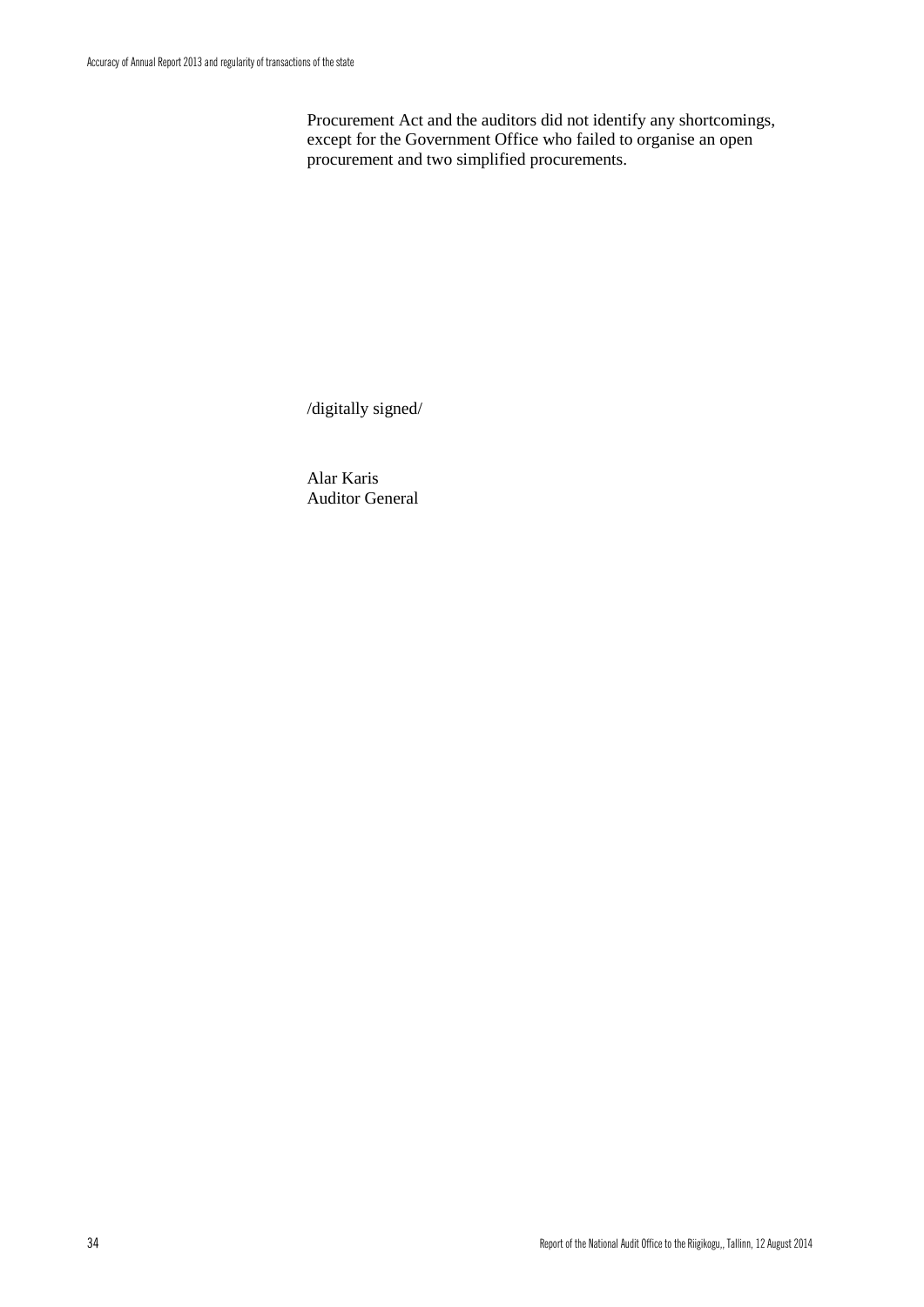### <span id="page-36-0"></span>**Recommendations made by National Audit Office and responses of the Minister of Finance**

On the basis of the audit, the National Audit Office made several recommendations to the Ministry of Finance. The minister sent his response to the recommendations made by the National Audit Office on 4 August 2014.

#### **General comments of the Minister of Finance on the audit report**

The performances and proposals pointed out by the National Audit Office in the report give a good overview of the situation of the financial management of the state and of topics we must address.

| <b>Recommendations of the National Audit</b><br><b>Office</b>                                                                                                                                                                                                                                                                                                                                                                                                                                                                                                                                                                                                                              | <b>Response of the Minister of Finance</b>                                                                                                                                                                                                                                                                                                                                                                                                                                                                                                                                                                                                                                                                                                                                                                                                                                                                                                                                                                                                                                                                                                                                                |
|--------------------------------------------------------------------------------------------------------------------------------------------------------------------------------------------------------------------------------------------------------------------------------------------------------------------------------------------------------------------------------------------------------------------------------------------------------------------------------------------------------------------------------------------------------------------------------------------------------------------------------------------------------------------------------------------|-------------------------------------------------------------------------------------------------------------------------------------------------------------------------------------------------------------------------------------------------------------------------------------------------------------------------------------------------------------------------------------------------------------------------------------------------------------------------------------------------------------------------------------------------------------------------------------------------------------------------------------------------------------------------------------------------------------------------------------------------------------------------------------------------------------------------------------------------------------------------------------------------------------------------------------------------------------------------------------------------------------------------------------------------------------------------------------------------------------------------------------------------------------------------------------------|
| Expenditure transferred to the next financial<br>year<br>12. Proposal to the Minister of Finance: In order<br>to ensure budget discipline and the<br>transparency of budget planning, analyse the<br>substance of the transfer of funds when<br>preparing the budget execution report, and<br>disclose it during the preparation of the<br>Consolidated Annual Report of the State or the<br>budget for the next period.<br>$(Art. 6-11)$                                                                                                                                                                                                                                                  | <b>Response of the Minister of Finance:</b> When transferring state budget<br>expenditure we have assessed the regularity and compiled a list of<br>reasons why said funds were not used in the financial year. We will<br>consider teh recommendation to disclose the reasons. The State Budget<br>Act authorises the Minister of Finance to establish the procedure for the<br>transfer of state budget funds. We will update the procedure for the state<br>budget strategy and state budget preparation. During the preparation of<br>said regulations we will consider the opportunity to use the reasons for<br>transfer more than before for preparing the decisions made during the<br>preparation of the state budget strategy and state budget.                                                                                                                                                                                                                                                                                                                                                                                                                                 |
| Long-term lease contracts<br>24. Proposal of the National Audit Office to the<br>Minister of Finance: during budget planning<br>regulate the treatment of rent transactions so as<br>to comply with the State Budget Act and<br>consider the principles of preparation of the<br>financial statistics of the state.<br>(Art. 16-23)                                                                                                                                                                                                                                                                                                                                                        | <b>Response of the Minister of Finance:</b> To increase the clarity of<br>regulation we will replace the directive of the Minister of Finace that<br>regulated the preparation of the budget up until now with a new respective<br>regulation. To implement the new State Budget Act we are preparing a<br>new regulation of the Minister of Finance "State budgeting strategy and<br>procedure for preparing the budget project in the area of government of the<br>ministry". The Draft regulation includes a provision which indicates that<br>upon determining the nature of a capital lease and operating lease<br>contract, guideline No. 9 of the Accounting Standards Board must be<br>observed.<br>To get an overview of lease contracts that cannot be terminated we will<br>improve the requirements on data collection included in the regulations<br>governing the preparation of the state budget so as to provide a better<br>overview in the annual explanatory memorandum of the State Budget Act<br>of current and future lease contracts that cannot be terminated. The<br>overview will help control the entry into new lease contracts that cannot be<br>terminated. |
| State participation in legal persons governed by<br>private law<br>49. Proposal to the Minister of Finance:<br>Identify the membership of agencies in the<br>ministries' areas of government in non-profit<br>associations and bring exercise of member<br>rights in non-profit associations into<br>conformity with the State Assets Act.<br>Analyse the remaining assets of state<br>agencies that have terminated their activities<br>and the current practice of transfer of their<br>assets and outstanding commitments, and<br>regulate the transfer of net assets to (current<br>assets and commitments) foundations<br>established on the basis of state agencies.<br>(Art. 37-48) | <b>Response of the Minister of Finance:</b> We have contacted everyone<br>exercising the rights of a member with a proposal to carry out further<br>inspection of the participation of the ministry and its divisions in non-profit<br>associations and, if necessary, inform the Ministry of Finance during the<br>preparation of consolidated report.<br>We agree that it is necessary to analyse the current practice of transfer of<br>assets and commitments of state agencies to foundations. Likewise, we<br>find it necessary to specify in the General Rules of State Accountancy the<br>accounting principles related to the transfer of assets and commitments of<br>state agencies to foundations.                                                                                                                                                                                                                                                                                                                                                                                                                                                                            |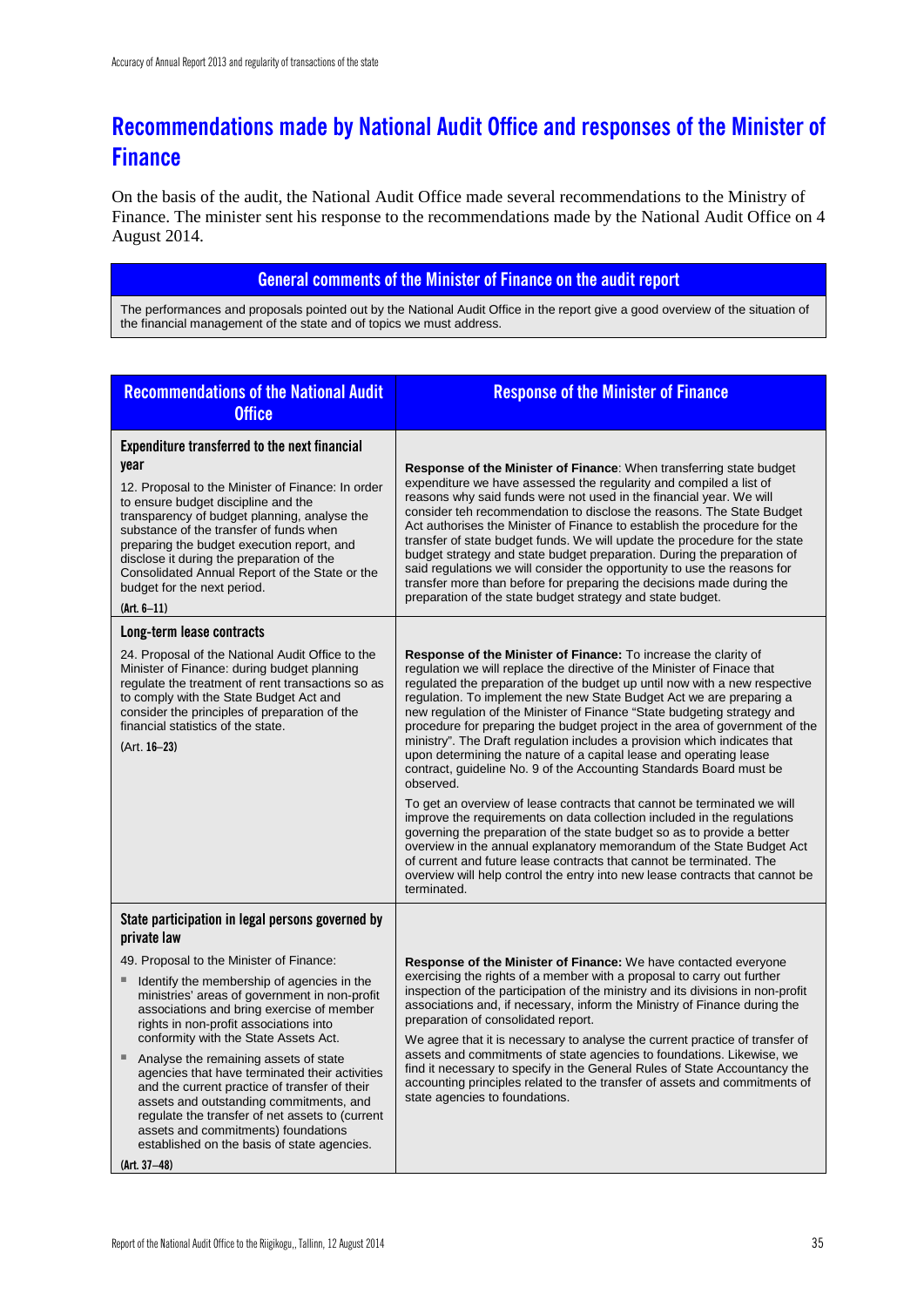| <b>Recommendations of the National Audit</b><br><b>Office</b>                                                                                                                                                                                                                                                                                           | <b>Response of the Minister of Finance</b>                                                                                                                                                                                                                                                                                                                                                                                                                                                                                                                                  |
|---------------------------------------------------------------------------------------------------------------------------------------------------------------------------------------------------------------------------------------------------------------------------------------------------------------------------------------------------------|-----------------------------------------------------------------------------------------------------------------------------------------------------------------------------------------------------------------------------------------------------------------------------------------------------------------------------------------------------------------------------------------------------------------------------------------------------------------------------------------------------------------------------------------------------------------------------|
| Rent expenses of the state                                                                                                                                                                                                                                                                                                                              |                                                                                                                                                                                                                                                                                                                                                                                                                                                                                                                                                                             |
| 59. Proposal to the Minister of Finance: consider<br>the proposals of experts who compared lease<br>contracts to market conditions and find an<br>optimal rent model for rent spaces for which<br>market comparison cannot be implemented.<br>$(Art. 50 - 58)$                                                                                          | Response of the Minister of Finance: We agree that the use of market-<br>based rent is not justified and possible for all objects.                                                                                                                                                                                                                                                                                                                                                                                                                                          |
|                                                                                                                                                                                                                                                                                                                                                         | By now the rules for cost-oriented price formation for rent have been<br>established and approved by the Regulation "General contractual terms for<br>leasing improved property to the state and bases for rent price formation"<br>of 30 September 2014 of the the Government of the Republic.                                                                                                                                                                                                                                                                             |
|                                                                                                                                                                                                                                                                                                                                                         | However, we would like to point out that cost-oriented and market-based<br>rent differ only in terms of capital expenditure. For the administrator of<br>state assets, the established cost-oriented regulation is more favourable<br>than the market-based approach upon transfer to RKAS as the value of<br>transferred building is not taken into consideration. If RKAS were to invest<br>in the assets (and investments are generally the purpose of transfer), the<br>cost-oriented capital component is not significantly more favourable than<br>market-based rent. |
|                                                                                                                                                                                                                                                                                                                                                         | The main reason for the increase in service price is the previous poor<br>funding of repair work and the fact that activities (administration,<br>maintenance, upkeep) that until now have been carried out with own<br>workforce and covered from personnel expenses are commissioned as<br>services. The latter apparently increases expenditure but actually just<br>makes them visible in another expenditure entry.                                                                                                                                                    |
| <b>Compliance with the Public Procurement Act</b>                                                                                                                                                                                                                                                                                                       |                                                                                                                                                                                                                                                                                                                                                                                                                                                                                                                                                                             |
| 67. Proposal to the Minister of Finance: pay<br>more attention to the organisation of simplified<br>procurements in ministries and provide relevant<br>supervision.                                                                                                                                                                                     | <b>Response of the Minister of Finance:</b> Annual regular supervision of<br>public procurements is based on a previous risk assessment. In the future<br>risk assessments we will consider the National Audit Office's proposal to<br>pay more attention to the organisation of simplified procurements in<br>ministries.                                                                                                                                                                                                                                                  |
| $(Art. 60 - 66)$                                                                                                                                                                                                                                                                                                                                        | When organising simplified procurements the suppliers can turn to us for<br>advice and they can find additional information in the portal E-procurement<br>Estonia. In the FAQ section there is a subsection "Obligations for below<br>national threshold" that gives a more detailed overview of explanations and<br>recommendations for organising simplified procurements.                                                                                                                                                                                               |
|                                                                                                                                                                                                                                                                                                                                                         | In addition to counselling we organise public procurement trainings for<br>suppliers both on own initiative and when commissioned by the supplier.<br>One of the topics in the public procurement training programme is the<br>regulation of organisation of simplified procurements. In the future we will<br>consider the need to pay more attention to this procurement type.                                                                                                                                                                                            |
| Reporting of state accounting entities                                                                                                                                                                                                                                                                                                                  |                                                                                                                                                                                                                                                                                                                                                                                                                                                                                                                                                                             |
| 95. Proposal to the Minister of Finance: consider<br>simplifying the requirements for state accounting<br>entities ensuring that sufficient data is provided<br>for the preparation of consolidated report of the<br>state and financial statistics of the government<br>sector, and make reporting of the results of<br>financial year more efficient. | <b>Response of the Minister of Finance:</b> We agree with the suggestion to<br>prepare proposals for amending the legislation so as to simplify the<br>requirements for the content and format of the annual accounts of the state<br>accounting entities. We will start working on this in the second half of this<br>year.                                                                                                                                                                                                                                                |
| (Art. 88-94)                                                                                                                                                                                                                                                                                                                                            |                                                                                                                                                                                                                                                                                                                                                                                                                                                                                                                                                                             |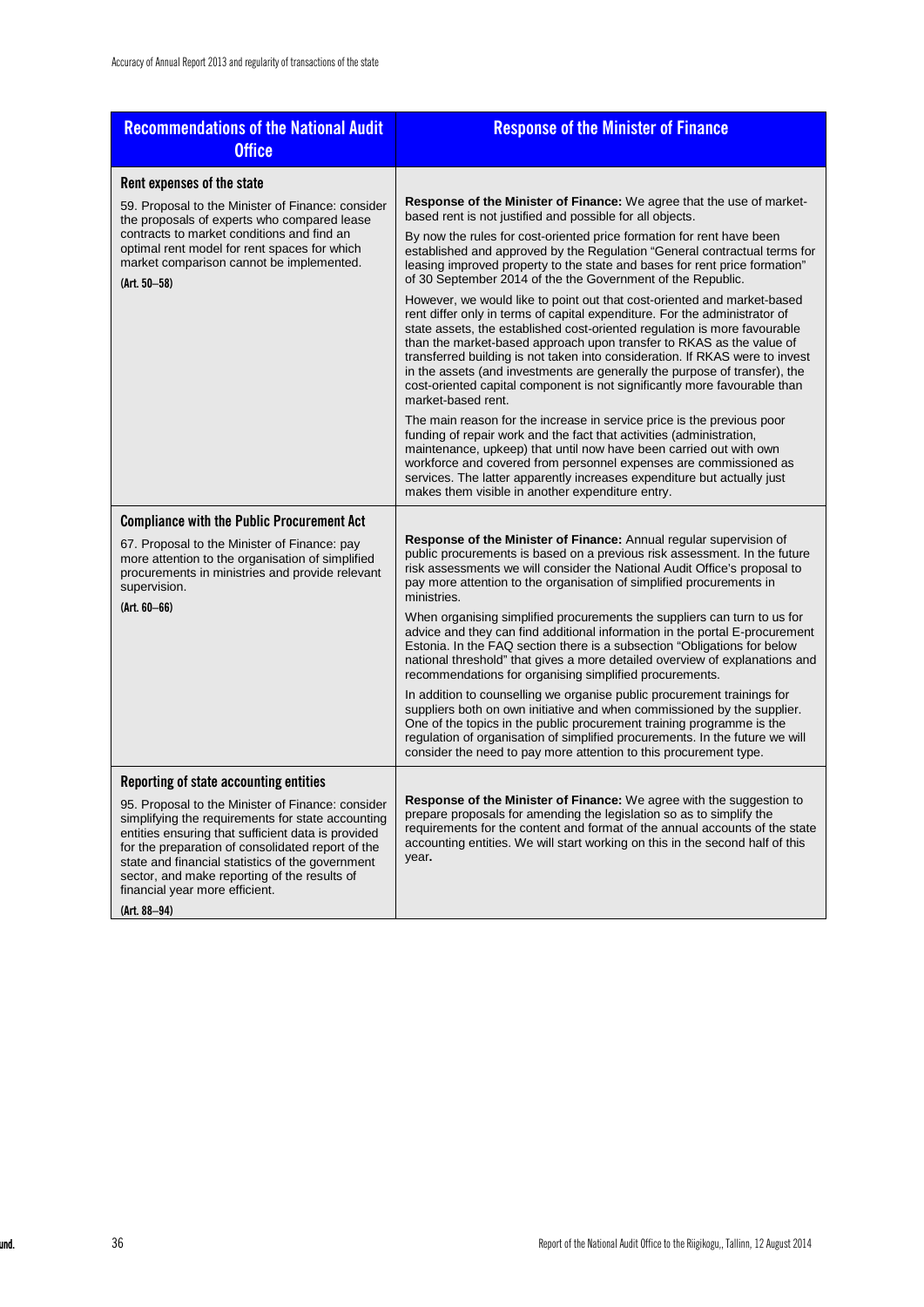### <span id="page-38-0"></span>**Overview of the Consolidated Annual Report of the State**

The Consolidated Annual Report of the State has been prepared pursuant to the State Budget Act and the Generally Accepted Accounting Principles of Estonia. The Consolidated Annual Report of the State comprises the state's annual accounts with the State Budget Execution Report (i.e. the state's consolidated and unconsolidated report), additional information about local governments, the public sector and the government sector.

The accounts of 17 state accounting entities with the agencies in their areas of government, the State Forest Management Centre, 63 foundations under the control of the state and 30 companies are consolidated in the consolidated annual accounts of the state. Additional information is given about 226 local authorities, and the indicators of the foundations, non-profit organisations and subsidiaries under their control are also included. On top of the above, additional information about the government sector and public sector also contains legal entities in public law and entities under their direct or indirect control (see Figure 1).

The Minister of Finance is responsible for the preparation of the Consolidated Annual Report of the State and state accountancy is organised by the Financial Accounting Department of the State Shared Service Centre.

#### **Figure 1. Entities consolidated in the Consolidated Annual Report of the State**

| Consolidated financial statement of the public sector (additional information)                                                                                                                                                                                                                |                          |                                        |                                                                                                                         |  |
|-----------------------------------------------------------------------------------------------------------------------------------------------------------------------------------------------------------------------------------------------------------------------------------------------|--------------------------|----------------------------------------|-------------------------------------------------------------------------------------------------------------------------|--|
| Consolidated financial statement of the government sector (additional information)                                                                                                                                                                                                            |                          |                                        |                                                                                                                         |  |
| <b>Consolidated Annual Report of the State</b><br>State accounting entities (ministries with their areas of<br>government, the Government Office and constitutional<br>institutions)<br>Profit-making state agency<br>Public undertakings (companies)<br>Foundation under the state's control | $+$ Local<br>governments | $+$ Legal<br>entities in<br>public law | $+$ Bank of<br>Estonia<br>Guarantee<br>Fund<br>Chamber of<br><b>Notaries</b><br>Estonian<br>Board of<br><b>Auditors</b> |  |

### <span id="page-38-1"></span>**Characteristics of the audit**

#### **Reason and objective of audit**

Pursuant to the State Budget Act, the National Audit Office must give its opinion on the accuracy of the Annual Accounts of the State and the regularity of transactions.

The objective of the audit is to express an opinion on the accuracy of the Consolidated Annual Accounts of the State for 2013 and the regularity of transactions. The Annual Accounts of the State contain the balance sheet of consolidated and unconsolidated assets and liabilities as at 31.12.2013, the consolidated and unconsolidated income statement, report on changes in net assets and cash flow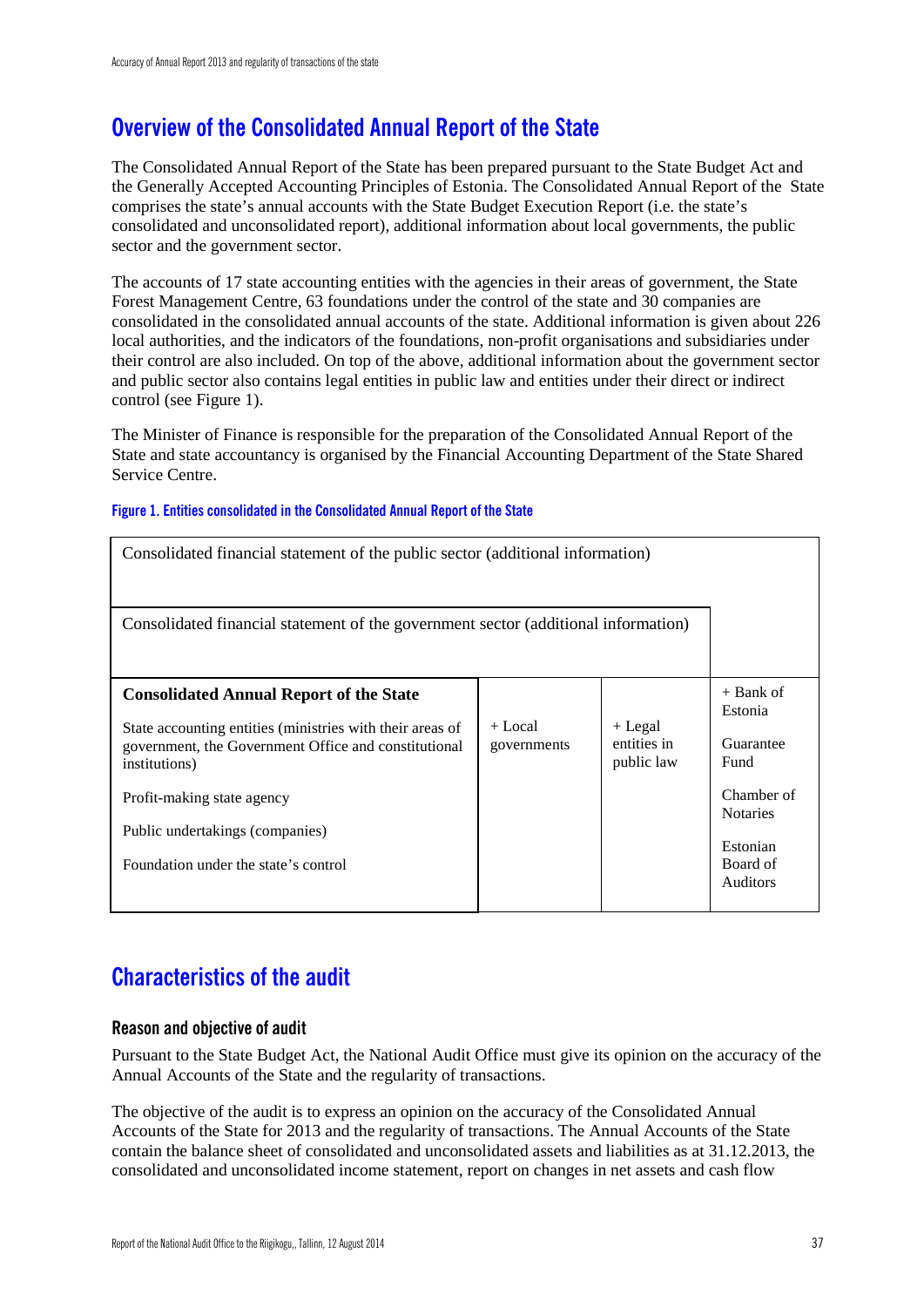statement for the financial year ended on 31.12.2013, a summary of the accounting policies and procedures used in preparing the annual accounts and other explanatory notes. The annual accounts contain the state Budget Execution Report as an additional report.

#### **Principles of expressing an opinion**

The opinion of the National Audit Office on the accuracy of the annual accounts of the state and the regularity of transactions means that

- the annual accounts are correct if they were prepared according to the Generally Accepted Accounting Principles and the Accounting Act, and disclose all of the significant information that gives a true and fair view of the state's financial status; and
- transactions are legal if performed in compliance with the State Budget Act, the 2012 State Budget Act and the 2012 State Budget Act Amendment Act.

As a note, the report draws attention to an error which, considering the amount and the circumstances related to the appearance thereof, is significant and will affect the opinion and performances of the reader of the annual report. Observations made in the report are findings which, due to the irrelevance of the amounts and the circumstances related to the appearance thereof, did not affect the opinion of the National Audit Office regarding the accuracy of the annual accounts and the regularity of transactions, but which could result in significant errors in the annual accounts or regularity of transactions under different conditions.

An observation is deemed significant if being aware of it has an impact on the user of the annual accounts. Significance depends on the content of the observation and its monetary amount, and it is evaluated against the background of the surrounding conditions. The monetary value of significance is found as a percentage of the assets calculated on the basis of the data given in the Consolidated Annual Accounts of the State.

The report does not include minor errors whose impact is not significant. The attention of the auditees was brought to the need to eliminate such errors in the course of the relevant audits and in the memos sent to them.

#### **Scope of audit**

In the course of giving an opinion on the accuracy of the state's 2013 annual accounts, the National Audit Office evaluated the compliance of the annual accounts with the Generally Accepted Accounting Principles of Estonia. The Generally Accepted Accounting Principles are based on internationally recognised accounting policies and procedures (EU directives on accountancy, international standards of financial accounting and international standards of state accountancy) and their main requirements are established in the Accounting Act of the Republic of Estonia, which are supplemented by the guidelines issue by the Accounting Standards Board as well as the General Rules of State Accountancy.

In order to express an opinion on the regularity of transactions, the National Audit Office audited whether or not the transactions of state agencies were performed in accordance with the State Budget Act, the 2013 State Budget Act and the 2013 State Budget Act Amendment Act in all material respects. For this purpose the National Audit Office focussed on the expediency and transparency of state budget implementation by checking the expedient use of the investments and expenses of state agencies, their adherence to the budget and the justification of prepayments and expenses.

In addition to expressing an opinion on adherence to the State Budget Act, the National Audit Office paid attention to adherence to the main principles of the Public Procurement Act and the State Assets Act when auditing regularity. For this purpose it checked, on a random basis, whether the procedure stipulated in the Public Procurement Act was followed in the case of acquisitions that exceeded the limit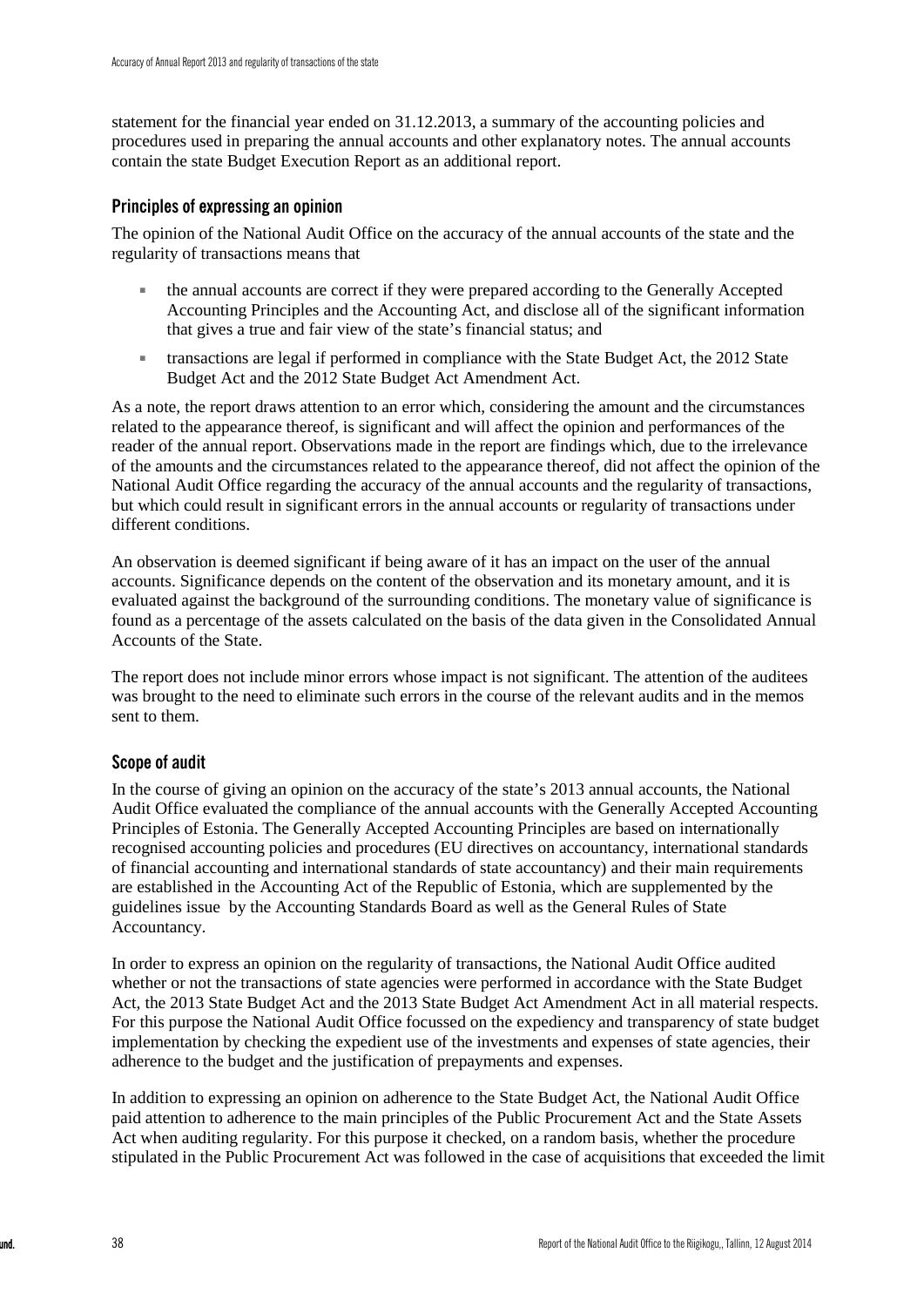and whether the main principles of public procurements had been adhered to in respect of smaller acquisitions and evaluated whether assets had been used, preserved and transferred prudently.

#### **Limitations of the scope**

The annual accounts of the state contain the financial indicators of public undertakings, foundations controlled by the state and profit-making state agency. The annual accounts of companies, foundations and profit-making state agency were audited by certified auditors. The National Audit Office considered the opinions of certified auditors when expressing its opinion of the annual accounts of the state. The certified auditors who gave their opinions of the annual accounts of foundations, companies and profitmaking state agency did not assess the regularity of their transactions and the National Audit Office has not performed any additional activities in this respect.

The National Audit Office does not give an opinion on the management report presented as part of the Consolidated Annual Report of the State. The figures presented in the management report, which arise directly from the annual accounts, where checked.

The National Audit Office did not carry out audit procedures to check additional information (annual accounts) about local authorities, the public sector or the government sector disclosed in the Consolidated Annual Report of the State.

#### **Focus of audit**

The National Audit Office performed the audit in accordance with the Audit Standards of the INSOSAI (International Organisation of Supreme Audit Institutions) , which regulate auditing financial statements as well as the regularity of transactions within the scope of auditing financial statements. These standards require that an audit be planned and performed in a manner that allows the auditor to decide with sufficient assurance that the financial statements are free of any material misstatements and that transactions comply with the legislation specified in the description of the scope of the audit in all material respects. During the audit, evidence was collected about the figures presented and the information disclosed in the annual accounts as well as about the regularity of transactions. To plan relevant audit operations, the National Audit Office took into account the internal audit system introduced to prepare true and fair annual accounts and to observe the regularity of transactions without expressing an opinion on the efficiency of the internal audit. The relevance of the accounting principles and procedures used, the justification of the accounting assessments made by the management and the general manner of presentation of the annual accounts were also assessed in the course of the audit.

The National Audit Office is of the opinion that the audit provides a sufficient basis for expressing an opinion on the accuracy of the annual accounts and the regularity of transactions.

#### **Time of completion of audit**

The audit was completed in July 2014.

#### **Audit team**

Auditors of the Financial Audit Department took part in the audit, and it was managed by Gert Schultz, Senior Auditor of the Financial Audit Department in the capacity of Audit Manager.

#### **Contact information**

Further information on the audit is available from the Communication Service of the National Audit Office:

telephone: +372 640 0704 or +372 640 0777 / e-mail: riigikontroll@riigikontroll.ee

An electronic copy of the audit report (pdf) is available online at [http://www.riigikontroll.ee/.](http://www.riigikontroll.ee/)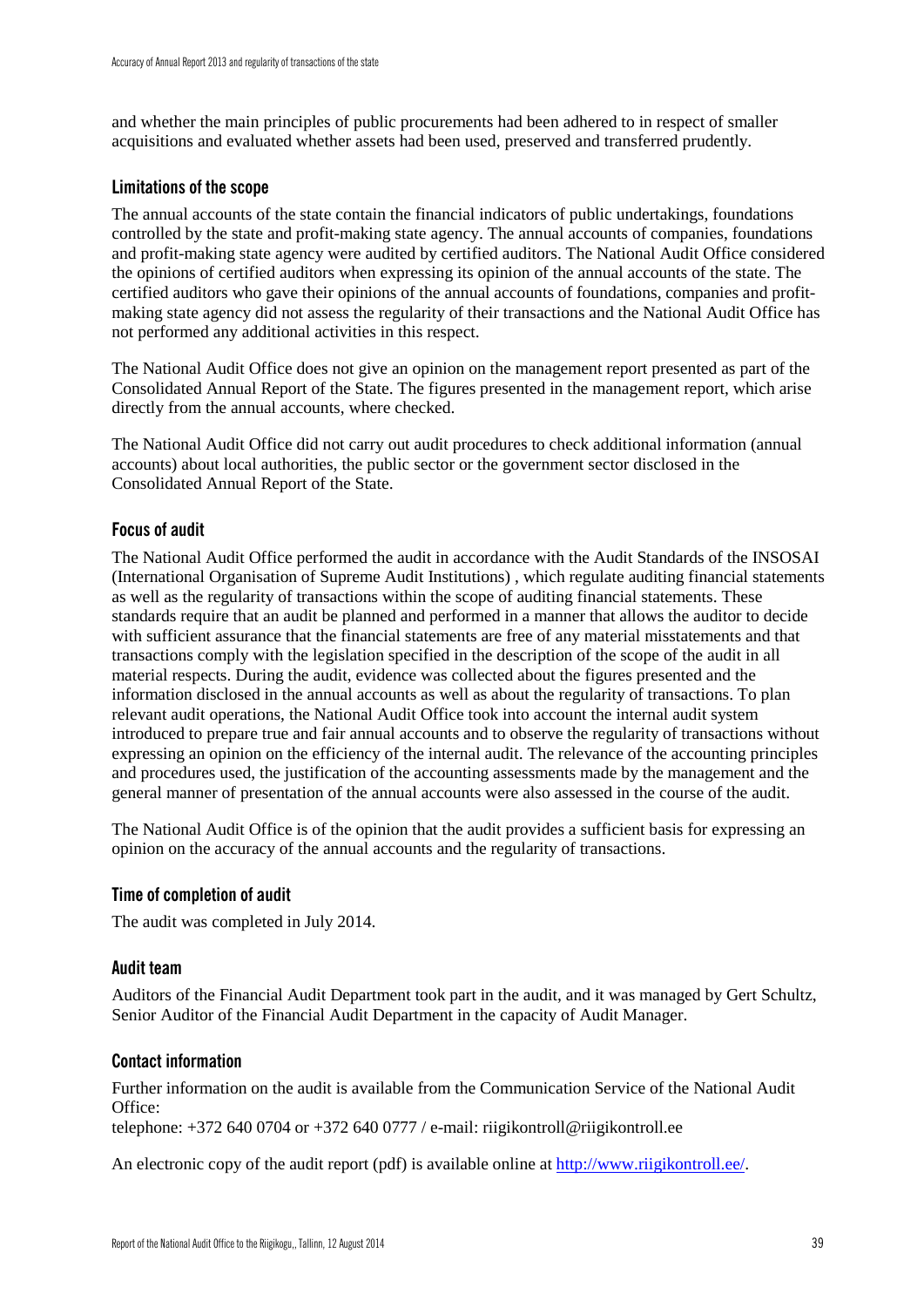A summary of the audit report is also available in English.

The number of the audit report in the internal records system of the National Audit Office is 2-1.8/14/60093/5.

The postal address of the National Audit Office is:

Narva mnt 11a 15013 TALLINN Telephone: +372 640 0700 Fax: +372 661 6012 riigikontroll@riigikontroll.ee